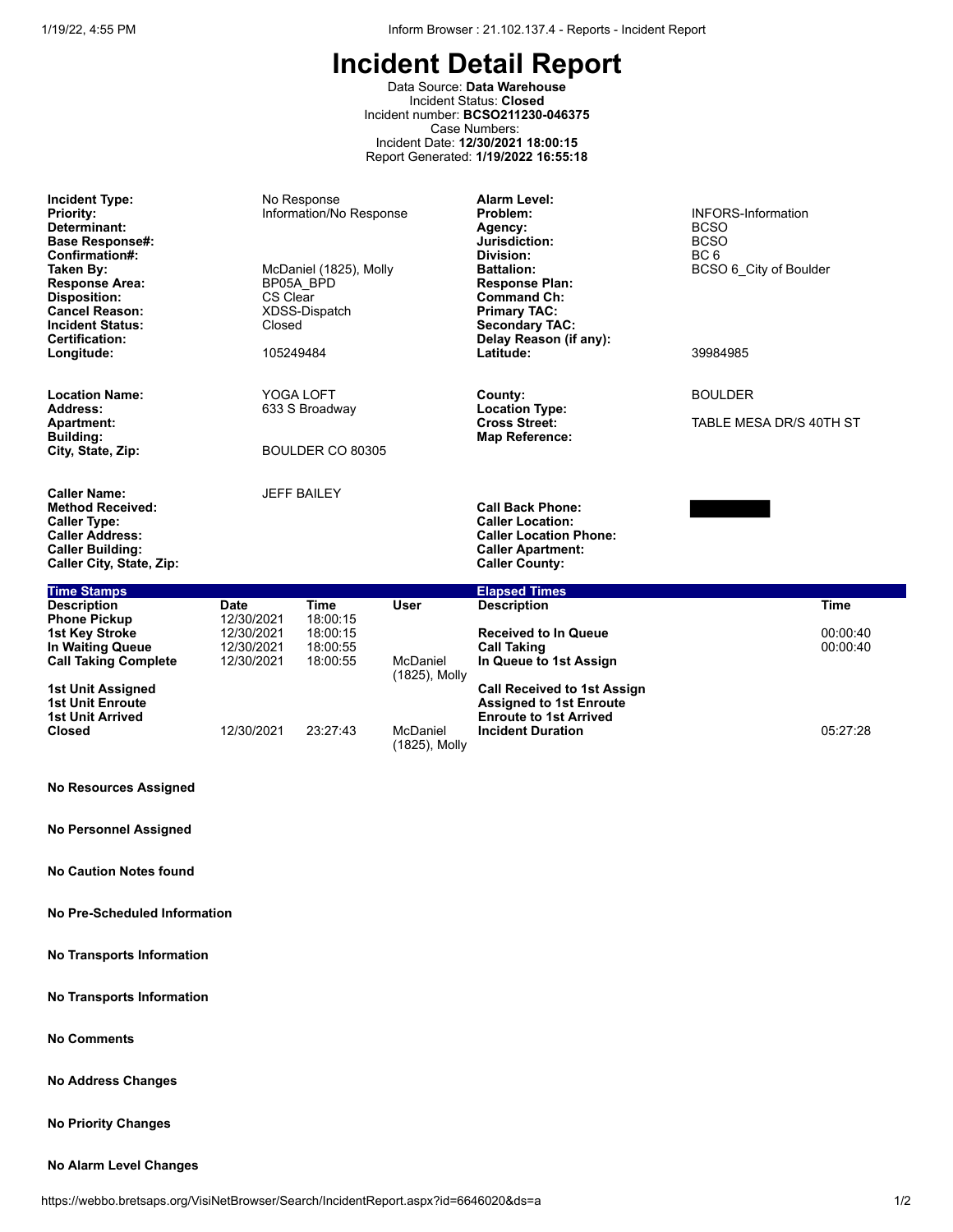1/19/22, 4:55 PM Inform Browser : 21.102.137.4 - Reports - Incident Report

| <b>Date</b> | Time     | Radio | <b>Activity</b>        | Location  | Log Entry                                                                          | <b>User</b> |
|-------------|----------|-------|------------------------|-----------|------------------------------------------------------------------------------------|-------------|
| 12/30/2021  | 18:00:47 |       | <b>Problem Nature</b>  |           | Incident problem nature changed from<br><blank> to INFORS-Information~BCSO</blank> | MМ          |
| 12/30/2021  | 18:01:14 |       | Read Incident          |           | Incident 020 was Marked as Read.                                                   | <b>KAK</b>  |
| 12/30/2021  | 18:01:16 |       | UserAction             |           | User clicked Exit/Save                                                             | <b>KAK</b>  |
| 12/30/2021  | 18:01:47 |       | UserAction             |           | User clicked Exit/Save                                                             | <b>KAK</b>  |
| 12/30/2021  | 18:06:15 |       | <b>UserAction</b>      |           | User clicked Exit/Save                                                             | <b>KAK</b>  |
| 12/30/2021  | 18:08:25 |       | UserAction             |           | User clicked Exit/Save                                                             | AG          |
| 12/30/2021  | 18:18:40 |       | UserAction             |           | User clicked Exit/Save                                                             | AV          |
| 12/30/2021  | 18:23:04 |       | UserAction             |           | User clicked Exit/Save                                                             | MМ          |
| 12/30/2021  | 18:49:32 |       | UserAction             |           | User clicked Exit/Save                                                             | <b>KAK</b>  |
| 12/30/2021  | 19:11:59 |       | UserAction             |           | User clicked Exit/Save                                                             | GW          |
| 12/30/2021  | 19:17:07 |       | UserAction             |           | User clicked Exit/Save                                                             | JC          |
| 12/30/2021  | 23:27:40 |       | <b>UserAction</b>      |           | User clicked Cancel                                                                | MМ          |
| 12/30/2021  | 23:27:43 |       | <b>Cancel Response</b> | YOGA LOFT | Cancellation Reason: XDSS-Dispatch,<br><b>Response Disposition: CS Clear</b>       | МM          |

| <b>Date</b><br>12/30/2021 18:00:15         | <b>Time</b> | <b>Field</b><br><b>Agency Name</b> | <b>Changed From</b> | <b>Changed To</b><br><b>BCSO</b>                   | <b>Reason</b><br>(Response<br>Viewer)                                | <b>Table</b><br>Incident                                         | <b>Workstation User</b><br>BCSO-DC05MM |
|--------------------------------------------|-------------|------------------------------------|---------------------|----------------------------------------------------|----------------------------------------------------------------------|------------------------------------------------------------------|----------------------------------------|
| 12/30/2021 18:00:18<br>12/30/2021 18:00:24 |             | Address<br>Jurisdiction            | (Blank)             | 633 S BROA<br><b>BCSO</b>                          | New Entry<br>(Response<br>Viewer)                                    | Response Master Incident<br>Response Master Incident             | BCSO-DC05MM<br>BCSO-DC05MM             |
| 12/30/2021 18:00:24                        |             | <b>Division</b>                    |                     | BC <sub>6</sub>                                    | (Response<br>Viewer)                                                 | Response Master Incident                                         | BCSO-DC05MM                            |
| 12/30/2021 18:00:24                        |             | <b>Battalion</b>                   |                     | BCSO 6 City of<br><b>Boulder</b>                   | (Response<br>Viewer)                                                 | Response_Master_Incident BCSO-DC05MM                             |                                        |
| 12/30/2021 18:00:24                        |             | Response_Area                      |                     | BP05A_BPD                                          | (Response<br>Viewer)                                                 | Response Master Incident BCSO-DC05MM                             |                                        |
| 12/30/2021 18:00:24                        |             | ResponsePlanType0                  |                     | 0                                                  | (Response<br>Viewer)                                                 | Response_Master_Incident BCSO-DC05MM                             |                                        |
| 12/30/2021 18:00:24                        |             | Address                            | 633 S BROA          | 633 S BROADWAY                                     | Entry<br>Selected/Returned<br>from GeoLocator                        | Response_Master_Incident BCSO-DC05MM                             |                                        |
| 12/30/2021 18:00:24<br>12/30/2021 18:00:24 |             | City<br>Latitude                   | 0                   | <b>BOULDER</b><br>39984985                         | <b>Updated City</b><br>Entry<br>Selected/Returned<br>from GeoLocator | Response Master Incident BCSO-DC05MM<br>Response Master Incident | BCSO-DC05MM                            |
| 12/30/2021 18:00:24                        |             | Longitude                          | 0                   | 105249484                                          | Entry<br>Selected/Returned<br>from GeoLocator                        | Response Master Incident BCSO-DC05MM                             |                                        |
| 12/30/2021 18:00:31                        |             | Location Name                      |                     | YOGA LOFT                                          | (Response<br>Viewer)                                                 | Response Master Incident BCSO-DC05MM                             |                                        |
| 12/30/2021 18:00:39                        |             | Caller_Name                        |                     | <b>JEFF BAILEY</b>                                 | (Response<br>Viewer)                                                 | Response_Master_Incident BCSO-DC05MM                             |                                        |
| 12/30/2021 18:00:45                        |             | Call Back Phone                    |                     |                                                    | (Response<br>Viewer)                                                 | Response_Master_Incident BCSO-DC05MM                             |                                        |
| 12/30/2021 18:00:45                        |             | Call Back Phone                    |                     |                                                    | (Response<br>Viewer)                                                 | Incident                                                         | BCSO-DC05MM                            |
| 12/30/2021 18:00:47                        |             | Problem                            |                     | <b>INFORS-Information (Response</b>                | Viewer)                                                              | Response Master Incident                                         | BCSO-DC05MM                            |
| 12/30/2021 18:00:47                        |             | ResponsePlanType0                  |                     | 0                                                  | (Response<br>Viewer)                                                 | Response_Master_Incident                                         | BCSO-DC05MM                            |
| 12/30/2021 18:00:47                        |             | Priority Description               |                     | Information/No<br>Response                         |                                                                      | Response Master Incident BCSO-DC05MM                             |                                        |
| 12/30/2021 18:00:47<br>12/30/2021 18:00:47 |             | Priority Number<br>Incident_Type   | $\mathbf 0$         | 6<br>No Response                                   | (Response<br>Viewer)                                                 | Response Master Incident<br>Response Master Incident             | BCSO-DC05MM<br>BCSO-DC05MM             |
| 12/30/2021 18:00:55                        |             | Field Data                         |                     | OFFERING HIS<br><b>BUILDING FOR</b><br><b>EVAC</b> | <b>Key Details</b>                                                   | Response_User_Data_Fields BCSO-DC05MM                            |                                        |
| 12/30/2021 18:01:14                        |             | <b>Read Call</b>                   | False               | True                                               | (Response<br>Viewer)                                                 | Response_Master_Incident BCSO-DC03KAK                            |                                        |

#### **No Custom Time Stamps**

**Description**<br>Key Details

**No Attachment**

**Description Data User** Key Details OFFERING HIS BUILDING FOR EVAC User<br>MM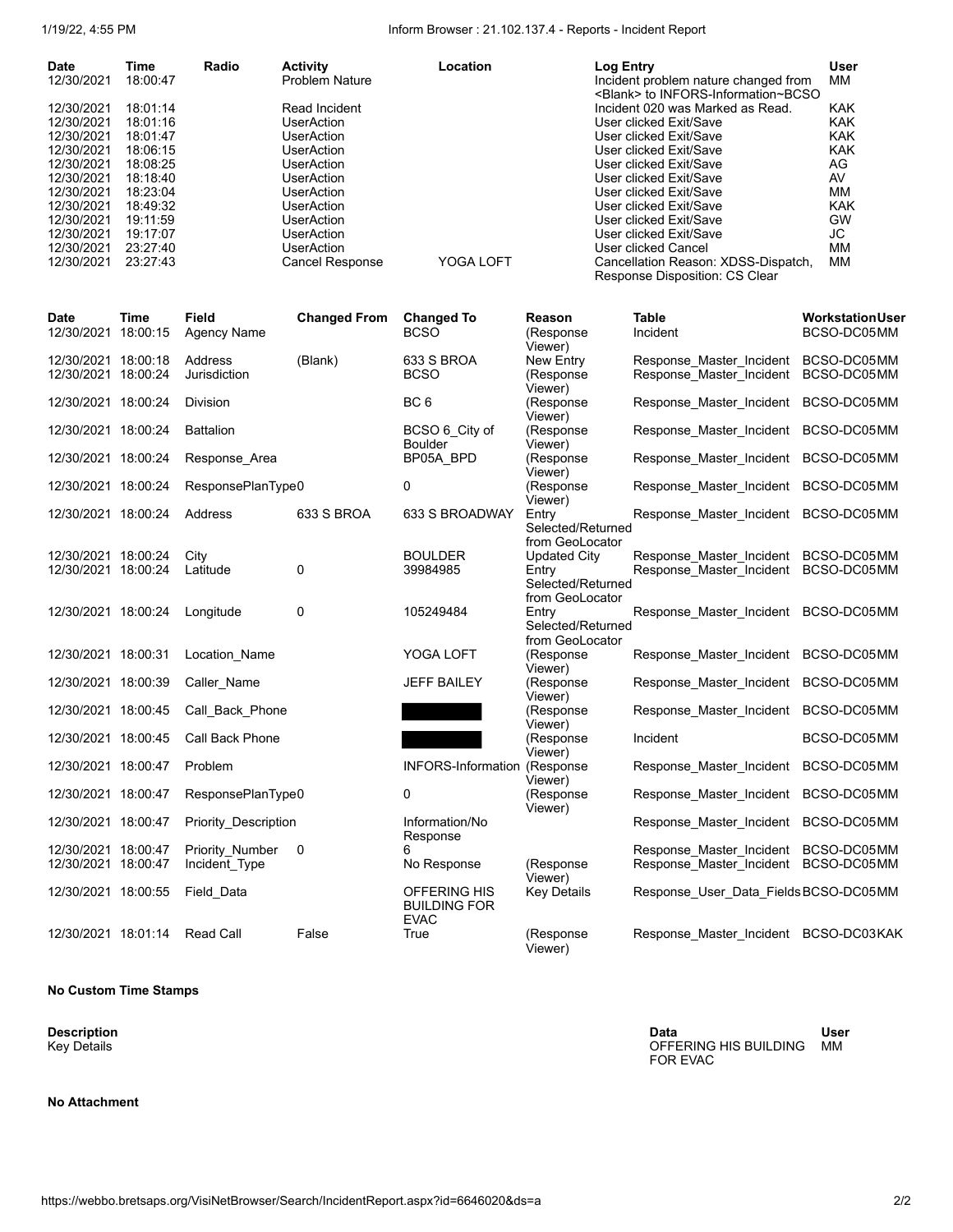Data Source: **Data Warehouse** Incident Status: **Closed** Incident number: **LOPD211230-013853** Case Numbers: Incident Date: **12/30/2021 18:00:19** Report Generated: **1/20/2022 10:45:18**

| <b>Incident Type:</b><br><b>Priority:</b><br>Determinant:<br><b>Base Response#:</b><br>Confirmation#:<br>Taken By:<br><b>Response Area:</b><br><b>Disposition:</b><br><b>Cancel Reason:</b><br><b>Incident Status:</b><br><b>Certification:</b><br>Longitude: |                      |                             | 1 Officer<br><b>Just Occured</b><br>LO01A LOPD<br>CS Clear<br>XDSS-Dispatch<br>Closed<br>105165744 | Valle (1802), Amy                                                       |                                     | Alarm Level:<br>Problem:<br>Agency:<br>Jurisdiction:<br>Division:<br><b>Battalion:</b><br><b>Response Plan:</b><br><b>Command Ch:</b><br><b>Primary TAC:</b><br><b>Secondary TAC:</b><br>Latitude: | Delay Reason (if any):                                                                      |       | <b>TRAFFS-Traffic</b><br><b>BCSO</b><br><b>LOPD</b><br>LO <sub>1</sub><br>Louisville PD District 1<br>LO 1 Officer - D1<br>39978203 |      |                                                                 |                                            |
|---------------------------------------------------------------------------------------------------------------------------------------------------------------------------------------------------------------------------------------------------------------|----------------------|-----------------------------|----------------------------------------------------------------------------------------------------|-------------------------------------------------------------------------|-------------------------------------|----------------------------------------------------------------------------------------------------------------------------------------------------------------------------------------------------|---------------------------------------------------------------------------------------------|-------|-------------------------------------------------------------------------------------------------------------------------------------|------|-----------------------------------------------------------------|--------------------------------------------|
| <b>Location Name:</b><br>Address:<br><b>Apartment:</b><br><b>Building:</b><br>City, State, Zip:                                                                                                                                                               |                      |                             |                                                                                                    | Washington Ave / Mccaslin Blvd<br>LOUISVILLE CO 80027                   |                                     | County:<br><b>Location Type:</b><br><b>Cross Street:</b><br><b>Map Reference:</b>                                                                                                                  |                                                                                             |       | <b>BOULDER</b>                                                                                                                      |      |                                                                 |                                            |
| <b>Caller Name:</b><br><b>Method Received:</b><br><b>Caller Type:</b><br><b>Caller Address:</b><br><b>Caller Building:</b><br>Caller City, State, Zip:                                                                                                        |                      |                             | DAVE / XCEL<br>Yes                                                                                 |                                                                         |                                     | <b>Call Back Phone:</b><br><b>Caller Location:</b><br><b>Caller Apartment:</b><br><b>Caller County:</b>                                                                                            | <b>Caller Location Phone:</b>                                                               |       | SAA                                                                                                                                 |      |                                                                 |                                            |
| <b>Time Stamps</b>                                                                                                                                                                                                                                            |                      |                             |                                                                                                    |                                                                         |                                     | <b>Elapsed Times</b>                                                                                                                                                                               |                                                                                             |       |                                                                                                                                     |      |                                                                 |                                            |
| <b>Description</b><br><b>Phone Pickup</b><br><b>1st Key Stroke</b><br>In Waiting Queue<br><b>Call Taking Complete</b><br>1st Unit Assigned                                                                                                                    |                      | <b>Date</b>                 | 12/30/2021<br>12/30/2021<br>12/30/2021<br>12/30/2021<br>12/30/2021                                 | <b>Time</b><br>18:00:18<br>18:00:19<br>18:02:37<br>18:01:50<br>18:02:46 | <b>User</b><br>Valle (1802),<br>Amy | <b>Description</b><br><b>Call Taking</b>                                                                                                                                                           | <b>Received to In Queue</b><br>In Queue to 1st Assign<br><b>Call Received to 1st Assign</b> |       |                                                                                                                                     |      | <b>Time</b><br>00:01:29<br>00:01:31<br>00:00:08.1<br>00:02:28.0 |                                            |
| <b>1st Unit Enroute</b><br><b>1st Unit Arrived</b><br>Closed                                                                                                                                                                                                  |                      |                             | 12/30/2021<br>12/30/2021<br>12/30/2021                                                             | 18:02:46<br>18:07:48<br>18:17:07                                        | Gagliardi<br>(1835), Ashley         | <b>Incident Duration</b>                                                                                                                                                                           | <b>Assigned to 1st Enroute</b><br><b>Enroute to 1st Arrived</b>                             |       |                                                                                                                                     |      | 00:00:00.0<br>00:05:02.0<br>00:16:49                            |                                            |
| Unit<br>434                                                                                                                                                                                                                                                   | Primary<br>Flag<br>Y | <b>Assigned</b><br>18:02:46 | CS Clear                                                                                           | <b>Disposition Enroute</b><br>18:02:46                                  | <b>Staged</b>                       | <b>Arrived</b><br>18:07:48                                                                                                                                                                         | <b>At Patient Avail</b>                                                                     | Delav | Complete<br>18:17:07                                                                                                                | Odm. |                                                                 | Odm. Cancel<br><b>EnrouteArrivedReason</b> |

**Unit Name** Mejia (434), Gustavo (LOP224)

**No Caution Notes found**

**No Pre-Scheduled Information**

# **No Transports Information**

## **No Transports Information**

| <b>Date</b> | Time     | User | Type     | Conf. | <b>Comments</b>                                                           |
|-------------|----------|------|----------|-------|---------------------------------------------------------------------------|
| 12/30/2021  | 18:01:28 | AV   | Response |       | [1] VEHS GOING INTO NEIGHBORHOOD AND LOOKING AT<br><b>HOUSES ON FIRE</b>  |
| 12/30/2021  | 18:01:47 | AV   | Response |       | [2] RP HAS BEEN TRYING TO TURN VEHS AROUND / WILL<br>WAIT THERE FOR OFFCR |
| 12/30/2021  | 18:02:23 | AG   | Response |       | <b>131 AIRED</b>                                                          |
| 12/30/2021  | 18:02:37 | AG   | Response |       | [4] Incident Re-opened:                                                   |
| 12/30/2021  | 18:17:04 | AG   | Response |       | [5] 434 RP BLOCKING INTERSECTION                                          |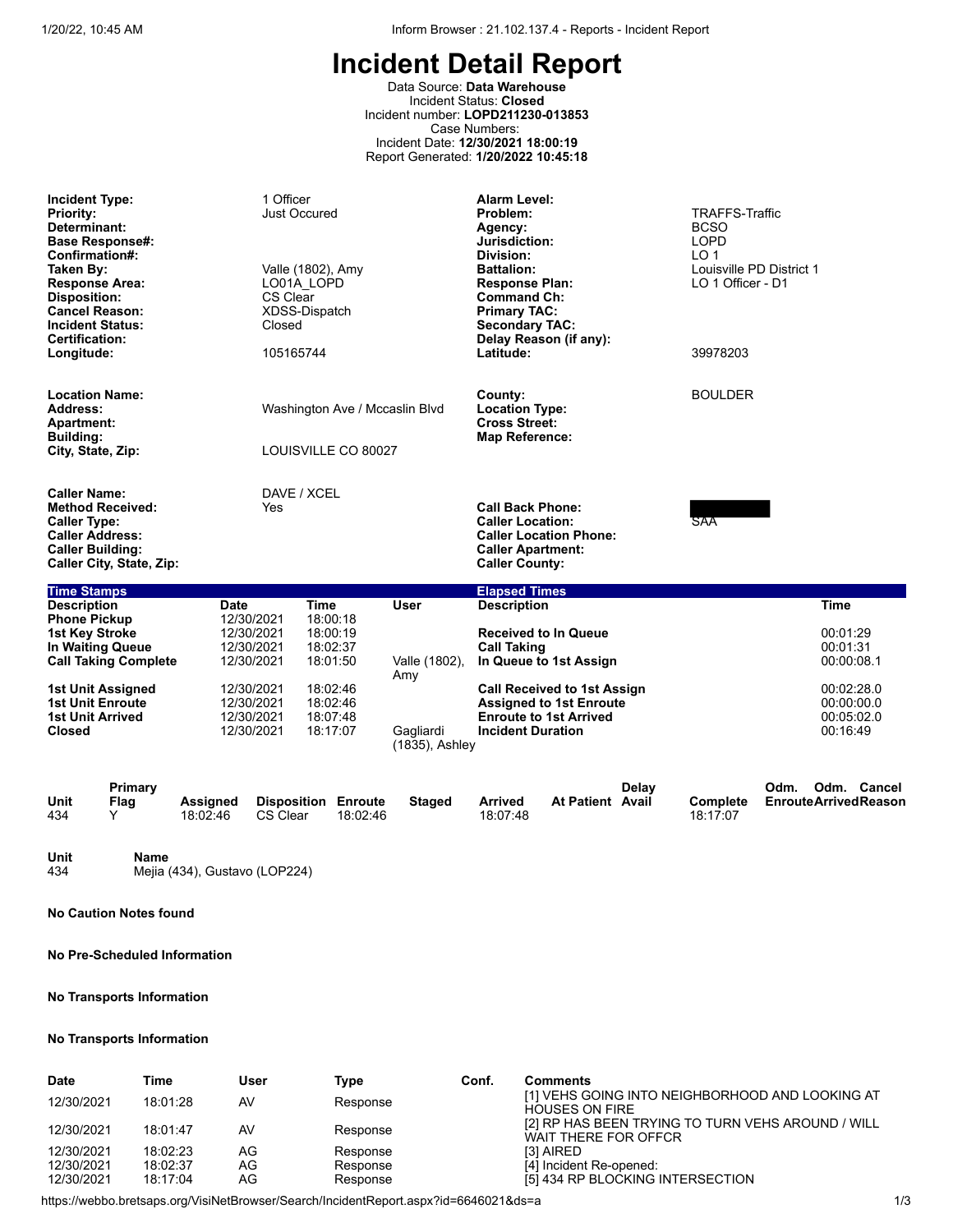# **No Address Changes**

# **No Priority Changes**

#### **No Alarm Level Changes**

| Date<br>12/30/2021 | Time<br>18:00:47 | Radio | <b>Activity</b><br><b>Problem Nature</b> | Location                                                        | Log Entry<br>Incident problem nature changed from<br><blank> to TRAFFS-Traffic~BCSO</blank>     | User<br>AV |
|--------------------|------------------|-------|------------------------------------------|-----------------------------------------------------------------|-------------------------------------------------------------------------------------------------|------------|
| 12/30/2021         | 18:01:28         |       | <b>Read Comment</b>                      |                                                                 | Comment for Incident 021 was marked<br>as read.                                                 | AV         |
| 12/30/2021         | 18:01:48         |       | <b>Read Comment</b>                      |                                                                 | Comment for Incident 021 was Marked<br>as Read.                                                 | AV.        |
| 12/30/2021         | 18:01:50         |       | <b>UserAction</b>                        |                                                                 | User clicked Exit/Save                                                                          | AV         |
| 12/30/2021         | 18:02:14         |       | Read Incident                            |                                                                 | Incident 021 was Marked as Read.                                                                | AG         |
| 12/30/2021         | 18:02:23         |       | <b>Read Comment</b>                      | <b>B</b> lvd                                                    | Washington Ave / Mccaslin Comment for Incident 021 was marked<br>as read.                       | AG         |
| 12/30/2021         | 18:02:25         |       | <b>UserAction</b>                        |                                                                 | <b>User clicked Cancel</b>                                                                      | AG         |
| 12/30/2021         | 18:02:28         |       | <b>Cancel Response</b>                   | <b>Blvd</b>                                                     | Washington Ave / Mccaslin Cancellation Reason: XDSS-Dispatch,<br>Response Disposition: ZS Aired | AG         |
| 12/30/2021         | 18:02:37         |       | Incident Reopen                          |                                                                 | Incident LOPD211230-013853 was<br>reopened. Comment: Incident Re-<br>opened:                    | AG         |
| 12/30/2021         | 18:02:46         | 434   | <b>DS Dispatched</b>                     | <b>VIA APPIA\MCCASLIN</b><br><b>BLVD</b>                        |                                                                                                 | AG         |
| 12/30/2021         | 18:02:46         | 434   | <b>EN Enroute</b>                        | Washington Ave / Mccaslin Responding From = VIA<br><b>B</b> lvd | APPIA\MCCASLIN BLVD.                                                                            | AG         |
| 12/30/2021         | 18:03:54         | 434   | Record Check:<br>LogonToCBI              | <b>VIA APPIA\MCCASLIN</b><br><b>BLVD</b>                        | 434 IncidentId: 6646021 PWD-<br>Confidential                                                    | LO434      |
| 12/30/2021         | 18:07:48         | 434   | <b>AR Arrival</b>                        | Washington Ave / Mccaslin<br><b>B</b> lvd                       |                                                                                                 | AG         |
| 12/30/2021         | 18:17:07         | 434   | Disposition                              | Washington Ave / Mccaslin CS Clear<br><b>B</b> lvd              |                                                                                                 | AG         |
| 12/30/2021         | 18:17:07         | 434   | <b>IS In Service</b>                     | <b>B</b> lvd                                                    | Washington Ave / Mccaslin Unit Cleared From Incident<br>LOPD211230-013853                       | AG         |
| 12/30/2021         | 18:17:07         | 434   | <b>Response Closed</b>                   | <b>B</b> lvd                                                    | Washington Ave / Mccaslin Response Disposition: CS Clear                                        | AG         |

| <b>Date</b><br>12/30/2021 18:00:17                                | <b>Time</b> | Field<br><b>Agency Name</b>                              | <b>Changed From</b> | <b>Changed To</b><br><b>BCSO</b>                   | Reason<br>(Response<br>Viewer)                                       | <b>Table</b><br>Incident                                                         | <b>Workstation User</b><br>BCSO-DC02AV    |
|-------------------------------------------------------------------|-------------|----------------------------------------------------------|---------------------|----------------------------------------------------|----------------------------------------------------------------------|----------------------------------------------------------------------------------|-------------------------------------------|
| 12/30/2021 18:00:22<br>12/30/2021 18:00:40<br>12/30/2021 18:00:41 |             | Address<br>Address<br>Jurisdiction                       | (Blank)<br>(Blank)  | <b>WAS</b><br><b>WAS/MCCAS</b><br><b>LOPD</b>      | New Entry<br>New Entry<br>(Response                                  | Response Master Incident<br>Response Master Incident<br>Response Master Incident | BCSO-DC02AV<br>BCSO-DC02AV<br>BCSO-DC02AV |
| 12/30/2021 18:00:41                                               |             | Division                                                 |                     | LO <sub>1</sub>                                    | Viewer)<br>(Response<br>Viewer)                                      | Response Master Incident                                                         | BCSO-DC02AV                               |
| 12/30/2021 18:00:41                                               |             | <b>Battalion</b>                                         |                     | Louisville PD<br>District 1                        | (Response<br>Viewer)                                                 | Response Master Incident                                                         | BCSO-DC02AV                               |
| 12/30/2021 18:00:41                                               |             | Response Area                                            |                     | LO01A LOPD                                         | (Response<br>Viewer)                                                 | Response Master Incident                                                         | BCSO-DC02AV                               |
| 12/30/2021 18:00:41                                               |             | <b>ResponsePlanType</b>                                  | 0                   | 0                                                  | (Response<br>Viewer)                                                 | Response_Master_Incident BCSO-DC02AV                                             |                                           |
| 12/30/2021 18:00:41 Address                                       |             |                                                          | <b>WAS/MCCAS</b>    | <b>WASHINGTON</b><br>AVE / MCCASLIN<br><b>BLVD</b> | Entry<br>Selected/Returned<br>from GeoLocator                        | Response Master Incident BCSO-DC02AV                                             |                                           |
| 12/30/2021 18:00:41<br>12/30/2021 18:00:41                        |             | City<br>Latitude                                         | 0                   | <b>LOUISVILLE</b><br>39978203                      | <b>Updated City</b><br>Entry<br>Selected/Returned<br>from GeoLocator | Response Master Incident<br>Response Master Incident                             | BCSO-DC02AV<br>BCSO-DC02AV                |
| 12/30/2021 18:00:41                                               |             | Longitude                                                | 0                   | 105165744                                          | Entry<br>Selected/Returned<br>from GeoLocator                        | Response Master Incident BCSO-DC02AV                                             |                                           |
| 12/30/2021 18:00:47                                               |             | Problem                                                  |                     | <b>TRAFFS-Traffic</b>                              | (Response<br>Viewer)                                                 | Response Master Incident                                                         | BCSO-DC02AV                               |
| 12/30/2021 18:00:47                                               |             | Response Plan                                            |                     | LO 1 Officer - D1                                  | (Response<br>Viewer)                                                 | Response Master Incident                                                         | BCSO-DC02AV                               |
| 12/30/2021 18:00:47                                               |             | DispatchLevel                                            |                     | Default                                            | (Response<br>Viewer)                                                 | Response Master Incident                                                         | BCSO-DC02AV                               |
| 12/30/2021 18:00:47                                               |             | <b>ResponsePlanType</b>                                  | 0                   | 1                                                  | (Response<br>Viewer)                                                 | Response Master Incident                                                         | BCSO-DC02AV                               |
| 12/30/2021 18:00:47<br>12/30/2021 18:00:47<br>12/30/2021 18:00:47 |             | Priority Description<br>Priority Number<br>Incident Type | 0                   | <b>Just Occured</b><br>1 Officer                   | (Response<br>Viewer)                                                 | Response Master Incident<br>Response Master Incident<br>Response Master Incident | BCSO-DC02AV<br>BCSO-DC02AV<br>BCSO-DC02AV |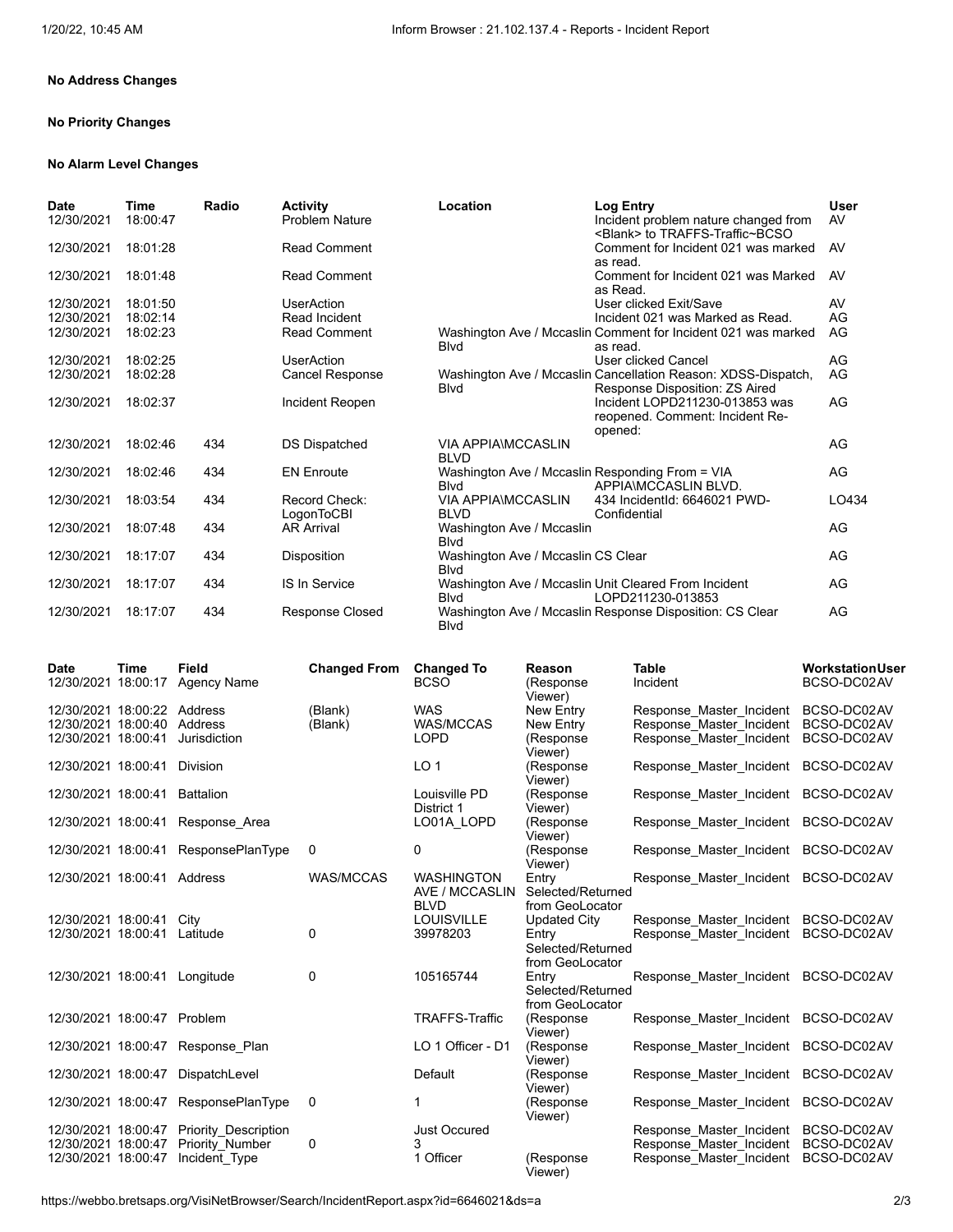| 1/20/22, 10:45 AM                   |                                          |                        | Inform Browser: 21.102.137.4 - Reports - Incident Report |                       |                                          |             |  |  |  |  |
|-------------------------------------|------------------------------------------|------------------------|----------------------------------------------------------|-----------------------|------------------------------------------|-------------|--|--|--|--|
| 12/30/2021 18:01:00 Field Data      |                                          |                        | LOTS OF LOOKY Key Details<br>LOOS                        |                       | Response User Data Fields BCSO-DC02AV    |             |  |  |  |  |
| 12/30/2021 18:01:20 Caller Name     |                                          |                        | DAVE / XCEL                                              | (Response<br>Viewer)  | Response Master Incident                 | BCSO-DC02AV |  |  |  |  |
| 12/30/2021 18:01:25 Call Back Phone |                                          |                        |                                                          | (Response<br>Viewer)  | Response Master Incident                 | BCSO-DC02AV |  |  |  |  |
| 12/30/2021 18:01:25 Call Back Phone |                                          |                        |                                                          | (Response<br>Viewer)  | Incident                                 | BCSO-DC02AV |  |  |  |  |
|                                     | 12/30/2021 18:01:27 Caller Location Name |                        | <b>SAA</b>                                               | (Response<br>Viewer)  | Response Master Incident                 | BCSO-DC02AV |  |  |  |  |
| 12/30/2021 18:01:28 Unread Comment  |                                          | False                  | True                                                     | (Response<br>Viewer)  | Incident                                 | BCSO-DC02AV |  |  |  |  |
| 12/30/2021 18:01:30                 | MethodOfCallRcvd                         |                        | Yes                                                      | (Response<br>Viewer)  | Response Master Incident                 | BCSO-DC02AV |  |  |  |  |
| 12/30/2021 18:01:48 Read Comment    |                                          | False                  | True                                                     | (Response<br>Viewer). | Response Master Incident                 | BCSO-DC02AV |  |  |  |  |
| 12/30/2021 18:02:14 Read Call       |                                          | False                  | True                                                     | (Response<br>Viewer)  | Response Master Incident                 | BCSO-DC01AG |  |  |  |  |
| 12/30/2021 18:02:23 Unread Comment  |                                          | False                  | True                                                     | (Response<br>Viewer)  | Incident                                 | BCSO-DC01AG |  |  |  |  |
| 12/30/2021 18:02:37                 | <b>TimeCallViewed</b>                    | 12/30/2021<br>18:02:14 | <b>NULL</b>                                              |                       | Reset Timestamp Response Master Incident | BCSO-DC01AG |  |  |  |  |

# **No Custom Time Stamps**

**Description**<br>Key Details

**No Attachment**

**Description Data User** Key Details LOTS OF LOOKY LOOS AV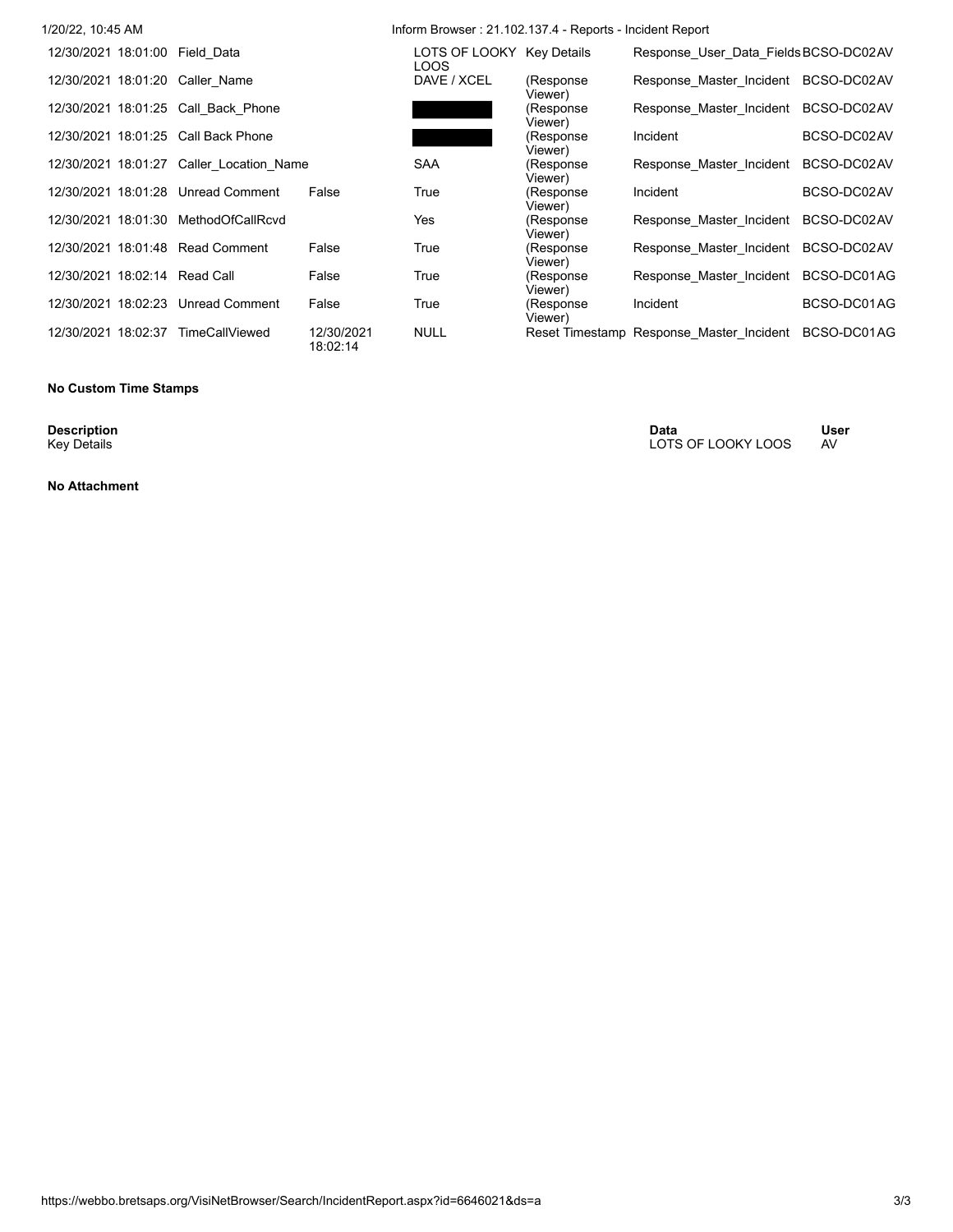Data Source: **Data Warehouse** Incident Status: **Closed** Incident number: **LOPD211230-013854** Case Numbers: Incident Date: **12/30/2021 18:05:46** Report Generated: **1/20/2022 10:46:00**

| <b>Incident Type:</b><br><b>Priority:</b><br>Determinant:<br><b>Base Response#:</b><br>Confirmation#:<br>Taken Bv:<br><b>Response Area:</b><br><b>Disposition:</b><br><b>Cancel Reason:</b><br><b>Incident Status:</b><br><b>Certification:</b><br>Longitude: | 2 Officers<br>In Progress<br><b>CS Clear</b><br>Closed<br>105136871 | Cordova (1819), Jaysa<br>LO01A LOPD<br>XDSS-Dispatch |                                                                                   | <b>Alarm Level:</b><br>Problem:<br>Agency:<br>Jurisdiction:<br>Division:<br><b>Battalion:</b><br><b>Response Plan:</b><br><b>Command Ch:</b><br><b>Primary TAC:</b><br><b>Secondary TAC:</b><br>Delay Reason (if any):<br>Latitude: | FISTRS-Structure/Smoke Inside<br><b>BCSO</b><br><b>LOPD</b><br>LO <sub>1</sub><br>Louisville PD District 1<br>LO 2 Officers - D1<br>39982638 |             |
|---------------------------------------------------------------------------------------------------------------------------------------------------------------------------------------------------------------------------------------------------------------|---------------------------------------------------------------------|------------------------------------------------------|-----------------------------------------------------------------------------------|-------------------------------------------------------------------------------------------------------------------------------------------------------------------------------------------------------------------------------------|----------------------------------------------------------------------------------------------------------------------------------------------|-------------|
| <b>Location Name:</b><br>Address:<br><b>Apartment:</b><br><b>Building:</b><br>City, State, Zip:                                                                                                                                                               | Lincoln Ave / Lafayette St<br>LOUISVILLE CO 80027                   |                                                      | County:<br><b>Location Type:</b><br><b>Cross Street:</b><br><b>Map Reference:</b> | <b>BOULDER</b>                                                                                                                                                                                                                      |                                                                                                                                              |             |
| <b>Caller Name:</b><br><b>Method Received:</b><br><b>Caller Type:</b><br><b>Caller Address:</b><br><b>Caller Building:</b><br><b>Caller City, State, Zip:</b>                                                                                                 | <b>CATHY</b>                                                        |                                                      |                                                                                   | <b>Call Back Phone:</b><br><b>Caller Location:</b><br><b>Caller Location Phone:</b><br><b>Caller Apartment:</b><br><b>Caller County:</b>                                                                                            |                                                                                                                                              |             |
| <b>Time Stamps</b>                                                                                                                                                                                                                                            |                                                                     |                                                      |                                                                                   | <b>Elapsed Times</b>                                                                                                                                                                                                                |                                                                                                                                              |             |
| <b>Description</b><br><b>Phone Pickup</b><br><b>1st Key Stroke</b>                                                                                                                                                                                            | <b>Date</b><br>12/30/2021<br>12/30/2021                             | <b>Time</b><br>18:05:46<br>18:05:46                  | <b>User</b>                                                                       | <b>Description</b><br><b>Received to In Queue</b>                                                                                                                                                                                   |                                                                                                                                              | <b>Time</b> |
| <b>In Waiting Queue</b><br><b>Call Taking Complete</b>                                                                                                                                                                                                        | 12/30/2021<br>12/30/2021                                            | 18:05:46<br>18:05:46                                 | Cordova<br>(1819), Jaysa                                                          | <b>Call Taking</b><br>In Queue to 1st Assign                                                                                                                                                                                        |                                                                                                                                              | 00:00:00    |
| 1st Unit Assigned<br><b>1st Unit Enroute</b><br><b>1st Unit Arrived</b><br><b>Closed</b>                                                                                                                                                                      | 12/30/2021                                                          | 18:08:33                                             | Gagliardi                                                                         | <b>Call Received to 1st Assign</b><br><b>Assigned to 1st Enroute</b><br><b>Enroute to 1st Arrived</b><br><b>Incident Duration</b><br>00:02:47                                                                                       |                                                                                                                                              |             |
|                                                                                                                                                                                                                                                               |                                                                     |                                                      | (1835), Ashley                                                                    |                                                                                                                                                                                                                                     |                                                                                                                                              |             |

# **No Resources Assigned**

**No Personnel Assigned**

**No Caution Notes found**

## **No Pre-Scheduled Information**

### **No Transports Information**

# **No Transports Information**

| <b>Date</b> | Time     | User       | Type     | Conf. | <b>Comments</b>                                                                         |
|-------------|----------|------------|----------|-------|-----------------------------------------------------------------------------------------|
| 12/30/2021  | 18:04:29 | <b>SYS</b> | Response |       | [1] [1] THORNTON PD--THORNTON WIRELESS VERIFY PD<br><b>VERIFY FD VERIFY EMS[Shared]</b> |
| 12/30/2021  | 18:04:29 | <b>SYS</b> | Response |       | [2] [2] WPH2 LAT: +39.864020LON: -104.946835 CONF:<br>11 <sub>Shared</sub> 1            |
| 12/30/2021  | 18:05:46 | JС         | Response |       | [3] Multi-Agency BCFD Incident #: BCFD211230-014634                                     |
| 12/30/2021  | 18:07:08 | AG         | Response |       | [4] AIRED [Shared]                                                                      |
| 12/30/2021  | 18:07:31 | GW         | Response |       | [5] AIRED [Shared]                                                                      |

# **No Address Changes**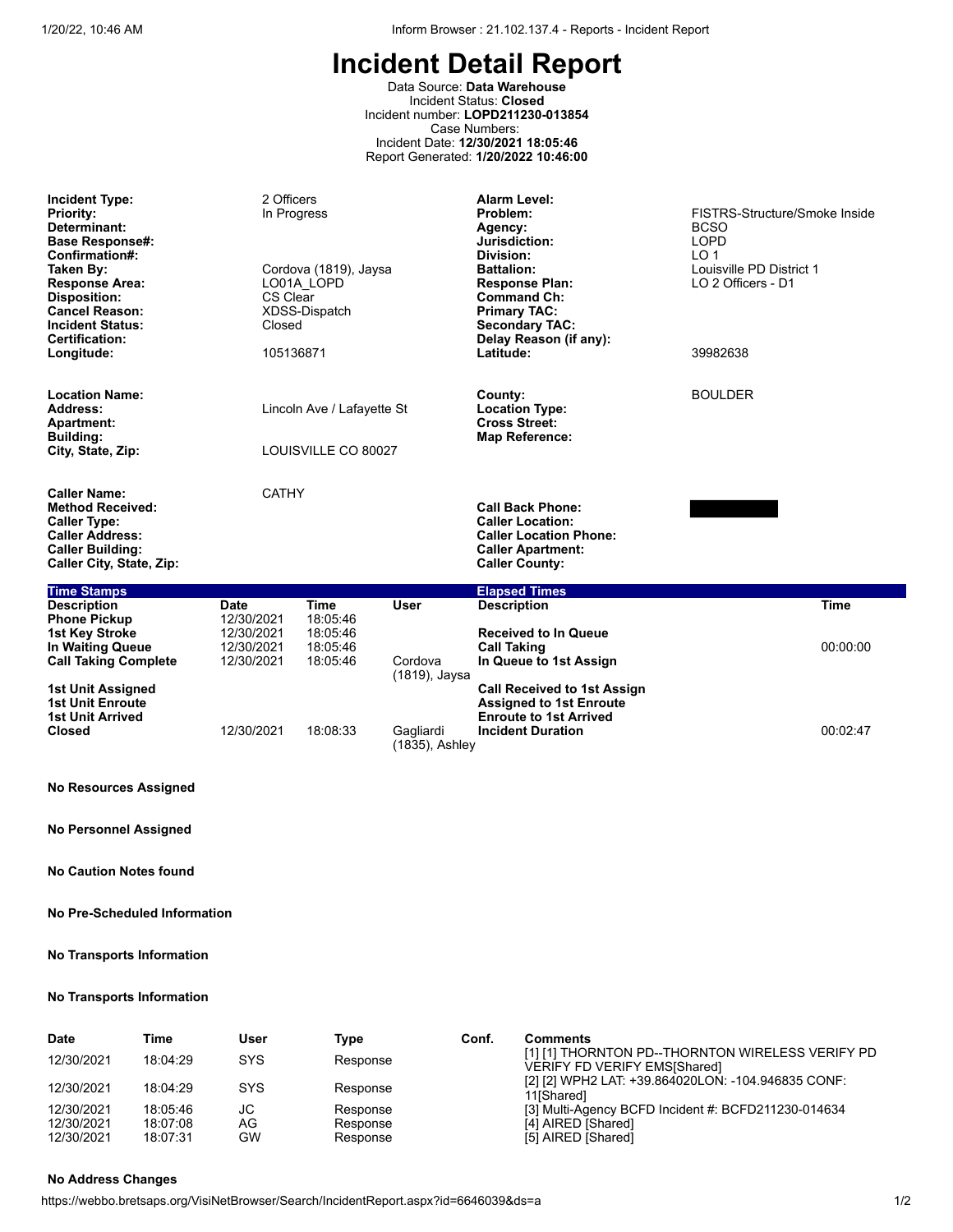Viewer)

Viewer)

# **No Priority Changes**

## **No Alarm Level Changes**

| <b>Date</b><br>12/30/2021 | Time<br>18:05:46 | Radio             | <b>Activity</b><br>MultiAgencyResponse | Location                   |                      | <b>Log Entry</b><br>014634 | Originating Inc: BCFD Inc#BCFD211230-JC                                                           | User                    |
|---------------------------|------------------|-------------------|----------------------------------------|----------------------------|----------------------|----------------------------|---------------------------------------------------------------------------------------------------|-------------------------|
| 12/30/2021                | 18:05:46         |                   | <b>Read Comment</b>                    | Lincoln Ave / Lafayette St |                      | as read.                   | Comment for Incident 039 was marked                                                               | JC                      |
| 12/30/2021                | 18:08:27         |                   | Read Incident                          |                            |                      |                            | Incident 039 was Marked as Read.                                                                  | AG                      |
| 12/30/2021                | 18:08:27         |                   | <b>Read Comment</b>                    |                            |                      | as Read.                   | Comment for Incident 039 was Marked                                                               | AG                      |
| 12/30/2021                | 18:08:30         |                   | UserAction                             |                            |                      |                            | User clicked Cancel                                                                               | AG                      |
| 12/30/2021                | 18:08:33         |                   | <b>Cancel Response</b>                 |                            |                      |                            | Lincoln Ave / Lafayette St  Cancellation Reason: XDSS-Dispatch,<br>Response Disposition: CS Clear | AG                      |
| <b>Date</b>               | Time             | Field             | <b>Changed From</b>                    | <b>Changed To</b>          | Reason               |                            | Table                                                                                             | <b>Workstation User</b> |
| 12/30/2021                | 18:05:46         | Unread<br>Comment | False                                  | True                       | (Response<br>Viewer) |                            | Incident                                                                                          | BCSO-DC08JC             |
| 12/30/2021                | 18:08:27         | <b>Read Call</b>  | False                                  | True                       | (Response            |                            | Response Master Incident BCSO-DC01AG                                                              |                         |

False True (Response

## **No Custom Time Stamps**

12/30/2021 18:08:27 Read

Comment

**Description**<br>Key Details

**Description Data User** Key Details STRUCTURE FIRE 3RD HAND JC

Response\_Master\_Incident BCSO-DC01AG

**No Attachment**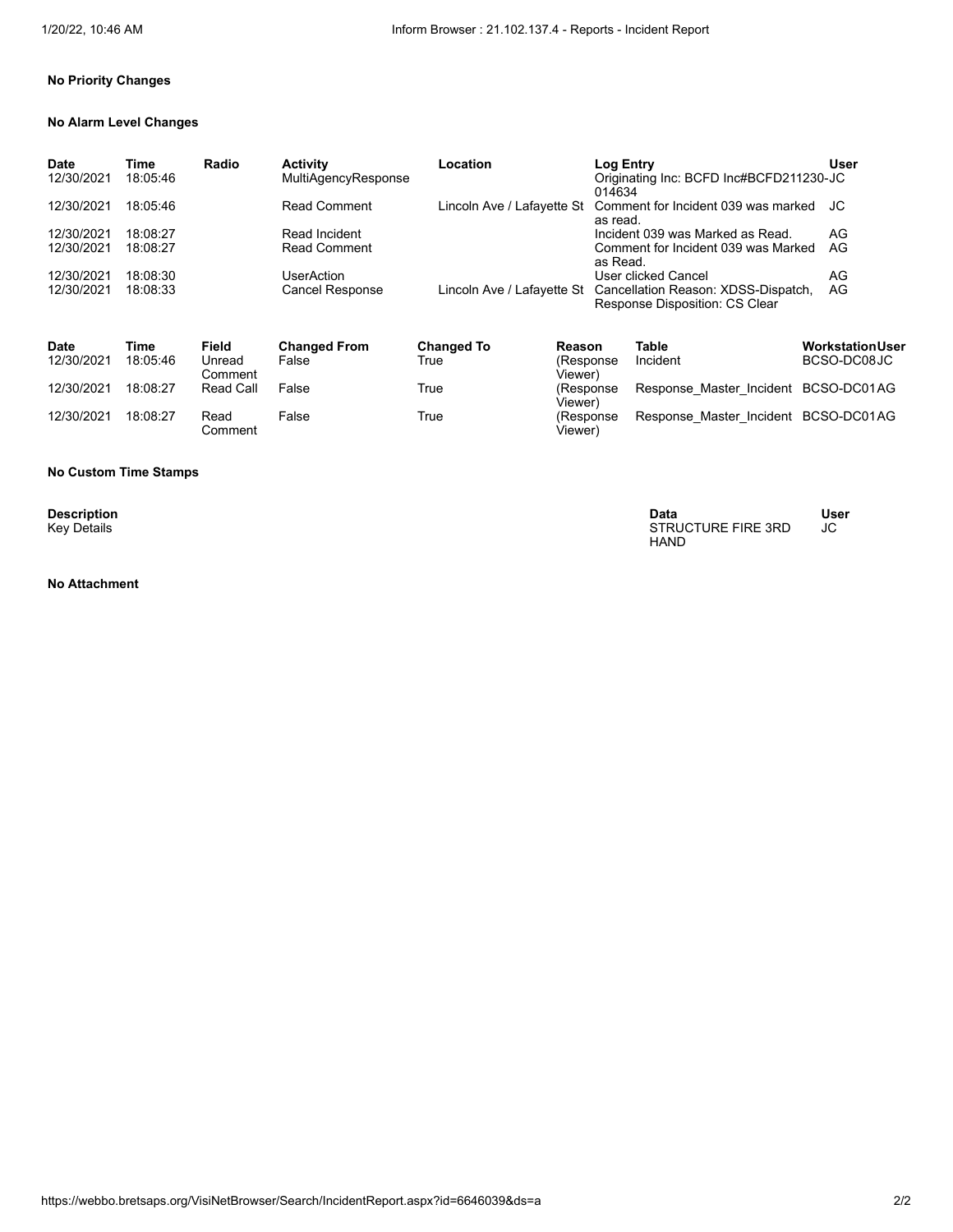Data Source: **Data Warehouse** Incident Status: **Closed** Incident number: **BCFD211230-014634** Case Numbers: Incident Date: **12/30/2021 18:04:36** Report Generated: **1/20/2022 10:46:38**

| <b>Incident Type:</b><br><b>Priority:</b><br>Determinant:<br><b>Base Response#:</b><br>Confirmation#:<br>Taken By:<br><b>Response Area:</b><br><b>Disposition:</b><br><b>Cancel Reason:</b><br><b>Incident Status:</b><br>Certification:<br>Longitude: | <b>Structure Fire</b><br>Emergency<br>Cordova (1819), Jaysa<br>LO01B LOFD<br>XDFR-Default<br>Closed<br>105136871 |                                              |                                                                                   | <b>Alarm Level:</b><br>Problem:<br>Agency:<br>Jurisdiction:<br>Division:<br><b>Battalion:</b><br><b>Response Plan:</b><br><b>Command Ch:</b><br><b>Primary TAC:</b><br><b>Secondary TAC:</b><br>Delay Reason (if any):<br>Latitude: | <b>FISTRR-Structure Fire</b> |                      |
|--------------------------------------------------------------------------------------------------------------------------------------------------------------------------------------------------------------------------------------------------------|------------------------------------------------------------------------------------------------------------------|----------------------------------------------|-----------------------------------------------------------------------------------|-------------------------------------------------------------------------------------------------------------------------------------------------------------------------------------------------------------------------------------|------------------------------|----------------------|
| <b>Location Name:</b><br>Address:<br><b>Apartment:</b><br><b>Building:</b><br>City, State, Zip:                                                                                                                                                        | Lincoln Ave / Lafayette St<br>LOUISVILLE CO 80027                                                                |                                              | County:<br><b>Location Type:</b><br><b>Cross Street:</b><br><b>Map Reference:</b> | <b>BOULDER</b>                                                                                                                                                                                                                      |                              |                      |
| <b>Caller Name:</b><br><b>Method Received:</b><br><b>Caller Type:</b><br><b>Caller Address:</b><br><b>Caller Building:</b><br>Caller City, State, Zip:                                                                                                 | <b>CATHY</b>                                                                                                     |                                              |                                                                                   | <b>Call Back Phone:</b><br><b>Caller Location:</b><br><b>Caller Location Phone:</b><br><b>Caller Apartment:</b><br><b>Caller County:</b>                                                                                            |                              |                      |
| <b>Time Stamps</b>                                                                                                                                                                                                                                     |                                                                                                                  |                                              |                                                                                   | <b>Elapsed Times</b>                                                                                                                                                                                                                |                              |                      |
| <b>Description</b>                                                                                                                                                                                                                                     | Date                                                                                                             | <b>Time</b>                                  | <b>User</b>                                                                       | <b>Description</b>                                                                                                                                                                                                                  |                              | <b>Time</b>          |
| <b>Phone Pickup</b><br><b>1st Key Stroke</b><br>In Waiting Queue<br><b>Call Taking Complete</b>                                                                                                                                                        | 12/30/2021<br>12/30/2021<br>12/30/2021<br>12/30/2021                                                             | 18:04:29<br>18:04:29<br>18:05:46<br>18:05:47 | Cordova<br>(1819), Jaysa                                                          | <b>Received to In Queue</b><br><b>Call Taking</b><br>In Queue to 1st Assign                                                                                                                                                         |                              | 00:01:10<br>00:01:11 |
| 1st Unit Assigned<br><b>1st Unit Enroute</b><br><b>1st Unit Arrived</b>                                                                                                                                                                                |                                                                                                                  |                                              |                                                                                   | <b>Call Received to 1st Assign</b><br><b>Assigned to 1st Enroute</b><br><b>Enroute to 1st Arrived</b>                                                                                                                               |                              |                      |

## **No Resources Assigned**

**Closed** 12/30/2021 20:50:45 Watson

**No Personnel Assigned**

**No Caution Notes found**

## **No Pre-Scheduled Information**

#### **No Transports Information**

#### **No Transports Information**

| <b>Date</b> | Time     | User       | Type     | Conf. | <b>Comments</b>                                                             |
|-------------|----------|------------|----------|-------|-----------------------------------------------------------------------------|
| 12/30/2021  | 18:04:29 | <b>SYS</b> | Response |       | [1] THORNTON PD--THORNTON WIRELESS VERIFY PD<br><b>VERIFY FD VERIFY EMS</b> |
| 12/30/2021  | 18:04:29 | <b>SYS</b> | Response |       | [2] WPH2 LAT: +39.864020LON: -104.946835 CONF: 11                           |
| 12/30/2021  | 18:05:46 | JС         | Response |       | [3] Multi-Agency BCSO Incident #: LOPD211230-013854                         |
| 12/30/2021  | 18:07:08 | AG         | Response |       | [4] AIRED [Shared]                                                          |
| 12/30/2021  | 18:07:31 | GW         | Response |       | [5] AIRED [Shared]                                                          |
| 12/30/2021  | 18:08:33 | AG         | Response |       | [6] [BCSO] has closed their incident [LOPD211230-013854]                    |

(1839), Greg

**Incident Duration** 02:46:16

# **No Address Changes**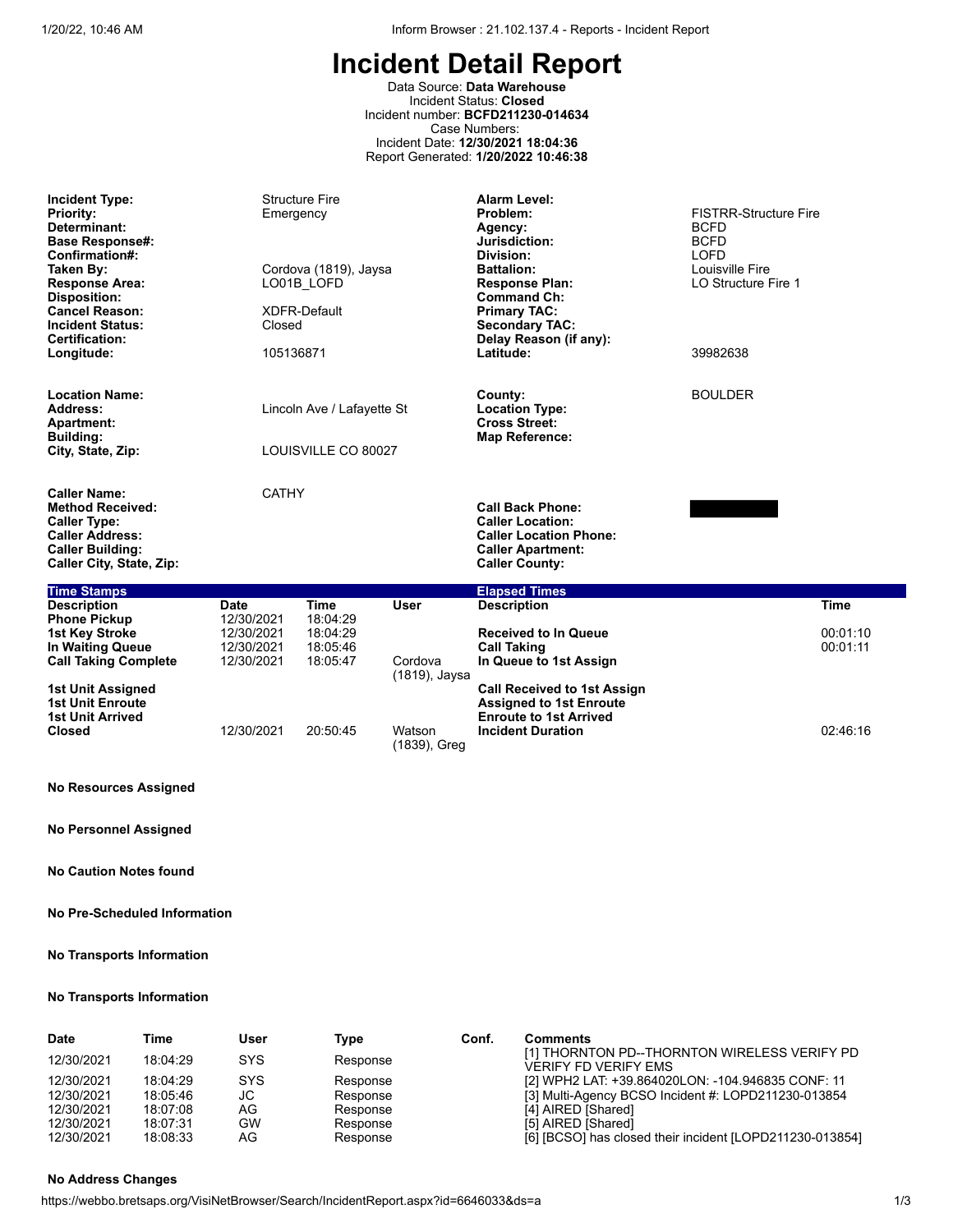# **No Priority Changes**

### **No Alarm Level Changes**

| Date<br>12/30/2021 | Time<br>18:04:29 | Radio | <b>Activity</b><br><b>Read Comment</b> | Location                   | Log Entry<br>Comment for Incident 033 was marked                                                                                               | <b>User</b><br><b>JC</b> |
|--------------------|------------------|-------|----------------------------------------|----------------------------|------------------------------------------------------------------------------------------------------------------------------------------------|--------------------------|
| 12/30/2021         | 18:05:24         |       | <b>Problem Nature</b>                  |                            | as read.<br>Incident problem nature changed from<br><blank> to FISTRR-Structure<br/>Fire~BCFD</blank>                                          | <b>JC</b>                |
| 12/30/2021         | 18:05:46         |       | <b>ANI/ALI Statistics</b>              |                            | INT Insert:Dec 30 2021 18:04:29 / INT<br>SendNP:Dec 30 2021 18:04:28 / WS<br>RecvNP:Dec 30 2021 18:04:28 / WS<br>Process: Dec 30 2021 18:05:46 | JС                       |
| 12/30/2021         | 18:05:46         |       | MultiAgencyResponse                    |                            | Generated Inc: BCSO Inc#LOPD211230-JC<br>013854                                                                                                |                          |
| 12/30/2021         | 18:05:46         |       | <b>Read Comment</b>                    |                            | Comment for Incident 033 was Marked<br>as Read.                                                                                                | JС                       |
| 12/30/2021         | 18:05:47         |       | <b>UserAction</b>                      |                            | User clicked Exit/Save                                                                                                                         | JC                       |
| 12/30/2021         | 18:05:50         |       | Read Incident                          |                            | Incident 033 was Marked as Read.                                                                                                               | <b>GW</b>                |
| 12/30/2021         | 18:07:08         |       | <b>Read Comment</b>                    | Lincoln Ave / Lafayette St | Comment for Incident 033 was marked<br>as read.                                                                                                | AG                       |
| 12/30/2021         | 18:07:13         |       | <b>UserAction</b>                      |                            | User clicked Cancel                                                                                                                            | AG                       |
| 12/30/2021         | 18:08:20         |       | <b>UserAction</b>                      |                            | User clicked Exit/Save                                                                                                                         | AG                       |
| 12/30/2021         | 18:09:03         |       | <b>UserAction</b>                      |                            | User clicked Exit/Save                                                                                                                         | <b>GW</b>                |
| 12/30/2021         | 18:14:58         |       | <b>Read Comment</b>                    |                            | Comment for Incident 033 was Marked<br>as Read.                                                                                                | AV                       |
| 12/30/2021         | 18:15:18         |       | <b>UserAction</b>                      |                            | User clicked Exit/Save                                                                                                                         | MМ                       |
| 12/30/2021         | 18:17:45         |       | <b>UserAction</b>                      |                            | User clicked Exit/Save                                                                                                                         | AV                       |
| 12/30/2021         | 18:48:11         |       | <b>UserAction</b>                      |                            | User clicked Exit/Save                                                                                                                         | <b>KAK</b>               |
| 12/30/2021         | 20:50:45         |       | Cancel Response                        | Lincoln Ave / Lafayette St | Cancellation Reason: XDFR-Default,<br>Response Disposition:                                                                                    | <b>GW</b>                |

| <b>Date</b>         | <b>Time</b> | <b>Field</b>         | <b>Changed From</b> | <b>Changed To</b>                    | Reason                                        | <b>Table</b>                         | <b>WorkstationUser</b> |
|---------------------|-------------|----------------------|---------------------|--------------------------------------|-----------------------------------------------|--------------------------------------|------------------------|
| 12/30/2021          | 18:04:29    | Call Back Phone      |                     |                                      | (Response<br>Viewer)                          | Response Master Incident             | BCSO-DC08JC            |
| 12/30/2021          | 18:04:29    | <b>Agency Name</b>   |                     | <b>BCSO</b>                          | (Response<br>Viewer)                          | Incident                             | BCSO-DC08JC            |
| 12/30/2021 18:04:29 |             | Call Back Phone      |                     |                                      | (Response<br>Viewer)                          | Incident                             | BCSO-DC08JC            |
| 12/30/2021 18:04:29 |             | Unread Comment False |                     | True                                 | (Response<br>Viewer)                          | Incident                             | BCSO-DC08JC            |
| 12/30/2021          | 18:04:38    | <b>Address</b>       | (Blank)             | LIN/LAF                              | New Entry                                     | Response Master Incident             | BCSO-DC08JC            |
| 12/30/2021          | 18:04:39    | Jurisdiction         |                     | <b>LOPD</b>                          | (Response<br>Viewer)                          | Response Master Incident             | BCSO-DC08JC            |
| 12/30/2021 18:04:39 |             | <b>Division</b>      |                     | LO <sub>1</sub>                      | (Response<br>Viewer)                          | Response Master Incident             | BCSO-DC08JC            |
| 12/30/2021 18:04:39 |             | <b>Battalion</b>     |                     | Louisville PD District (Response     | Viewer)                                       | Response Master Incident             | BCSO-DC08JC            |
| 12/30/2021 18:04:39 |             | Response Area        |                     | LO01A LOPD                           | (Response<br>Viewer)                          | Response Master Incident             | BCSO-DC08JC            |
| 12/30/2021 18:04:39 |             | ResponsePlanType0    |                     | 0                                    | (Response)<br>Viewer)                         | Response Master Incident             | BCSO-DC08JC            |
| 12/30/2021 18:04:39 |             | Address              | LIN/LAF             | LINCOLN AVE /<br><b>LAFAYETTE ST</b> | Entry<br>Selected/Returned<br>from GeoLocator | Response Master Incident             | BCSO-DC08JC            |
| 12/30/2021          | 18:04:39    | City                 |                     | <b>LOUISVILLE</b>                    | Updated City                                  | Response Master Incident             | BCSO-DC08JC            |
| 12/30/2021 18:04:39 |             | Latitude             | 0                   | 39982638                             | Entry<br>Selected/Returned<br>from GeoLocator | Response Master Incident             | BCSO-DC08JC            |
| 12/30/2021 18:04:39 |             | Longitude            | 0                   | 105136871                            | Entry<br>Selected/Returned<br>from GeoLocator | Response Master Incident             | BCSO-DC08JC            |
| 12/30/2021 18:05:04 |             | Caller Name          |                     | <b>CATHY</b>                         | (Response<br>Viewer)                          | Response Master Incident             | BCSO-DC08JC            |
| 12/30/2021          | 18:05:23    | Jurisdiction         |                     | <b>BCFD</b>                          | (Response<br>Viewer)                          | Response Master Incident             | BCSO-DC08JC            |
| 12/30/2021 18:05:23 |             | <b>Division</b>      |                     | <b>LOFD</b>                          | (Response<br>Viewer)                          | Response Master Incident             | BCSO-DC08JC            |
| 12/30/2021 18:05:23 |             | <b>Battalion</b>     |                     | Louisville Fire                      | (Response<br>Viewer)                          | Response_Master_Incident             | BCSO-DC08JC            |
| 12/30/2021 18:05:23 |             | Response Area        |                     | LO01B_LOFD                           | (Response<br>Viewer)                          | Response Master Incident             | BCSO-DC08JC            |
| 12/30/2021 18:05:23 |             | ResponsePlanType0    |                     | 0                                    | (Response<br>Viewer)                          | Response Master Incident             | BCSO-DC08JC            |
| 12/30/2021 18:05:23 |             | Jurisdiction         |                     | <b>BCFD</b>                          | (Response                                     | Response_Master_Incident BCSO-DC08JC |                        |

https://webbo.bretsaps.org/VisiNetBrowser/Search/IncidentReport.aspx?id=6646033&ds=a 2/3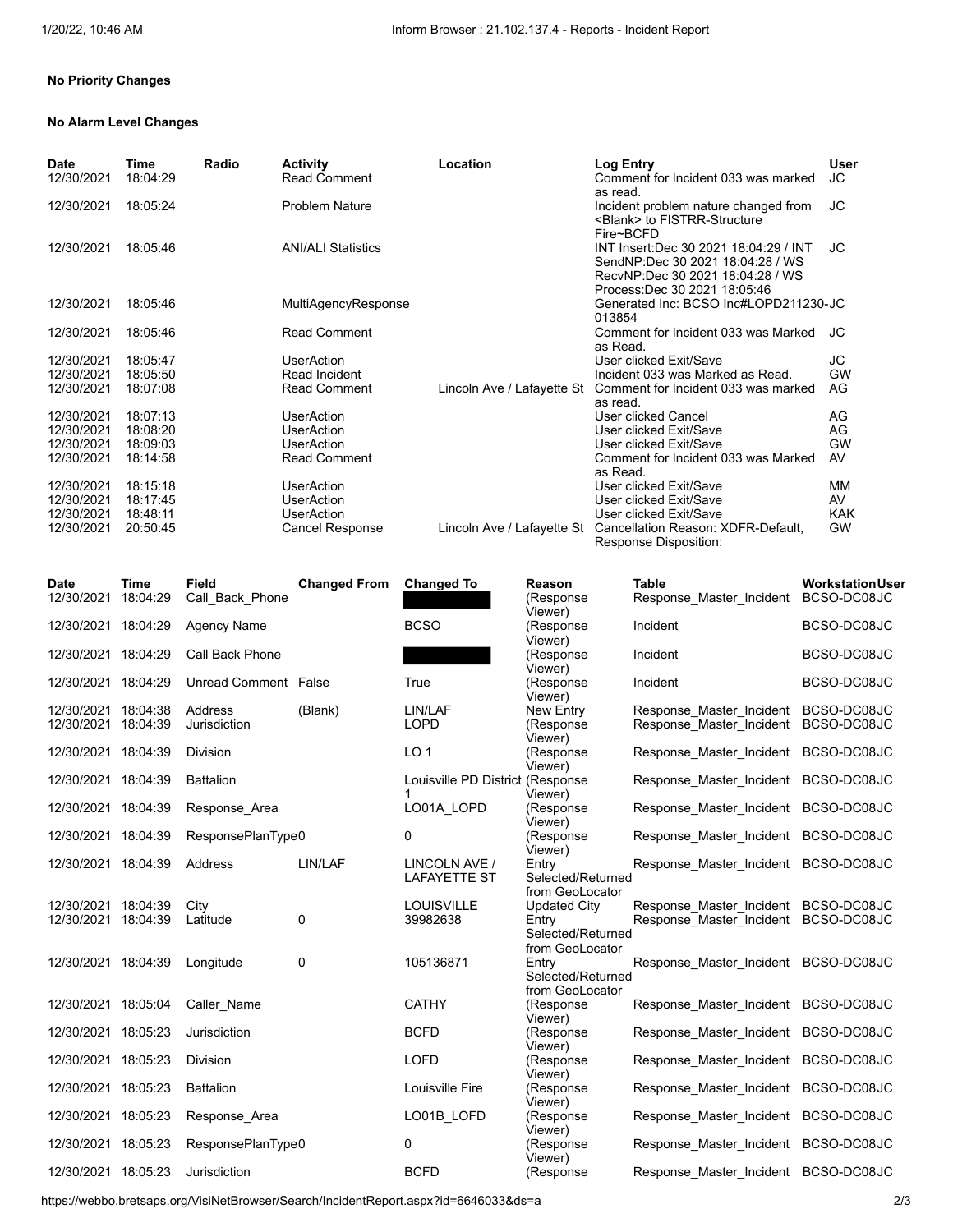# 1/20/22, 10:46 AM Inform Browser : 21.102.137.4 - Reports - Incident Report

|                     |          |                      |          |                                          | Viewer)               |          |                                       |             |             |
|---------------------|----------|----------------------|----------|------------------------------------------|-----------------------|----------|---------------------------------------|-------------|-------------|
| 12/30/2021 18 05 23 |          | Division             |          | <b>LOFD</b>                              | (Response<br>Viewer)  |          | Response Master Incident BCSO DC08JC  |             |             |
| 12/30/2021 18 05 23 |          | <b>Battalion</b>     |          | Louisville Fire                          | (Response<br>Viewer)  |          | Response Master Incident BCSO DC08JC  |             |             |
| 12/30/2021 18 05 23 |          | Response Area        |          | LO01B LOFD                               | (Response<br>Viewer)  |          | Response Master Incident BCSO DC08JC  |             |             |
| 12/30/2021 18 05 23 |          | ResponsePlanType0    |          | $\mathbf{0}$                             | (Response<br>Viewer)  |          | Response Master Incident BCSO DC08JC  |             |             |
| 12/30/2021 18 05 24 |          | Problem              |          | <b>FISTRR Structure</b><br>Fire          | (Response<br>Viewer)  |          | Response Master Incident BCSO DC08JC  |             |             |
| 12/30/2021 18 05 24 |          | Response Plan        |          | LO Structure Fire 1                      | (Response)<br>Viewer) |          | Response Master Incident BCSO DC08JC  |             |             |
| 12/30/2021 18 05 24 |          | DispatchLevel        |          | Default                                  | (Response<br>Viewer)  |          | Response Master Incident BCSO DC08JC  |             |             |
| 12/30/2021 18 05 24 |          | ResponsePlanType0    |          | 1                                        | (Response<br>Viewer)  |          | Response Master Incident BCSO DC08JC  |             |             |
| 12/30/2021          | 18 05 24 | Priority Description |          | Emergency                                |                       |          | Response Master Incident              | BCSO DC08JC |             |
| 12/30/2021 18 05 24 |          | Priority Number      | $\Omega$ |                                          |                       |          | Response Master Incident              | BCSO DC08JC |             |
| 12/30/2021 18 05 24 |          | Incident Type        |          | <b>Structure Fire</b>                    | (Response<br>Viewer)  |          | Response Master Incident BCSO DC08JC  |             |             |
| 12/30/2021 18 05 45 |          | Field Data           |          | <b>STRUCTURE FIRE</b><br><b>3RD HAND</b> | <b>Key Details</b>    |          | Response User Data Fields BCSO DC08JC |             |             |
| 12/30/2021 18 05 46 |          | <b>Read Comment</b>  | False    | True                                     | (Response<br>Viewer)  |          | Response Master Incident BCSO DC08JC  |             |             |
| 12/30/2021          | 18 05 47 | Response 1           |          | Zone 2                                   |                       |          | Response User Data Fields BCSO DC08JC |             |             |
| 12/30/2021          | 18 05 50 | <b>Read Call</b>     | False    | True                                     | (Response<br>Viewer)  |          | Response Master Incident BCSO DC04 GW |             |             |
| 12/30/2021 18 07 08 |          | Unread Comment False |          | True                                     | (Response<br>Viewer)  | Incident |                                       |             | BCSO DC01AG |
| 12/30/2021 18 14 58 |          | <b>Read Comment</b>  | False    | True                                     | (Response<br>Viewer)  |          | Response Master Incident              | BCSO DC02AV |             |

#### **No Custom Time Stamps**

**No Attachment**

| <b>Description</b> | Data               | User |
|--------------------|--------------------|------|
| Kev Details        | STRUCTURE FIRE 3RD | JC   |
|                    | <b>HAND</b>        |      |
| Response           | Zone 2             | JC   |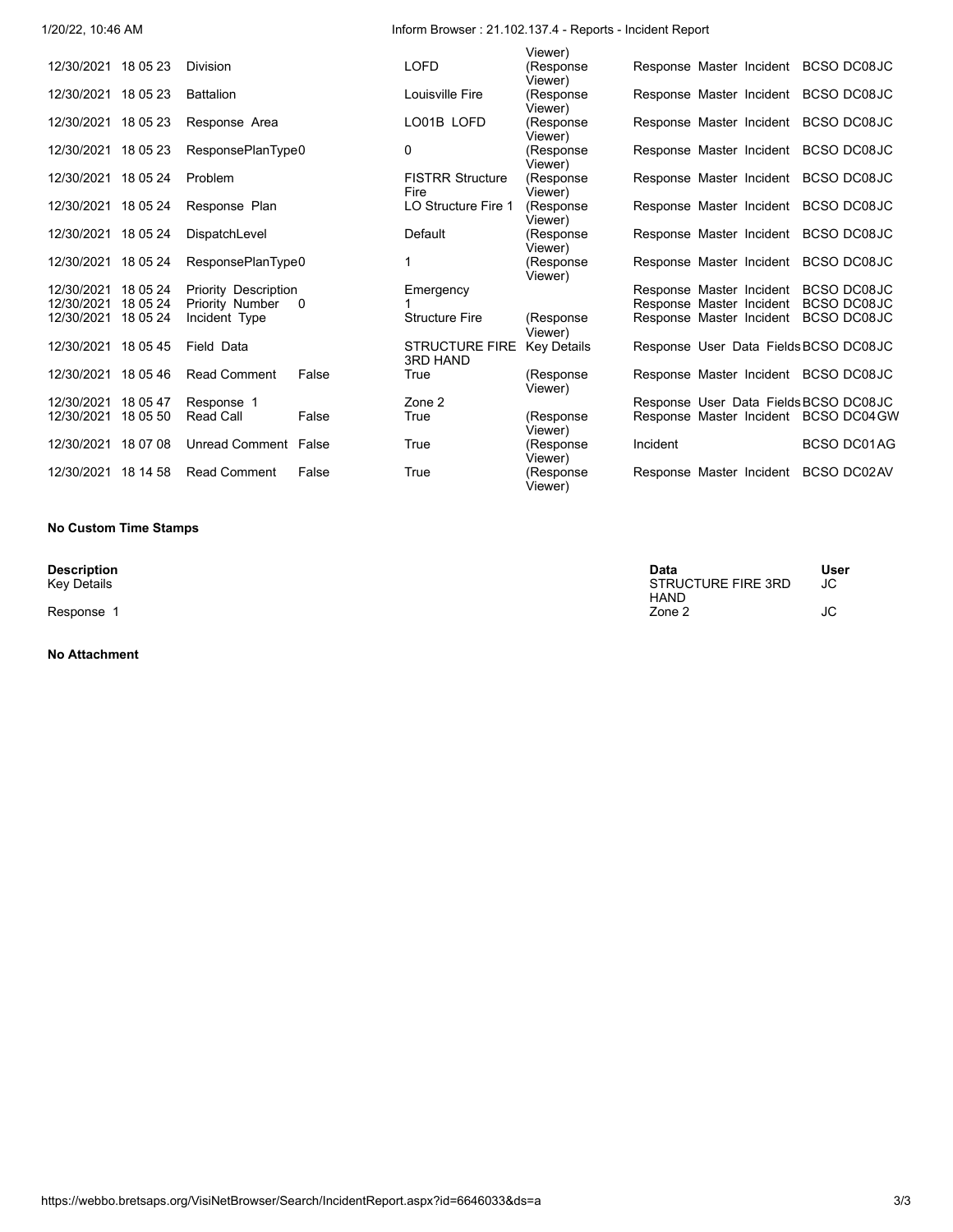Data Source: **Data Warehouse** Incident Status: **Closed** Incident number: **LOPD211230-013855** Case Numbers: Incident Date: **12/30/2021 18:08:14** Report Generated: **1/20/2022 10:47:31**

| <b>Incident Type:</b><br><b>Priority:</b><br>Determinant:<br><b>Base Response#:</b><br>Confirmation#:<br>Taken By:<br><b>Response Area:</b><br><b>Disposition:</b><br><b>Cancel Reason:</b><br><b>Incident Status:</b> | 1 Officer<br>Respond in Person<br>Kuhl (1821), Keely A<br>LO01A LOPD<br>CS Clear<br>Closed<br>Certification: |                                                                     | <b>Alarm Level:</b><br>Problem:<br>Agency:<br>Jurisdiction:<br>Division:<br><b>Battalion:</b><br><b>Response Plan:</b><br><b>Command Ch:</b><br><b>Primary TAC:</b><br><b>Secondary TAC:</b><br>Delay Reason (if any): |                                  |                                                                                                         | ASSISS-Assist<br><b>BCSO</b><br><b>LOPD</b><br>LO <sub>1</sub><br>Louisville PD District 1<br>LO 1 Officer - D1 |                |                      |      |                                                    |                                            |
|------------------------------------------------------------------------------------------------------------------------------------------------------------------------------------------------------------------------|--------------------------------------------------------------------------------------------------------------|---------------------------------------------------------------------|------------------------------------------------------------------------------------------------------------------------------------------------------------------------------------------------------------------------|----------------------------------|---------------------------------------------------------------------------------------------------------|-----------------------------------------------------------------------------------------------------------------|----------------|----------------------|------|----------------------------------------------------|--------------------------------------------|
| Longitude:                                                                                                                                                                                                             |                                                                                                              | 105135746                                                           |                                                                                                                                                                                                                        |                                  | Latitude:<br>39979658                                                                                   |                                                                                                                 |                |                      |      |                                                    |                                            |
| <b>Location Name:</b><br>1001 Grant Ave<br>Address:                                                                                                                                                                    |                                                                                                              |                                                                     |                                                                                                                                                                                                                        | County:<br><b>Location Type:</b> |                                                                                                         |                                                                                                                 | <b>BOULDER</b> |                      |      |                                                    |                                            |
| <b>Apartment:</b><br><b>Building:</b><br>City, State, Zip:                                                                                                                                                             |                                                                                                              | LOUISVILLE CO 80027                                                 |                                                                                                                                                                                                                        |                                  | <b>Cross Street:</b><br><b>Map Reference:</b>                                                           |                                                                                                                 |                | SOUTH ST/SHORT ST    |      |                                                    |                                            |
| <b>Caller Name:</b><br><b>Method Received:</b><br><b>Caller Type:</b><br><b>Caller Address:</b><br><b>Caller Building:</b><br>Caller City, State, Zip:                                                                 |                                                                                                              | <b>EMMA</b>                                                         |                                                                                                                                                                                                                        |                                  | <b>Call Back Phone:</b><br><b>Caller Location:</b><br><b>Caller Apartment:</b><br><b>Caller County:</b> | <b>Caller Location Phone:</b>                                                                                   |                |                      |      |                                                    |                                            |
| <b>Time Stamps</b>                                                                                                                                                                                                     |                                                                                                              |                                                                     |                                                                                                                                                                                                                        |                                  | <b>Elapsed Times</b>                                                                                    |                                                                                                                 |                |                      |      |                                                    |                                            |
| <b>Description</b><br><b>Phone Pickup</b><br><b>1st Key Stroke</b><br>In Waiting Queue<br><b>Call Taking Complete</b>                                                                                                  | <b>Date</b>                                                                                                  | <b>Time</b><br>12/30/2021<br>12/30/2021<br>12/30/2021<br>12/30/2021 | 18:07:56<br>18:08:14<br>18:09:56<br>18:09:56                                                                                                                                                                           | <b>User</b><br>Kuhl (1821),      | <b>Description</b><br><b>Call Taking</b>                                                                | <b>Received to In Queue</b><br>In Queue to 1st Assign                                                           |                |                      |      | <b>Time</b><br>00:01:42<br>00:01:42<br>00:03:01.1  |                                            |
| 1st Unit Assigned<br><b>1st Unit Enroute</b><br><b>1st Unit Arrived</b><br><b>Closed</b>                                                                                                                               |                                                                                                              | 12/30/2021<br>12/30/2021<br>12/30/2021<br>12/30/2021                | 18:12:57<br>18:12:57<br>18:18:23<br>18:53:15                                                                                                                                                                           | Keely A<br>Mobile1               | <b>Incident Duration</b>                                                                                | <b>Call Received to 1st Assign</b><br><b>Assigned to 1st Enroute</b><br><b>Enroute to 1st Arrived</b>           |                |                      |      | 00:05:01.1<br>00:00:00.0<br>00:05:26.6<br>00:45:19 |                                            |
| Primary<br>Unit<br>Flag<br>436<br>Y                                                                                                                                                                                    | Assigned<br>18:12:57                                                                                         | <b>Disposition Enroute</b><br><b>CS Clear</b>                       | 18:12:57                                                                                                                                                                                                               | <b>Staged</b>                    | <b>Arrived</b><br>18:18:23                                                                              | <b>At Patient Avail</b>                                                                                         | Delav          | Complete<br>18:53:15 | Odm. |                                                    | Odm. Cancel<br><b>EnrouteArrivedReason</b> |

**Unit Name** Pineda (436), Kevin (LOP225)

**No Caution Notes found**

**No Pre-Scheduled Information**

# **No Transports Information**

## **No Transports Information**

| Date       | Time     | User | Type     | Conf. | <b>Comments</b>                                                                                  |
|------------|----------|------|----------|-------|--------------------------------------------------------------------------------------------------|
| 12/30/2021 | 18:09:26 | KAK  | Response |       | [1] GRACE PH 916-581-6122                                                                        |
| 12/30/2021 | 18:09:56 | KAK  | Response |       | [2] SAYS SHE'S MENTALLY DISABLED AND HASN'T LEFT//<br>SAYS SHE MAYB E IN THE GARAGE OR THE HOUSE |
| 12/30/2021 | 18:11:09 | AG   | Response |       | [3] AIRED, HOLDING                                                                               |
| 12/30/2021 | 18:36:33 | AG   | Response |       | [4] 436 IC                                                                                       |
| 12/30/2021 | 18:41:25 | AG   | Response |       | [5] Secondary Location for 436: YMCA of Boulder County, 2800<br>DAGNY WAY, LAFAYETTE, CO 80026.  |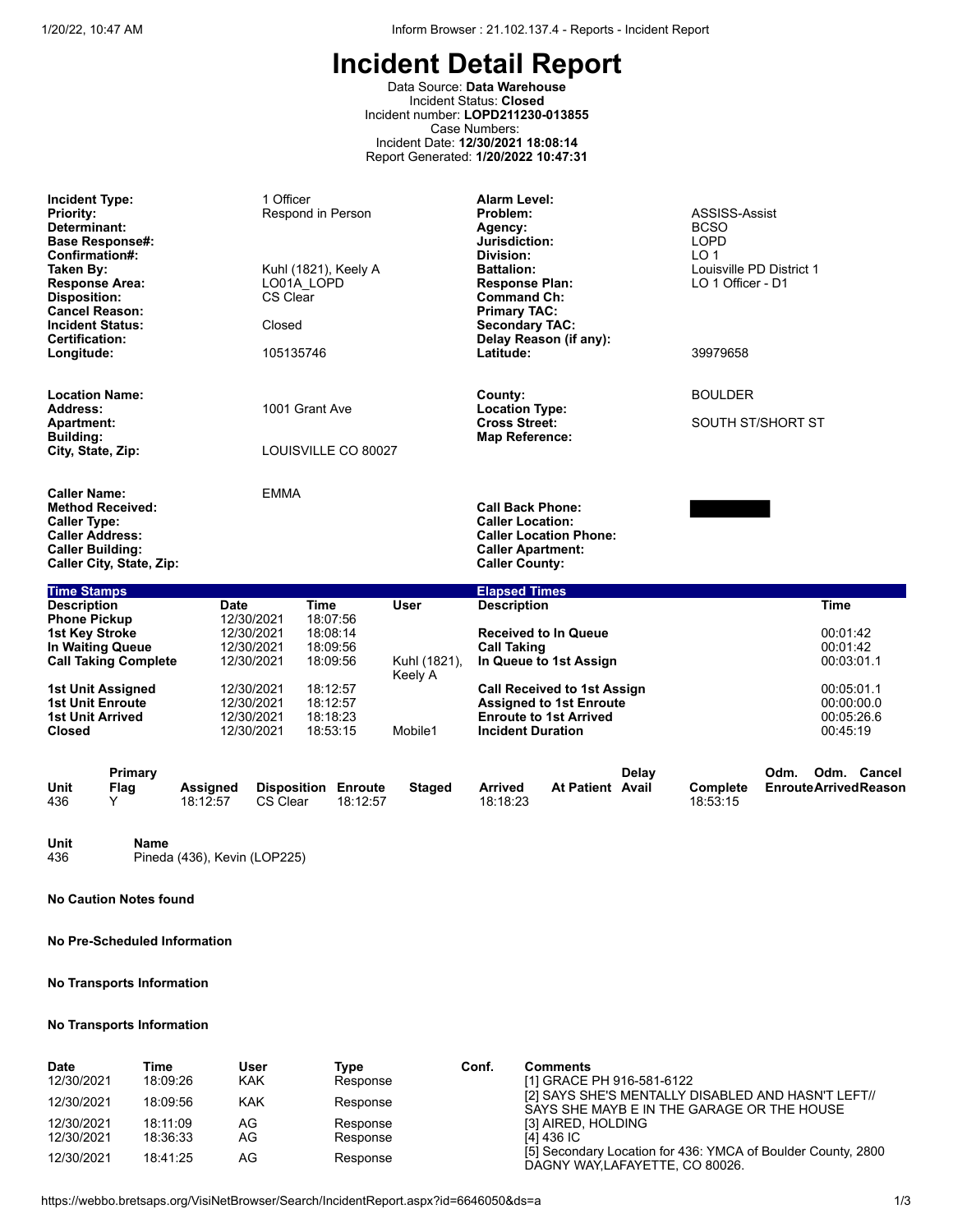# **No Address Changes**

## **No Priority Changes**

#### **No Alarm Level Changes**

| Date<br>12/30/2021  | Time<br>18:09:26     | Radio                                 | <b>Activity</b><br><b>Read Comment</b> | Location                             |                                      | <b>Log Entry</b><br>Comment for Incident 050 was marked                       | <b>User</b><br><b>KAK</b>    |
|---------------------|----------------------|---------------------------------------|----------------------------------------|--------------------------------------|--------------------------------------|-------------------------------------------------------------------------------|------------------------------|
| 12/30/2021          | 18:09:54             |                                       | <b>Problem Nature</b>                  |                                      |                                      | as read.<br>Incident problem nature changed from                              | <b>KAK</b>                   |
| 12/30/2021          | 18:09:56             |                                       | <b>Read Comment</b>                    |                                      |                                      | <blank> to ASSISS-Assist~BCSO<br/>Comment for Incident 050 was Marked</blank> | <b>KAK</b>                   |
| 12/30/2021          | 18:09:56             |                                       | <b>Read Comment</b>                    | 1001 Grant Ave                       |                                      | as Read.<br>Comment for Incident 050 was marked                               | <b>KAK</b>                   |
| 12/30/2021          | 18:10:09             |                                       | Read Incident                          |                                      |                                      | as read.<br>Incident 050 was Marked as Read.                                  | AG                           |
| 12/30/2021          | 18:10:09             |                                       | <b>Read Comment</b>                    |                                      |                                      | Comment for Incident 050 was Marked<br>as Read.                               | AG                           |
| 12/30/2021          | 18:11:03             |                                       | <b>UserAction</b>                      |                                      |                                      | User clicked Exit/Save                                                        | <b>KAK</b>                   |
| 12/30/2021          | 18:11:09             |                                       | <b>Read Comment</b>                    | 1001 Grant Ave                       |                                      | Comment for Incident 050 was marked<br>as read.                               | AG                           |
| 12/30/2021          | 18:12:13             |                                       | <b>UserAction</b>                      |                                      |                                      | User clicked Exit/Save                                                        | AG                           |
| 12/30/2021          | 18:12:16             |                                       | Read Comment                           |                                      |                                      | Comment for Incident 050 was Marked<br>as Read.                               | AG                           |
| 12/30/2021          | 18:12:20             |                                       | <b>UserAction</b>                      |                                      |                                      | User clicked Exit/Save                                                        | AG                           |
| 12/30/2021          | 18:12:57             | 436                                   | <b>DS Dispatched</b>                   | 2800 DAGNY WAY [YMCA                 |                                      |                                                                               | AG                           |
| 12/30/2021          | 18:12:57             | 436                                   | <b>EN Enroute</b>                      | of Boulder County]<br>1001 Grant Ave |                                      | Responding From = 2800 DAGNY WAY AG                                           |                              |
|                     |                      |                                       |                                        |                                      |                                      | [YMCA of Boulder County].                                                     |                              |
| 12/30/2021          | 18:13:12             |                                       | <b>UserAction</b>                      |                                      |                                      | User clicked Exit/Save                                                        | AG                           |
| 12/30/2021          | 18:18:23             | 436                                   | <b>AR Arrival</b>                      | 1001 Grant Ave                       |                                      |                                                                               | LO436                        |
| 12/30/2021          | 18:18:30             |                                       | <b>UserAction</b>                      |                                      |                                      | User clicked Exit/Save                                                        | <b>KAK</b>                   |
| 12/30/2021          | 18:36:33             |                                       | <b>Read Comment</b>                    | 1001 Grant Ave                       |                                      | Comment for Incident 050 was marked<br>as read.                               | AG                           |
| 12/30/2021          | 18:41:25             | 436                                   | <b>EO Enroute Other</b>                | YMCA of Boulder County               |                                      | Incident ID = 6646050, 2800 DAGNY<br>WAY 40013021, 105134019,                 | AG                           |
| 12/30/2021          | 18:53:03             | 436                                   | AO Arrival Other                       | YMCA of Boulder County               |                                      | Incident ID = 6646050, 2800 DAGNY<br>WAY 40.013021, -105.134019,,             | LO436                        |
| 12/30/2021          | 18:53:15             | 436                                   | Disposition                            | 1001 Grant Ave                       |                                      | CS Clear                                                                      | LO436                        |
| 12/30/2021          | 18:53:15             | 436                                   | IS In Service                          | 1001 Grant Ave                       |                                      | Unit Cleared From Incident<br>LOPD211230-013855                               | LO436                        |
| 12/30/2021          | 18:53:16             | 436                                   | <b>Response Closed</b>                 | 1001 Grant Ave                       |                                      | Response Disposition: CS Clear                                                | LO436                        |
| Date                | Time                 | Field                                 | <b>Changed From</b>                    | <b>Changed To</b>                    | Reason                               | <b>Table</b>                                                                  | <b>Workstation User</b>      |
| 12/30/2021          | 18:07:55             | <b>Agency Name</b>                    |                                        | <b>BCSO</b>                          | (Response<br>Viewer)                 | Incident                                                                      | BCSO-DC03KAK                 |
| 12/30/2021          | 18:08:16<br>18:08:18 | Address<br>Jurisdiction               | (Blank)                                | 1001 GRANT<br>LOPD                   | New Entry<br>(Response               | Response_Master_Incident                                                      | BCSO-DC03KAK<br>BCSO-DC03KAK |
| 12/30/2021          |                      |                                       |                                        |                                      | Viewer)                              | Response_Master_Incident                                                      |                              |
| 12/30/2021 18:08:18 |                      | Division                              |                                        | LO <sub>1</sub>                      | (Response<br>Viewer)                 | Response Master Incident                                                      | BCSO-DC03KAK                 |
| 12/30/2021 18:08:18 |                      | <b>Battalion</b>                      |                                        | Louisville PD District (Response     | Viewer)                              | Response Master Incident                                                      | BCSO-DC03KAK                 |
| 12/30/2021 18:08:18 |                      | Response Area                         |                                        | LO01A LOPD                           | (Response<br>Viewer)                 | Response_Master_Incident BCSO-DC03KAK                                         |                              |
|                     |                      | 12/30/2021 18:08:18 ResponsePlanType0 |                                        | 0                                    | (Response<br>Viewer)                 | Response Master Incident BCSO-DC03KAK                                         |                              |
| 12/30/2021 18:08:18 |                      | Address                               | <b>1001 GRANT</b>                      | 1001 GRANT AVE                       | Entry<br>Selected/Returned           | Response Master Incident BCSO-DC03KAK                                         |                              |
| 12/30/2021 18:08:18 |                      | Latitude                              | 0                                      | 39979658                             | from GeoLocator<br>Entry             | Response_Master_Incident BCSO-DC03KAK                                         |                              |
|                     |                      |                                       |                                        |                                      | Selected/Returned                    |                                                                               |                              |
|                     |                      |                                       |                                        |                                      | from GeoLocator                      |                                                                               |                              |
| 12/30/2021 18:08:18 |                      | Longitude                             | 0                                      | 105135746                            | Entry                                | Response_Master_Incident BCSO-DC03KAK                                         |                              |
|                     |                      |                                       |                                        |                                      | Selected/Returned<br>from GeoLocator |                                                                               |                              |
| 12/30/2021 18:08:19 |                      | City                                  |                                        | <b>LOUISVILLE</b>                    | Updated City                         | Response Master Incident                                                      | BCSO-DC03KAK                 |
| 12/30/2021 18:08:39 |                      | Caller Name                           |                                        | EMMA                                 | (Response                            | Response_Master_Incident                                                      | BCSO-DC03KAK                 |
|                     |                      |                                       |                                        |                                      | Viewer)                              |                                                                               |                              |
|                     |                      | 12/30/2021 18:08:45 Call Back Phone   |                                        |                                      | (Response                            | Incident                                                                      | BCSO-DC03KAK                 |



Unread Comment False

12/30/2021 18:08:58 Field\_Data GRACE DANA Key Details Response\_User\_Data\_FieldsBCSO-DC03KAK

Ùiewer)<br>(Response

Viewer)<br>Key Details

Viewer)

https://webbo.bretsaps.org/VisiNetBrowser/Search/IncidentReport.aspx?id=6646050&ds=a 2/3

BCSO-DC03KAK

Response\_Master\_Incident BCSO-DC03KAK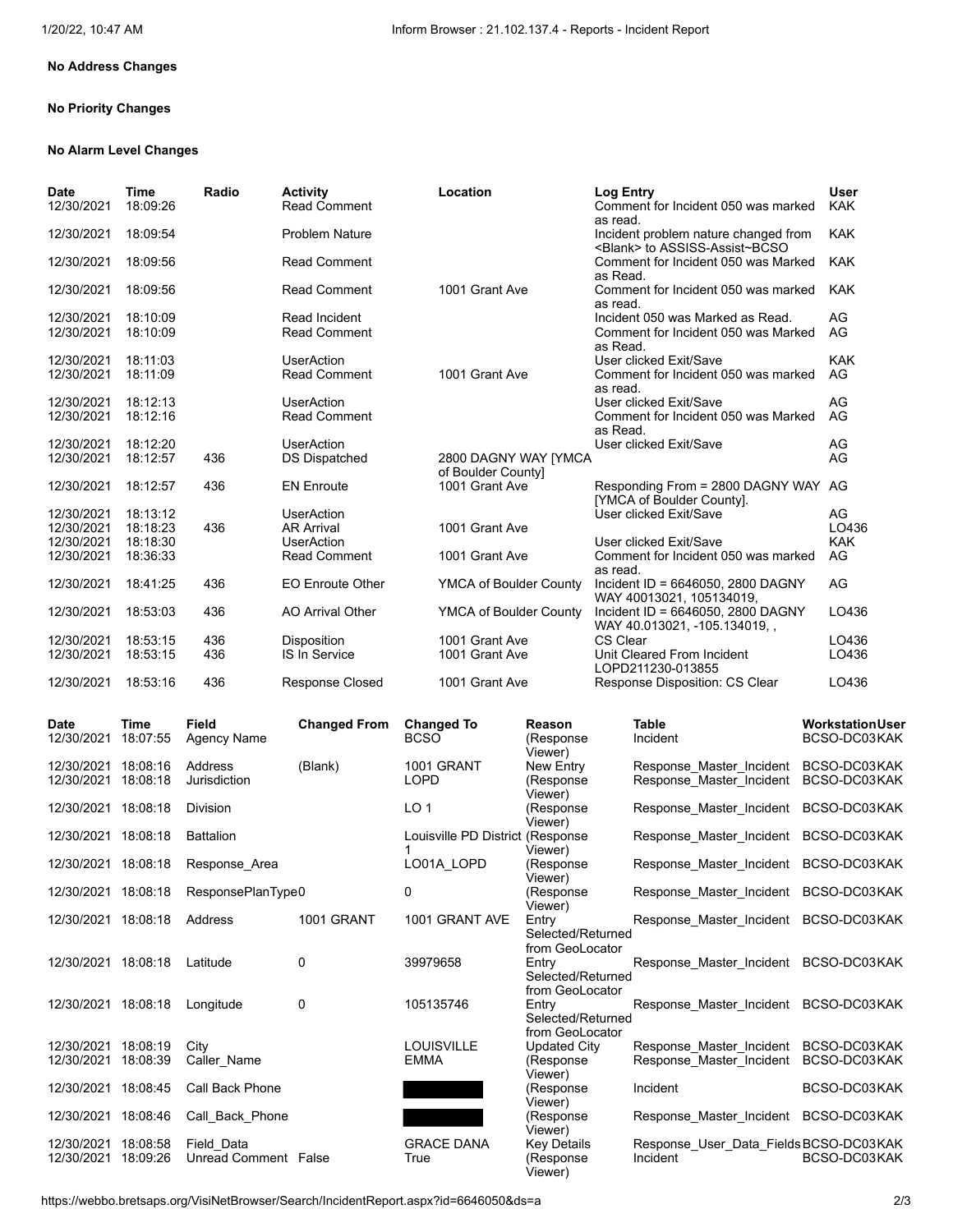| 1/20/22, 10:47 AM      |                             |                | Inform Browser: 21.102.137.4 - Reports - Incident Report |                       |                          |                                       |
|------------------------|-----------------------------|----------------|----------------------------------------------------------|-----------------------|--------------------------|---------------------------------------|
| 12/30/2021 18 09 55    | Problem                     |                | <b>ASSISS Assist</b>                                     | (Response)<br>Viewer) |                          | Response Master Incident BCSO DC03KAK |
| 12/30/2021 18 09 55    | Response Plan               |                | LO 1 Officer D1                                          | (Response<br>Viewer)  |                          | Response Master Incident BCSO DC03KAK |
| 12/30/2021 18 09 55    | DispatchLevel               |                | Default                                                  | (Response<br>Viewer)  |                          | Response Master Incident BCSO DC03KAK |
| 12/30/2021 18 09 55    | ResponsePlanType0           |                |                                                          | (Response<br>Viewer)  |                          | Response Master Incident BCSO DC03KAK |
| 12/30/2021<br>18 09 55 | <b>Priority Description</b> |                | Respond in Person                                        |                       | Response Master Incident | <b>BCSO DC03KAK</b>                   |
| 18 09 55<br>12/30/2021 | Priority Number             | $\overline{0}$ |                                                          |                       | Response Master Incident | <b>BCSO DC03KAK</b>                   |
| 12/30/2021<br>18 09 55 | Incident Type               |                | 1 Officer                                                | (Response<br>Viewer)  | Response Master Incident | <b>BCSO DC03KAK</b>                   |
| 12/30/2021 18 09 56    | <b>Read Comment</b>         | False          | True                                                     | (Response<br>Viewer)  | Response Master Incident | <b>BCSO DC03KAK</b>                   |
| 12/30/2021 18 09 56    | Unread Comment False        |                | True                                                     | (Response<br>Viewer)  | Incident                 | <b>BCSO DC03KAK</b>                   |
| 12/30/2021 18 10 09    | Read Call                   | False          | True                                                     | (Response<br>Viewer)  | Response Master Incident | BCSO DC01AG                           |
| 12/30/2021<br>18 10 09 | <b>Read Comment</b>         | False          | True                                                     | (Response<br>Viewer)  | Response Master Incident | BCSO DC01AG                           |
| 12/30/2021 18 11 09    | Unread Comment False        |                | True                                                     | (Response<br>Viewer)  | Incident                 | <b>BCSO DC01AG</b>                    |
| 12/30/2021 18 12 16    | <b>Read Comment</b>         | False          | True                                                     | (Response<br>Viewer)  | Response Master Incident | BCSO DC01AG                           |
| 12/30/2021<br>18 36 33 | Unread Comment False        |                | True                                                     | (Response<br>Viewer)  | Incident                 | <b>BCSO DC01AG</b>                    |

## **No Custom Time Stamps**

**Description**<br>Key Details

**No Attachment**

**Description Data User** Key Details Grand Controllering the Controllering of the CRACE DANA KAK GRACE DANA KAK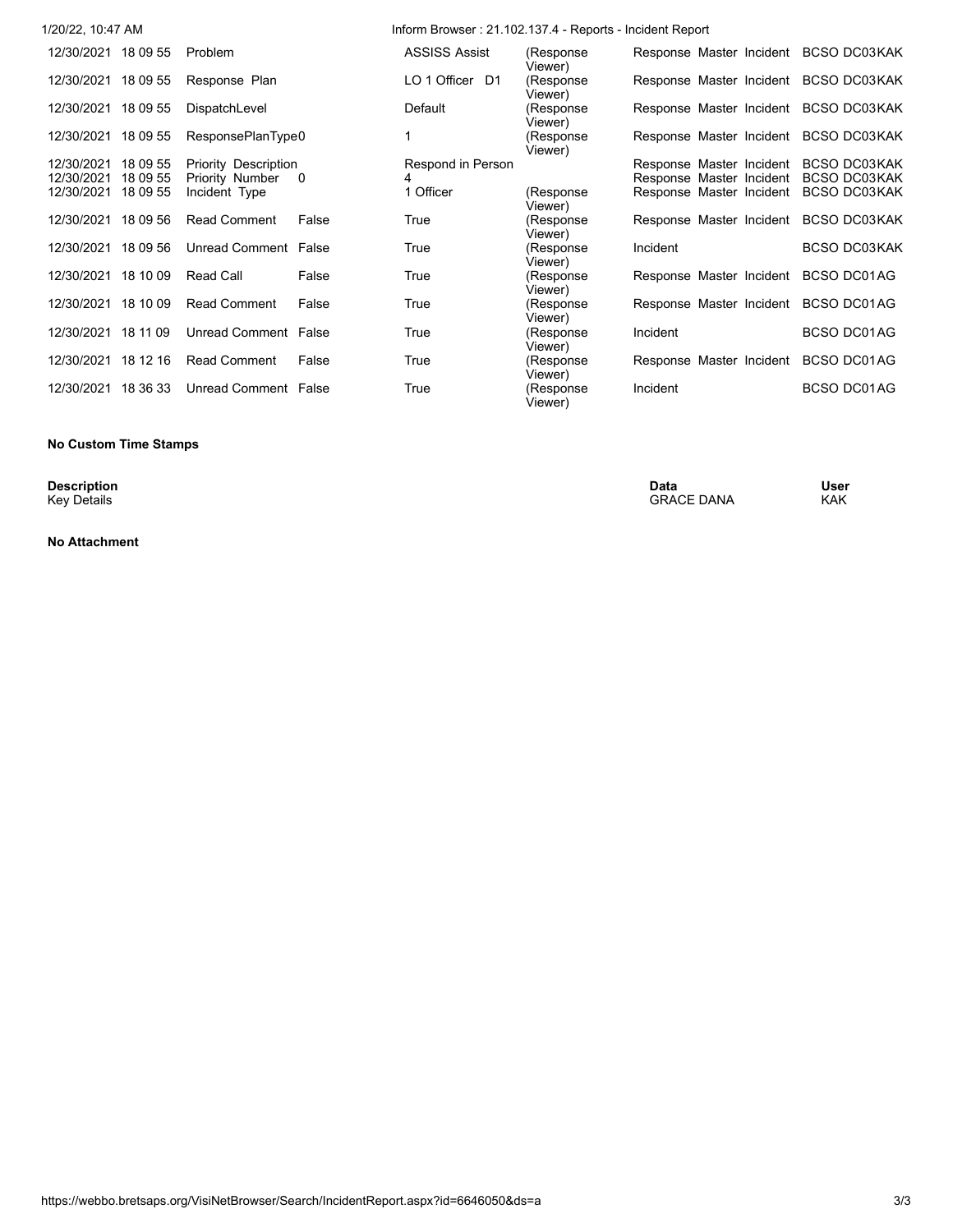Data Source: **Data Warehouse** Incident Status: **Closed** Incident number: **LOPD211230-013856** Case Numbers: Incident Date: **12/30/2021 18:10:26** Report Generated: **1/20/2022 10:48:08**

| <b>Incident Type:</b><br><b>Priority:</b><br>Determinant:<br><b>Base Response#:</b><br>Confirmation#:<br>Taken By:<br><b>Response Area:</b><br><b>Disposition:</b><br><b>Cancel Reason:</b><br><b>Incident Status:</b><br><b>Certification:</b><br>Longitude: | 2 Officers<br>In Progress<br><b>ZS Aired</b><br>Closed<br>105153741 | Bonafede (1817), Kady<br>LO02A LOPD<br>XDSS-Dispatch             |                 | <b>Alarm Level:</b><br>Problem:<br>Agency:<br>Jurisdiction:<br>Division:<br><b>Battalion:</b><br><b>Response Plan:</b><br><b>Command Ch:</b><br><b>Primary TAC:</b><br><b>Secondary TAC:</b><br>Delay Reason (if any):<br>Latitude: | FISTRS-Structure/Smoke Inside<br><b>BCSO</b><br><b>LOPD</b><br>LO <sub>2</sub><br>Louisville PD District 2<br>LO 2 Officers - D2<br>39958246 |
|---------------------------------------------------------------------------------------------------------------------------------------------------------------------------------------------------------------------------------------------------------------|---------------------------------------------------------------------|------------------------------------------------------------------|-----------------|-------------------------------------------------------------------------------------------------------------------------------------------------------------------------------------------------------------------------------------|----------------------------------------------------------------------------------------------------------------------------------------------|
| <b>Location Name:</b><br>Address:<br><b>Apartment:</b><br><b>Building:</b><br>City, State, Zip:                                                                                                                                                               |                                                                     | Coal Creek Golf Course<br>585 W Dillon Rd<br>LOUISVILLE CO 80027 |                 | County:<br><b>Location Type:</b><br><b>Cross Street:</b><br><b>Map Reference:</b>                                                                                                                                                   | <b>BOULDER</b><br><b>Golf Range</b><br>ST ANDREWS LN/CLUB CIR                                                                                |
| <b>Caller Name:</b><br><b>Method Received:</b><br><b>Caller Type:</b><br><b>Caller Address:</b><br><b>Caller Building:</b><br>Caller City, State, Zip:                                                                                                        | <b>VERIZON</b>                                                      |                                                                  |                 | <b>Call Back Phone:</b><br><b>Caller Location:</b><br><b>Caller Location Phone:</b><br><b>Caller Apartment:</b><br><b>Caller County:</b>                                                                                            | 908 MAIN ST - W                                                                                                                              |
| <b>Time Stamps</b>                                                                                                                                                                                                                                            |                                                                     |                                                                  |                 | <b>Elapsed Times</b>                                                                                                                                                                                                                |                                                                                                                                              |
| <b>Description</b><br><b>Phone Pickup</b>                                                                                                                                                                                                                     | <b>Date</b><br>12/30/2021                                           | <b>Time</b><br>18:10:26                                          | <b>User</b>     | <b>Description</b>                                                                                                                                                                                                                  | <b>Time</b>                                                                                                                                  |
| 1st Key Stroke<br><b>In Waiting Queue</b><br><b>Call Taking Complete</b>                                                                                                                                                                                      | 12/30/2021<br>12/30/2021<br>12/30/2021                              | 18:10:26<br>18:10:26<br>18:10:26                                 | <b>Bonafede</b> | <b>Received to In Queue</b><br><b>Call Taking</b><br>In Queue to 1st Assign                                                                                                                                                         | 00:00:00                                                                                                                                     |

| <b>Call Taking Complete</b>                                             | 12/30/2021 | 18:10:26 | Bonarede<br>(1817) , Kady   | In Queue to 1st Assign                                                                                |          |
|-------------------------------------------------------------------------|------------|----------|-----------------------------|-------------------------------------------------------------------------------------------------------|----------|
| 1st Unit Assigned<br><b>1st Unit Enroute</b><br><b>1st Unit Arrived</b> |            |          |                             | <b>Call Received to 1st Assign</b><br><b>Assigned to 1st Enroute</b><br><b>Enroute to 1st Arrived</b> |          |
| <b>Closed</b>                                                           | 12/30/2021 | 18:10:48 | Gaɑliardi<br>(1835), Ashley | <b>Incident Duration</b>                                                                              | 00:00:22 |

# **No Resources Assigned**

**No Personnel Assigned**

**No Caution Notes found**

# **No Pre-Scheduled Information**

# **No Transports Information**

# **No Transports Information**

| <b>Date</b> | Time     | User       | Type     | Conf. | <b>Comments</b>                                                                    |
|-------------|----------|------------|----------|-------|------------------------------------------------------------------------------------|
| 12/30/2021  | 18:08:50 | <b>SYS</b> | Response |       | [1] [1] BCSO--BOULDER PD WIRELESS VERIFY PD VERIFY FD<br><b>VERIFY EMS[Shared]</b> |
| 12/30/2021  | 18:08:50 | <b>SYS</b> | Response |       | [2] [2] WPH1 LAT: +39.979023LON: -105.131972 CONF: 0[Shared]                       |
| 12/30/2021  | 18:08:52 | <b>SYS</b> | Response |       | [3] [3] WPH2 LAT: +39.965215LON: -105.148451 CONF:<br>36 Shared                    |
| 12/30/2021  | 18:08:52 | SYS        | Response |       | [4] [4] BCSO--BOULDER PD WIRELESS VERIFY PD VERIFY FD<br><b>VERIFY EMS[Shared]</b> |
| 12/30/2021  | 18:10:26 | KΒ         | Response |       | [5] Multi-Agency BCFD Incident #: BCFD211230-014635                                |
| 12/30/2021  | 18:10:43 | AG         | Response |       | [6] AIRED [Shared]                                                                 |
| 12/30/2021  | 18:11:25 | GW         | Response |       | [7] AIRED [Shared]                                                                 |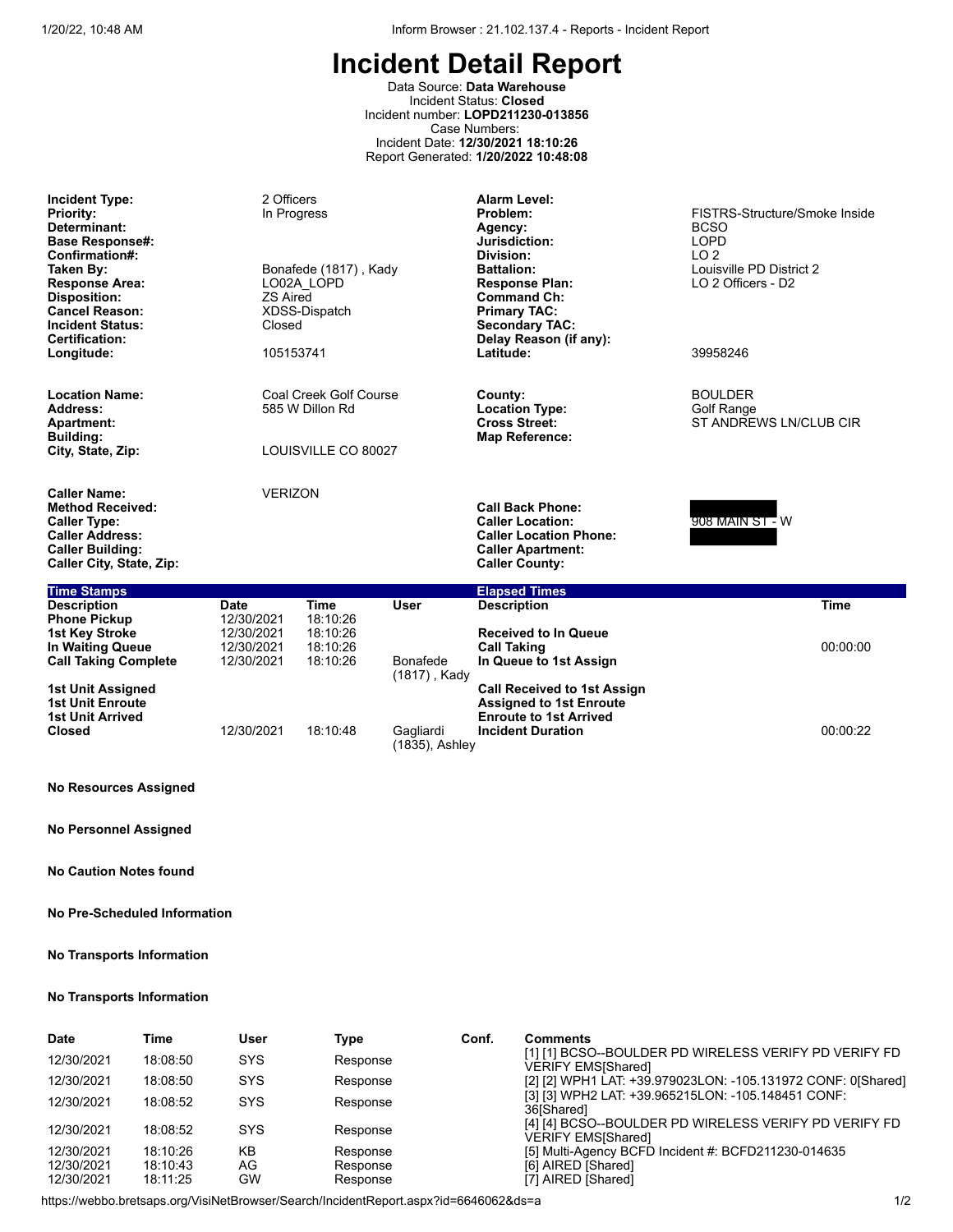# **No Address Changes**

# **No Priority Changes**

#### **No Alarm Level Changes**

| <b>Date</b><br>12/30/2021 | Time<br>18:10:26 | Radio | <b>Activity</b><br><b>MultiAgencyResponse</b> | Location               | Log Entry<br>Originating Inc: BCFD Inc#BCFD211230-KB<br>014635        | <b>User</b> |
|---------------------------|------------------|-------|-----------------------------------------------|------------------------|-----------------------------------------------------------------------|-------------|
| 12/30/2021                | 18:10:26         |       | <b>Read Comment</b>                           | 585 W Dillon Rd        | Comment for Incident 062 was marked<br>as read.                       | KB          |
| 12/30/2021                | 18:10:30         |       | Read Incident                                 |                        | Incident 062 was Marked as Read.                                      | GW          |
| 12/30/2021                | 18:10:30         |       | <b>Read Comment</b>                           |                        | Comment for Incident 062 was Marked<br>as Read.                       | <b>GW</b>   |
| 12/30/2021                | 18:10:37         |       | <b>UserAction</b>                             |                        | User clicked Exit/Save                                                | GW          |
| 12/30/2021                | 18:10:43         |       | <b>Read Comment</b>                           | 585 W Dillon Rd        | Comment for Incident 062 was marked<br>as read.                       | AG          |
| 12/30/2021                | 18:10:45         |       | <b>UserAction</b>                             |                        | User clicked Cancel                                                   | AG          |
| 12/30/2021                | 18:10:48         |       | <b>Cancel Response</b>                        | Coal Creek Golf Course | Cancellation Reason: XDSS-Dispatch,<br>Response Disposition: ZS Aired | AG          |

| <b>Date</b><br>12/30/2021 | Time<br>18:10:26 | Field<br>Unread<br>Comment | <b>Changed From</b><br>False | <b>Changed To</b><br>True | Reason<br>(Response<br>Viewer) | Table<br>Incident                    | <b>Workstation User</b><br>BCSO-DC06KB |
|---------------------------|------------------|----------------------------|------------------------------|---------------------------|--------------------------------|--------------------------------------|----------------------------------------|
| 12/30/2021                | 18:10:30         | Read Call                  | False                        | True                      | (Response)<br>Viewer)          | Response Master Incident BCSO-DC04GW |                                        |
| 12/30/2021                | 18:10:30         | Read<br>Comment            | False                        | True                      | (Response<br>Viewer)           | Response Master Incident BCSO-DC04GW |                                        |
| 12/30/2021                | 18:10:43         | Unread<br>Comment          | False                        | True                      | (Response<br>Viewer)           | Incident                             | BCSO-DC01AG                            |

#### **No Custom Time Stamps**

**Description**<br>Key Details

**Description Date**

5/13/2021 07:24:03

**Description Data User** Key Details HOUSE ON FIRE AT THE 8TH HOLE

KB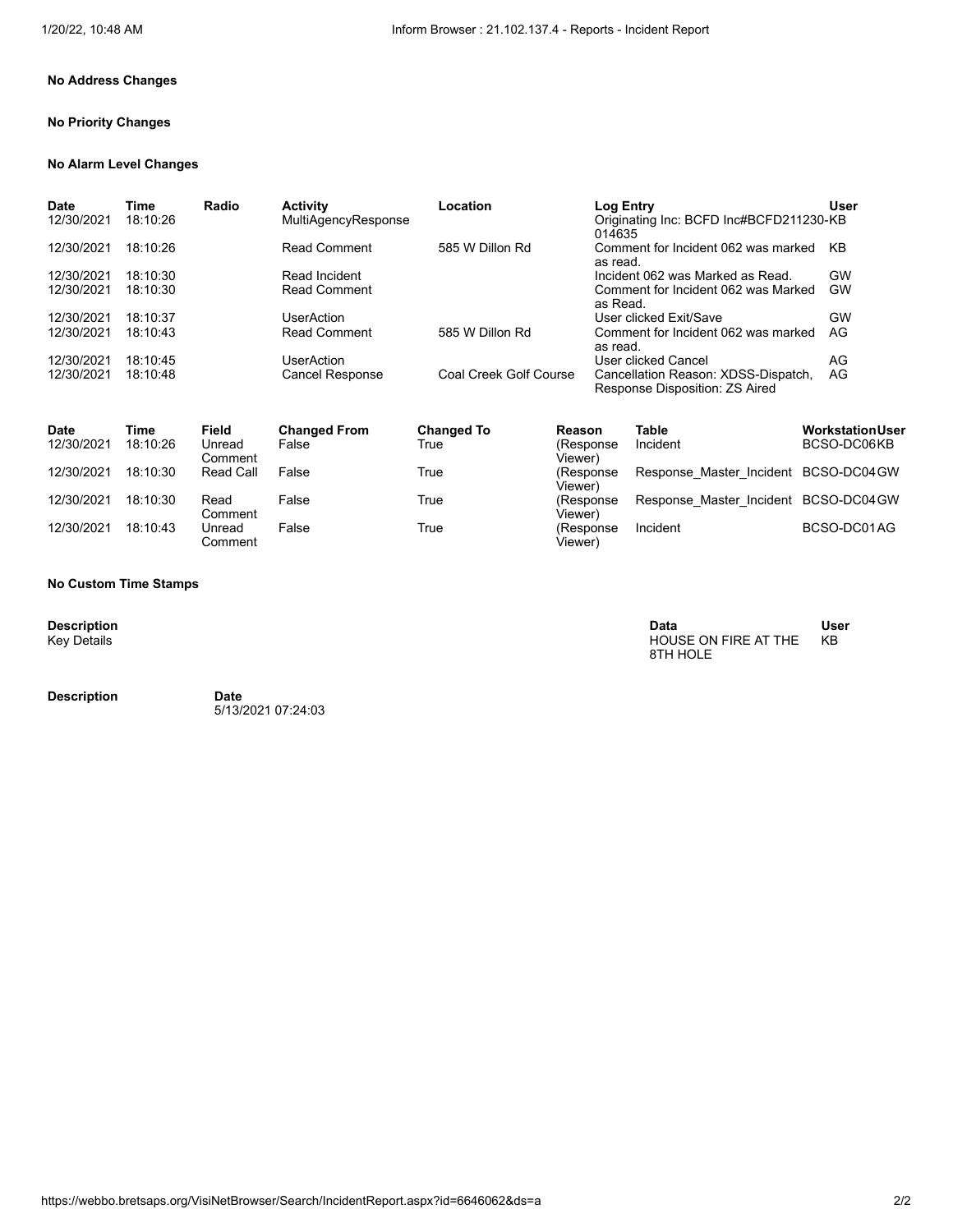Data Source: **Data Warehouse** Incident Status: **Closed** Incident number: **BCFD211230-014635** Case Numbers: Incident Date: **12/30/2021 18:08:57** Report Generated: **1/20/2022 10:48:54**

| <b>Incident Type:</b><br><b>Priority:</b><br>Determinant:<br><b>Base Response#:</b><br>Confirmation#:<br>Taken By:<br><b>Response Area:</b><br><b>Disposition:</b><br><b>Cancel Reason:</b><br><b>Incident Status:</b><br>Certification: | Emergency<br>Closed                    | <b>Structure Fire</b><br>Bonafede (1817), Kady<br>LO02A LOFD<br>XDFR-Default |                          | Alarm Level:<br>Problem:<br>Agency:<br>Jurisdiction:<br>Division:<br><b>Battalion:</b><br><b>Response Plan:</b><br><b>Command Ch:</b><br><b>Primary TAC:</b><br><b>Secondary TAC:</b><br>Delay Reason (if any): | <b>FISTRR-Structure Fire</b><br><b>BCFD</b><br><b>BCFD</b><br><b>LOFD</b><br>Louisville Fire<br>LO Structure Fire 1 |
|------------------------------------------------------------------------------------------------------------------------------------------------------------------------------------------------------------------------------------------|----------------------------------------|------------------------------------------------------------------------------|--------------------------|-----------------------------------------------------------------------------------------------------------------------------------------------------------------------------------------------------------------|---------------------------------------------------------------------------------------------------------------------|
| Longitude:                                                                                                                                                                                                                               | 105153741                              |                                                                              |                          | Latitude:                                                                                                                                                                                                       | 39958246                                                                                                            |
| <b>Location Name:</b><br>Address:<br><b>Apartment:</b>                                                                                                                                                                                   |                                        | Coal Creek Golf Course<br>585 W Dillon Rd                                    |                          | County:<br><b>Location Type:</b><br><b>Cross Street:</b><br><b>Map Reference:</b>                                                                                                                               | <b>BOULDER</b><br><b>Golf Range</b><br>ST ANDREWS LN/CLUB CIR                                                       |
| <b>Building:</b><br>City, State, Zip:                                                                                                                                                                                                    |                                        | LOUISVILLE CO 80027                                                          |                          |                                                                                                                                                                                                                 |                                                                                                                     |
| <b>Caller Name:</b><br><b>Method Received:</b><br><b>Caller Type:</b><br><b>Caller Address:</b><br><b>Caller Building:</b><br>Caller City, State, Zip:                                                                                   | Yes                                    |                                                                              |                          | <b>Call Back Phone:</b><br><b>Caller Location:</b><br><b>Caller Location Phone:</b><br><b>Caller Apartment:</b><br><b>Caller County:</b>                                                                        | <b>PASSERBY</b>                                                                                                     |
| <b>Time Stamps</b>                                                                                                                                                                                                                       |                                        |                                                                              |                          | <b>Elapsed Times</b>                                                                                                                                                                                            |                                                                                                                     |
| <b>Description</b><br><b>Phone Pickup</b>                                                                                                                                                                                                | <b>Date</b><br>12/30/2021              | <b>Time</b><br>18:08:50                                                      | <b>User</b>              | <b>Description</b>                                                                                                                                                                                              | <b>Time</b>                                                                                                         |
| <b>1st Key Stroke</b><br>In Waiting Queue<br><b>Call Taking Complete</b>                                                                                                                                                                 | 12/30/2021<br>12/30/2021<br>12/30/2021 | 18:08:50<br>18:10:26<br>18:11:27                                             | Bonafede<br>(1817), Kady | <b>Received to In Queue</b><br><b>Call Taking</b><br>In Queue to 1st Assign                                                                                                                                     | 00:01:29<br>00:02:30                                                                                                |
| <b>1st Unit Assigned</b><br><b>1st Unit Enroute</b>                                                                                                                                                                                      |                                        |                                                                              |                          | <b>Call Received to 1st Assign</b><br><b>Assigned to 1st Enroute</b>                                                                                                                                            |                                                                                                                     |

(1839), Greg

**Incident Duration** 02:41:55

**1st Unit Enroute Assigned to 1st Enroute 1st Unit Arrived Enroute to 1st Arrived**

## **No Resources Assigned**

**No Personnel Assigned**

**No Caution Notes found**

## **No Pre-Scheduled Information**

### **No Transports Information**

### **No Transports Information**

| <b>Date</b> | Time     | User       | Type     | Conf. | Comments                                                               |
|-------------|----------|------------|----------|-------|------------------------------------------------------------------------|
| 12/30/2021  | 18:08:50 | <b>SYS</b> | Response |       | [1] BCSO--BOULDER PD WIRELESS VERIFY PD VERIFY FD<br><b>VERIFY EMS</b> |
| 12/30/2021  | 18:08:50 | <b>SYS</b> | Response |       | [2] WPH1 LAT: +39.979023LON: -105.131972 CONF: 0                       |
| 12/30/2021  | 18:08:52 | <b>SYS</b> | Response |       | [3] WPH2 LAT: +39.965215LON: -105.148451 CONF: 36                      |
| 12/30/2021  | 18:08:52 | <b>SYS</b> | Response |       | [4] BCSO--BOULDER PD WIRELESS VERIFY PD VERIFY FD<br><b>VERIFY EMS</b> |
| 12/30/2021  | 18:10:26 | KB         | Response |       | [5] Multi-Agency BCSO Incident #: LOPD211230-013856                    |
| 12/30/2021  | 18:10:43 | AG         | Response |       | [6] AIRED [Shared]                                                     |
| 12/30/2021  | 18:10:48 | AG         | Response |       | [7] [BCSO] has closed their incident [LOPD211230-013856]               |
| 12/30/2021  | 18:11:25 | <b>GW</b>  | Response |       | [8] AIRED [Shared]                                                     |

12/30/2021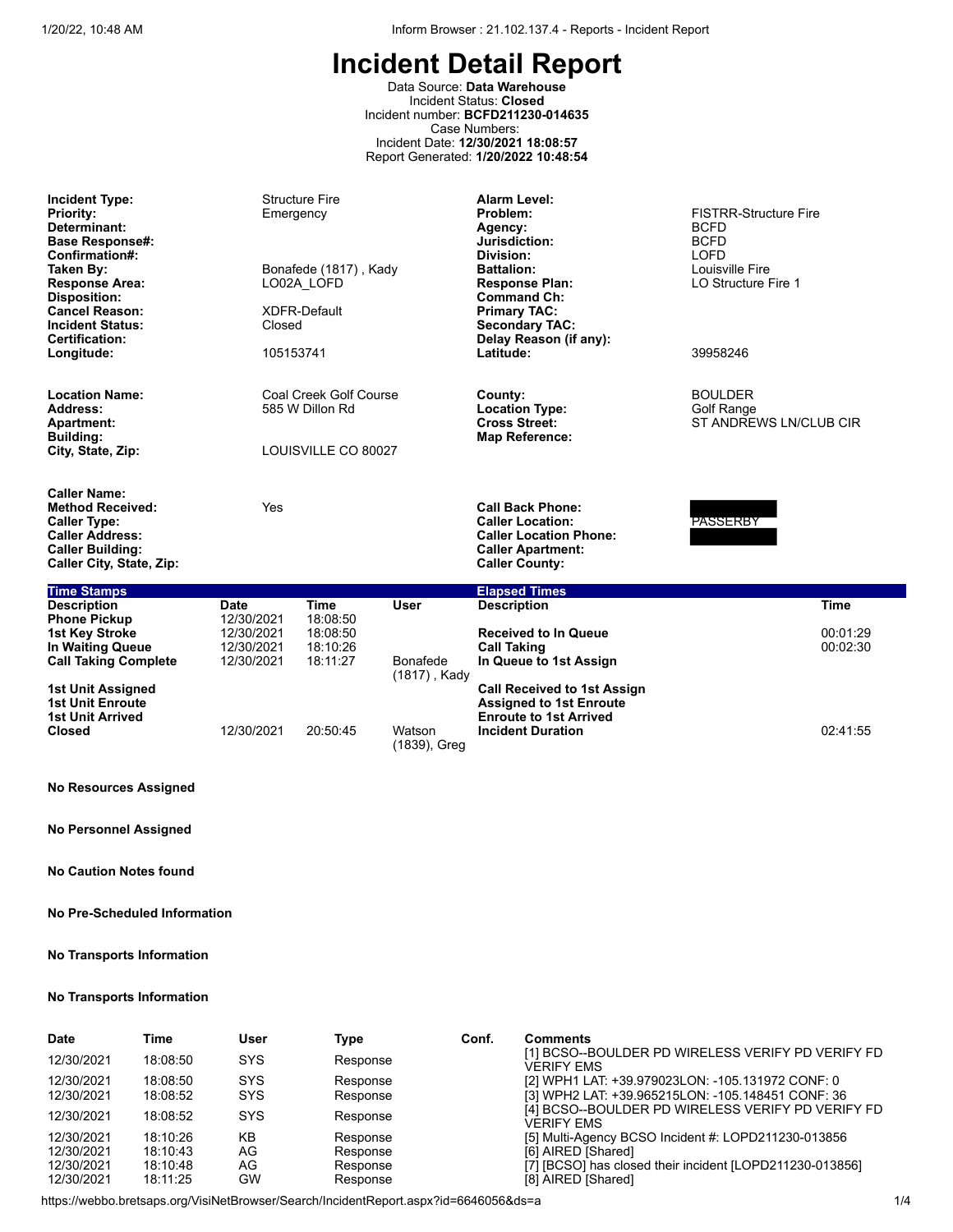# **No Address Changes**

# **No Priority Changes**

#### **No Alarm Level Changes**

| Date<br>12/30/2021 | Time<br>18:08:50 | Radio | <b>Activity</b><br><b>Read Comment</b> | Location        | <b>Log Entry</b><br>Comment for Incident 056 was marked<br>as read.                                                                            | User<br>KB |
|--------------------|------------------|-------|----------------------------------------|-----------------|------------------------------------------------------------------------------------------------------------------------------------------------|------------|
| 12/30/2021         | 18:10:16         |       | <b>Problem Nature</b>                  |                 | Incident problem nature changed from<br><blank> to FISTRR-Structure<br/>Fire~BCFD</blank>                                                      | KB         |
| 12/30/2021         | 18:10:26         |       | <b>ANI/ALI Statistics</b>              |                 | INT Insert:Dec 30 2021 18:08:50 / INT<br>SendNP:Dec 30 2021 18:08:49 / WS<br>RecvNP:Dec 30 2021 18:08:49 / WS<br>Process: Dec 30 2021 18:10:26 | KB         |
| 12/30/2021         | 18:10:26         |       | Attachment Added                       |                 | Map added by Premise Record 1177S                                                                                                              | Svstem     |
| 12/30/2021         | 18:10:26         |       | MultiAgencyResponse                    |                 | Generated Inc: BCSO Inc#LOPD211230-KB<br>013856                                                                                                |            |
| 12/30/2021         | 18:10:26         |       | <b>Read Comment</b>                    |                 | Comment for Incident 056 was Marked<br>as Read.                                                                                                | KB         |
| 12/30/2021         | 18:10:38         |       | Read Incident                          |                 | Incident 056 was Marked as Read.                                                                                                               | <b>GW</b>  |
| 12/30/2021         | 18:10:44         |       | <b>Read Comment</b>                    | 585 W Dillon Rd | Comment for Incident 056 was marked<br>as read.                                                                                                | AG         |
| 12/30/2021         | 18:11:26         |       | <b>Read Comment</b>                    |                 | Comment for Incident 056 was Marked<br>as Read.                                                                                                | GW         |
| 12/30/2021         | 18:11:27         |       | UserAction                             |                 | User clicked Exit/Save                                                                                                                         | KB         |
| 12/30/2021         | 18:12:02         |       | UserAction                             |                 | User clicked Exit/Save                                                                                                                         | GW         |
| 12/30/2021         | 18:26:34         |       | <b>UserAction</b>                      |                 | User clicked Exit/Save                                                                                                                         | <b>GW</b>  |
| 12/30/2021         | 18:48:03         |       | UserAction                             |                 | User clicked Exit/Save                                                                                                                         | <b>KAK</b> |
| 12/30/2021         | 19:24:53         |       | <b>UserAction</b>                      |                 | User clicked Exit/Save                                                                                                                         | <b>KAK</b> |
| 12/30/2021         | 19:31:25         |       | <b>UserAction</b>                      |                 | User clicked Exit/Save                                                                                                                         | AV         |
| 12/30/2021         | 19:41:49         |       | <b>UserAction</b>                      |                 | User clicked Exit/Save                                                                                                                         | AV         |
| 12/30/2021         | 20:50:45         |       | <b>Cancel Response</b>                 | 585 W Dillon Rd | Cancellation Reason: XDFR-Default.<br><b>Response Disposition:</b>                                                                             | GW         |

| <b>Date</b><br>12/30/2021 | <b>Time</b><br>18:08:50 | <b>Field</b><br>Call Back Phone | <b>Changed From</b>                      | <b>Changed To</b>                           | Reason<br>(Response<br>Viewer) | <b>Table</b><br>Response_Master_Incident | <b>WorkstationUser</b><br>BCSO-DC06KB |
|---------------------------|-------------------------|---------------------------------|------------------------------------------|---------------------------------------------|--------------------------------|------------------------------------------|---------------------------------------|
| 12/30/2021                | 18:08:50                | <b>Agency Name</b>              |                                          | <b>BCSO</b>                                 | (Response<br>Viewer)           | Incident                                 | BCSO-DC06KB                           |
| 12/30/2021                | 18:08:50                | Call Back Phone                 |                                          |                                             | (Response<br>Viewer)           | Incident                                 | BCSO-DC06KB                           |
| 12/30/2021                | 18:08:50                | <b>Unread Comment</b>           | False                                    | True                                        | (Response<br>Viewer)           | Incident                                 | BCSO-DC06KB                           |
| 12/30/2021                | 18:09:09                | Address                         | (Blank)                                  | <b>COAL CREK GOLF</b>                       | New Entry                      | Response Master Incident                 | BCSO-DC06KB                           |
| 12/30/2021                | 18:09:27                | Jurisdiction                    |                                          | <b>LOPD</b>                                 | (Response<br>Viewer)           | Response Master Incident                 | BCSO-DC06KB                           |
| 12/30/2021                | 18:09:27                | <b>Division</b>                 |                                          | LO <sub>2</sub>                             | (Response<br>Viewer)           | Response Master Incident                 | BCSO-DC06KB                           |
| 12/30/2021 18:09:27       |                         | <b>Battalion</b>                |                                          | Louisville PD District                      | (Response<br>Viewer)           | Response Master Incident                 | BCSO-DC06KB                           |
| 12/30/2021                | 18:09:27                | Response Area                   |                                          | LO02A LOPD                                  | (Response<br>Viewer)           | Response Master Incident                 | BCSO-DC06KB                           |
| 12/30/2021                | 18:09:27                | ResponsePlanType                | 0                                        | 0                                           | (Response<br>Viewer)           | Response Master Incident                 | BCSO-DC06KB                           |
| 12/30/2021                | 18:09:27                | Address                         |                                          | COAL CREK GOLF 858 COAL CREEK<br><b>CIR</b> | Premise<br>Verified            | Response Master Incident                 | BCSO-DC06KB                           |
| 12/30/2021                | 18:09:27                | City                            |                                          | <b>LOUISVILLE</b>                           | Updated<br>City                | Response Master Incident                 | BCSO-DC06KB                           |
| 12/30/2021                | 18:09:27                | Latitude                        | 0                                        | 39957427                                    | Premise<br>Verified            | Response Master Incident                 | BCSO-DC06KB                           |
| 12/30/2021                | 18:09:27                | Longitude                       | 0                                        | 105160047                                   | Premise<br>Verified            | Response Master Incident                 | BCSO-DC06KB                           |
| 12/30/2021                | 18:09:27                | <b>Caller Location Phone</b>    |                                          |                                             | (Response<br>Viewer)           | Incident                                 | BCSO-DC06KB                           |
| 12/30/2021                | 18:09:32                | Address                         | 858 COAL CREEK GOLF COURSE<br><b>CIR</b> |                                             | Address<br>Change              | Response Master Incident                 | BCSO-DC06KB                           |
| 12/30/2021                | 18:09:40                | Location Name                   | CableLabs                                |                                             | (Response<br>Viewer)           | Response Master Incident                 | BCSO-DC06KB                           |
| 12/30/2021                | 18:09:44                | Address                         | 858 COAL CREEK COACL CREEK<br><b>CIR</b> | <b>GOLF</b>                                 | Address<br>Change              | Response Master Incident                 | BCSO-DC06KB                           |
| 12/30/2021                | 18:10:06                | Address                         | 858 COAL CREEK 585 W DIL<br><b>CIR</b>   |                                             | Address<br>Change              | Response Master Incident                 | BCSO-DC06KB                           |
| 12/30/2021 18:10:11       |                         | Jurisdiction                    |                                          | <b>LOPD</b>                                 | (Response                      | Response Master Incident                 | BCSO-DC06KB                           |

https://webbo.bretsaps.org/VisiNetBrowser/Search/IncidentReport.aspx?id=6646056&ds=a 2/4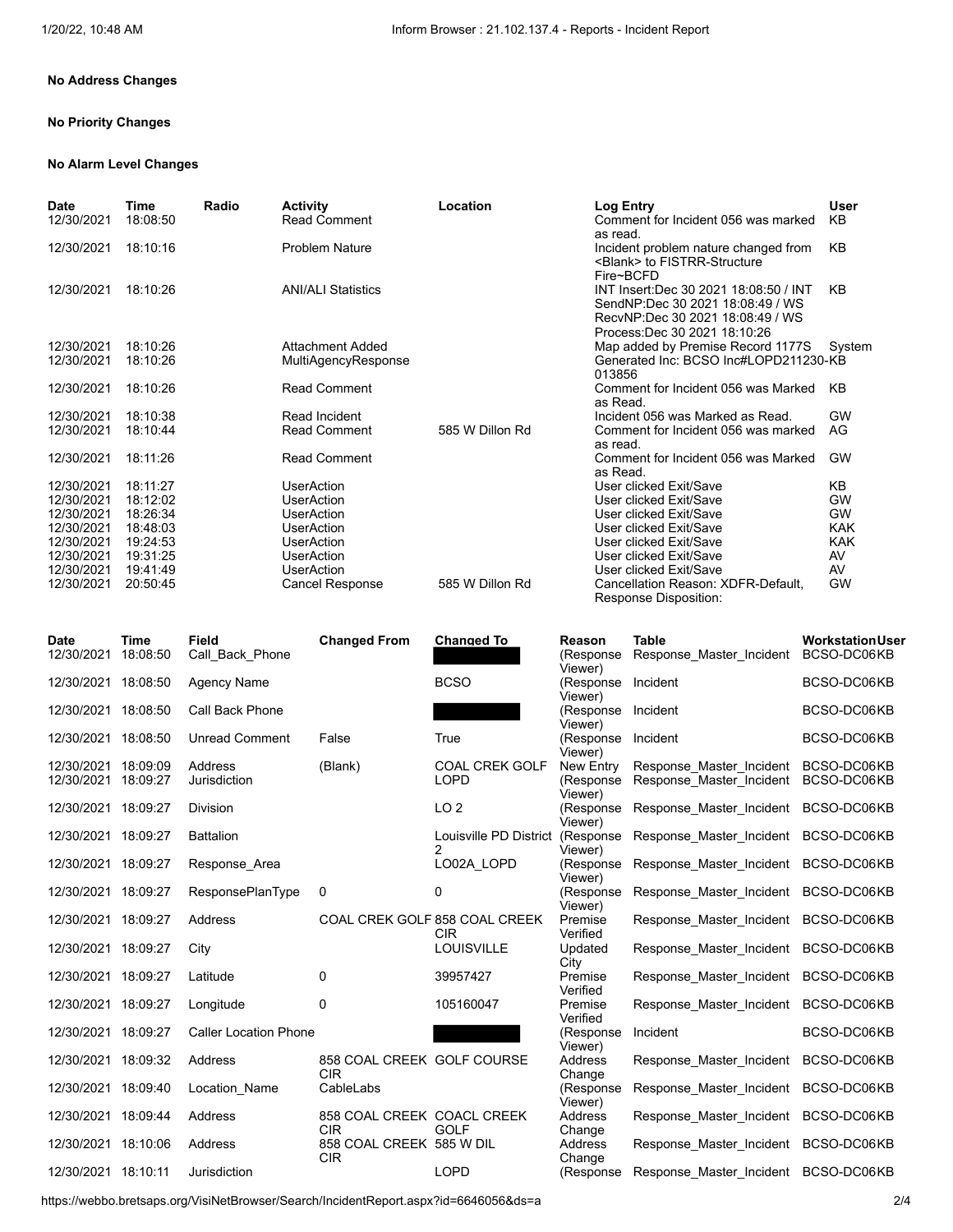1/20/22, 10:48 AM Inform Browser : 21.102.137.4 - Reports - Incident Report

|                                            |                                                 |                |                                                                                    | Viewer)                                                               |                                                                               |  |             |  |
|--------------------------------------------|-------------------------------------------------|----------------|------------------------------------------------------------------------------------|-----------------------------------------------------------------------|-------------------------------------------------------------------------------|--|-------------|--|
| 12/30/2021 18 10 11                        | Division                                        |                | LO <sub>2</sub>                                                                    | (Response Response Master Incident BCSO DC06KB)                       |                                                                               |  |             |  |
| 12/30/2021 18 10 11                        | <b>Battalion</b>                                |                | Louisville PD District (Response Response Master Incident BCSO DC06KB<br>2         | Viewer)<br>Viewer)                                                    |                                                                               |  |             |  |
| 12/30/2021 18 10 11                        | Response Area                                   |                | LO02A LOPD                                                                         | (Response<br>Viewer)                                                  | Response Master Incident BCSO DC06KB                                          |  |             |  |
| 12/30/2021 18 10 11                        | ResponsePlanType                                | 0              | 0                                                                                  | (Response<br>Viewer)                                                  | Response Master Incident BCSO DC06KB                                          |  |             |  |
| 12/30/2021 18 10 11                        | Address                                         | 585 W DIL      | 585 W DILLON RD                                                                    | Premise<br>Verified                                                   | Response Master Incident BCSO DC06KB                                          |  |             |  |
| 12/30/2021 18 10 11                        | City                                            |                | <b>LOUISVILLE</b>                                                                  | Updated<br>City                                                       | Response Master Incident BCSO DC06KB                                          |  |             |  |
| 12/30/2021 18 10 11                        | Latitude                                        | 39957427       | 39958246                                                                           | Premise<br>Verified                                                   | Response Master Incident BCSO DC06KB                                          |  |             |  |
| 12/30/2021 18 10 11                        | Longitude                                       | 105160047      | 105153741                                                                          | Premise<br>Verified                                                   | Response Master Incident BCSO DC06KB                                          |  |             |  |
| 12/30/2021 18 10 12                        | Caller Name                                     |                | <b>VERIZON</b>                                                                     | (Response<br>Viewer)                                                  | Response Master Incident BCSO DC06KB                                          |  |             |  |
| 12/30/2021 18 10 15                        | Jurisdiction                                    |                | BCFD                                                                               | (Response Response Master Incident BCSO DC06KB)<br>Viewer)            |                                                                               |  |             |  |
| 12/30/2021 18 10 15                        | Division                                        |                | LOFD                                                                               | (Response Response Master Incident BCSO DC06KB)<br>Viewer)            |                                                                               |  |             |  |
| 12/30/2021 18 10 15                        | <b>Battalion</b>                                |                | Louisville Fire                                                                    | (Response Response Master Incident BCSO DC06KB)<br>Viewer)            |                                                                               |  |             |  |
| 12/30/2021 18 10 15                        | Response Area                                   |                | LO02A LOFD                                                                         | (Response Response Master Incident BCSO DC06KB)<br>Viewer)            |                                                                               |  |             |  |
| 12/30/2021 18 10 15                        | <b>ResponsePlanType</b>                         | 0              | 0                                                                                  | (Response Response Master Incident BCSO DC06KB)<br>Viewer)            |                                                                               |  |             |  |
| 12/30/2021 18 10 15                        | Jurisdiction                                    |                | <b>BCFD</b>                                                                        | (Response Response Master Incident BCSO DC06KB)<br>Viewer)            |                                                                               |  |             |  |
| 12/30/2021 18 10 15                        | Division                                        |                | LOFD                                                                               | (Response Response Master Incident BCSO DC06KB)<br>Viewer)            |                                                                               |  |             |  |
| 12/30/2021 18 10 15                        | <b>Battalion</b>                                |                | Louisville Fire                                                                    | (Response Response Master Incident BCSO DC06KB)<br>Viewer)            |                                                                               |  |             |  |
| 12/30/2021 18 10 15                        | Response Area                                   |                | LO02A LOFD                                                                         | (Response Response Master Incident BCSO DC06KB)<br>Viewer)            |                                                                               |  |             |  |
| 12/30/2021 18 10 15                        | ResponsePlanType                                | 0              | 0                                                                                  | (Response Response Master Incident BCSO DC06KB)<br>Viewer)            |                                                                               |  |             |  |
| 12/30/2021 18 10 16                        | Problem                                         |                | <b>FISTRR Structure</b><br>Fire                                                    | (Response Response Master Incident BCSO DC06KB)<br>Viewer)            |                                                                               |  |             |  |
| 12/30/2021 18 10 16                        | Response Plan                                   |                | LO Structure Fire 1                                                                | (Response Response Master Incident BCSO DC06KB)<br>Viewer)            |                                                                               |  |             |  |
| 12/30/2021 18 10 16                        | DispatchLevel                                   |                | Default                                                                            | (Response Response Master Incident BCSO DC06KB)<br>Viewer)            |                                                                               |  |             |  |
| 12/30/2021 18 10 16                        | ResponsePlanType                                | 0              | 1                                                                                  | (Response<br>Viewer)                                                  | Response Master Incident BCSO DC06KB                                          |  |             |  |
| 12/30/2021 18 10 16                        | Priority Description                            |                | Emergency                                                                          |                                                                       | Response Master Incident BCSO DC06KB                                          |  |             |  |
| 12/30/2021 18 10 16<br>12/30/2021 18 10 16 | Priority Number<br>Incident Type                | 0              | <b>Structure Fire</b>                                                              | (Response Response Master Incident BCSO DC06KB                        | Response Master Incident BCSO DC06KB                                          |  |             |  |
|                                            |                                                 |                |                                                                                    | Viewer)                                                               |                                                                               |  |             |  |
| 12/30/2021 18 10 16                        | Location Name                                   |                | Coal Creek Golf<br>Course                                                          | (Response Response Master Incident BCSO DC06KB)<br>Viewer)            |                                                                               |  |             |  |
| 12/30/2021 18 10 26                        | <b>Read Comment</b>                             | False          | True                                                                               | (Response Response Master Incident BCSO DC06KB)<br>Viewer)            |                                                                               |  |             |  |
| 12/30/2021 18 10 26                        | Field Data                                      |                | HOUSE ON FIRE AT Key Details Response User Data Fields BCSO DC06KB<br>THE 8TH HOLE |                                                                       |                                                                               |  |             |  |
| 12/30/2021 18 10 27<br>12/30/2021 18 10 29 | Response 1<br>Caller Location Name908 MAIN ST W |                | Zone 2<br><b>PASSERBY</b>                                                          | (Response                                                             | Response User Data Fields BCSO DC06KB<br>Response Master Incident BCSO DC06KB |  |             |  |
| 12/30/2021 18 10 34                        | MethodOfCallRcvd                                |                | Yes                                                                                | Viewer)<br>(Response Response Master Incident BCSO DC06KB)            |                                                                               |  |             |  |
| 12/30/2021 18 10 37                        | Caller Name                                     | <b>VERIZON</b> |                                                                                    | Viewer)<br>(Response Response Master Incident BCSO DC06KB)            |                                                                               |  |             |  |
| 12/30/2021 18 10 38                        | <b>Read Call</b>                                | False          | True                                                                               | Viewer)<br>(Response Response Master Incident BCSO DC04 GW            |                                                                               |  |             |  |
| 12/30/2021 18 10 44                        | <b>Unread Comment</b>                           | False          | True                                                                               | Viewer)<br>(Response Incident                                         |                                                                               |  | BCSO DC01AG |  |
| 12/30/2021 18 11 26                        | <b>Read Comment</b>                             | False          | True                                                                               | Viewer)<br>(Response Response Master Incident BCSO DC04 GW<br>Viewer) |                                                                               |  |             |  |

#### **No Custom Time Stamps**

**Description**<br>Key Details

**Description Data User** Key Details HOUSE ON FIRE AT THE 8TH HOLE KB Response 1 KB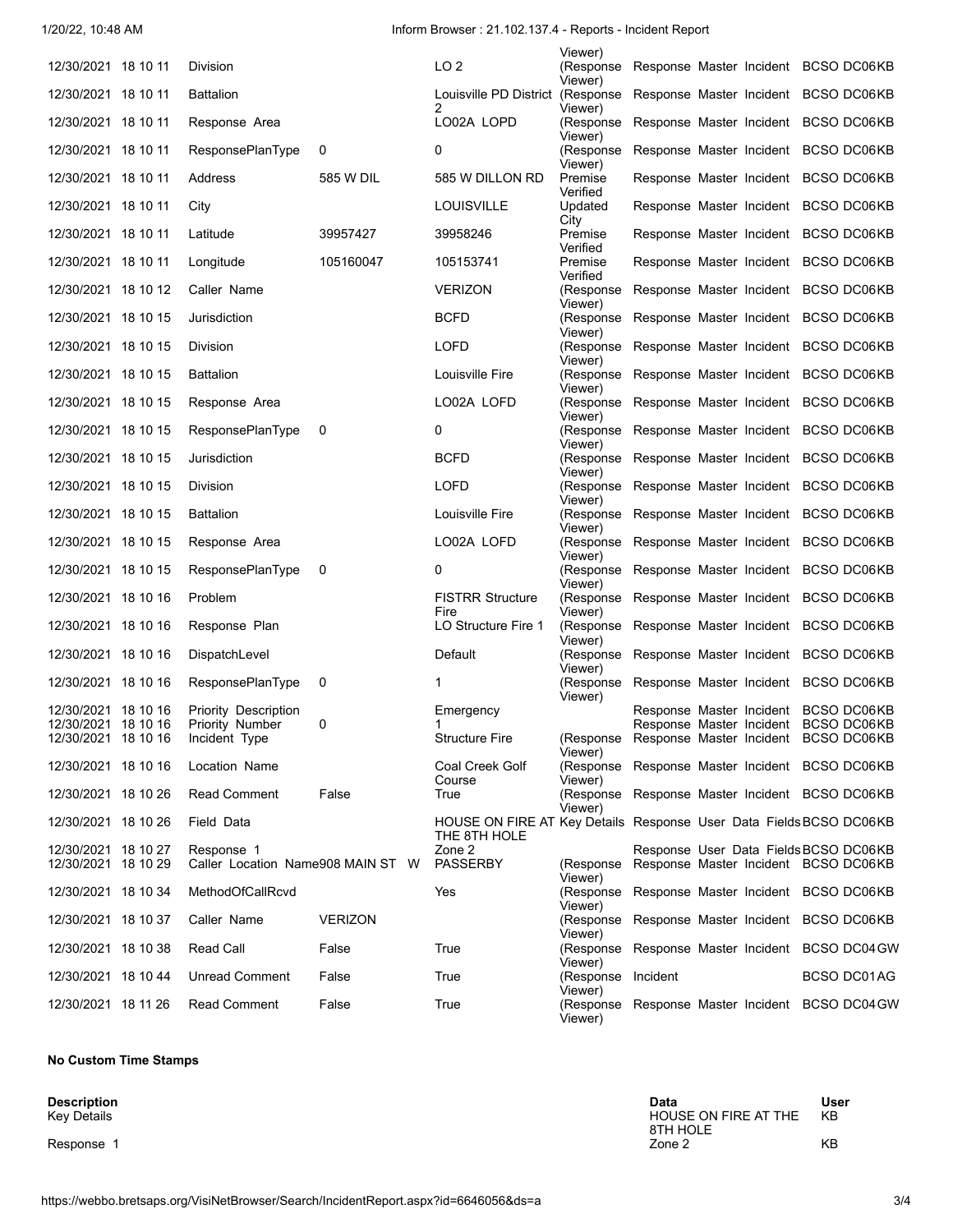**Description** 

Date<br>5/13/2021 07:24:03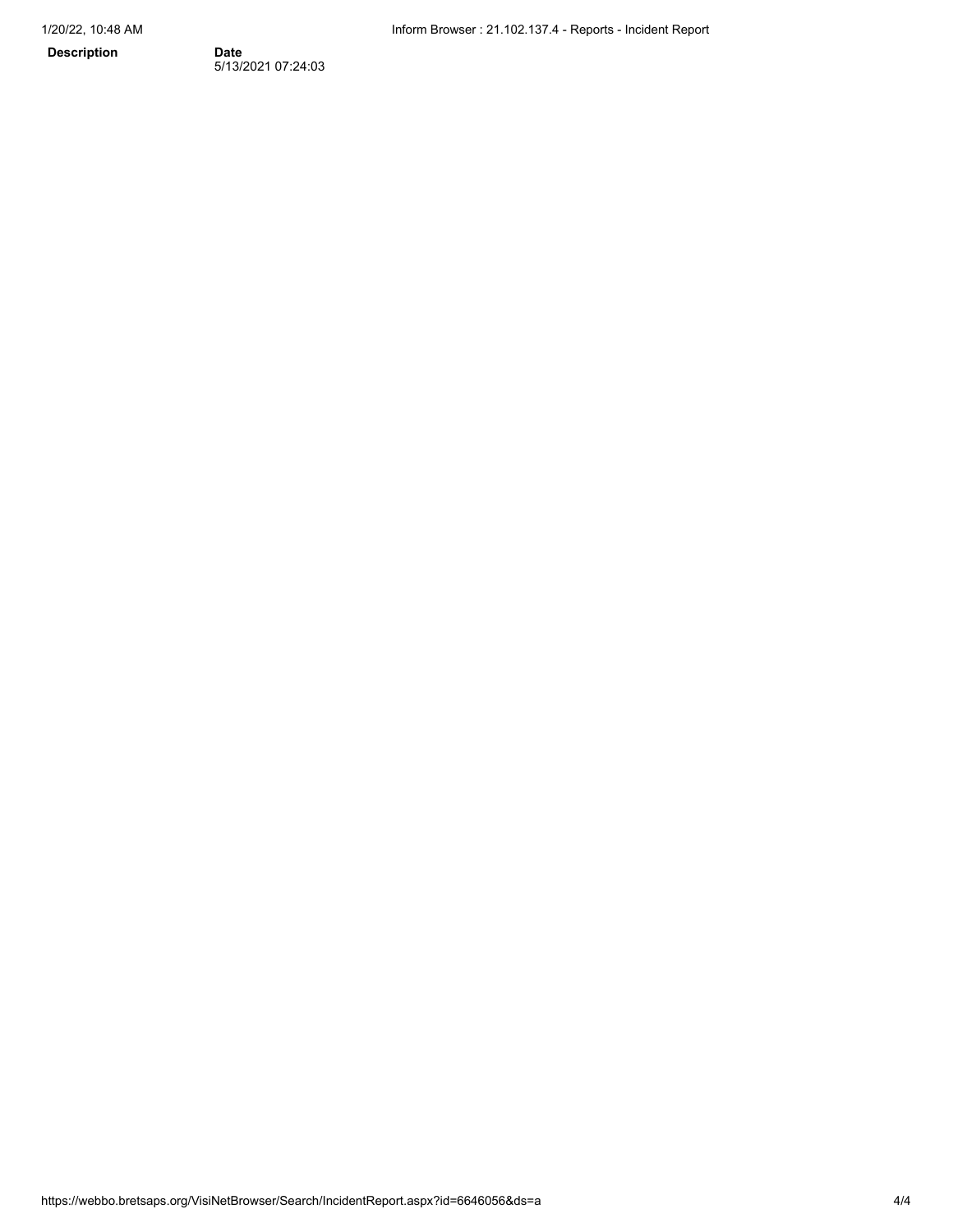Data Source: **Data Warehouse** Incident Status: **Closed** Incident number: **LOPD211230-013858** Case Numbers: Incident Date: **12/30/2021 18:17:45** Report Generated: **1/20/2022 10:50:14**

| <b>Incident Type:</b><br><b>Priority:</b><br>Determinant:<br><b>Base Response#:</b><br>Confirmation#:<br>Taken By:<br><b>Response Area:</b><br><b>Disposition:</b><br><b>Cancel Reason:</b><br><b>Incident Status:</b><br><b>Certification:</b><br>Longitude: | 1 Officer<br>In Progress<br>Watson (1839), Greg<br>LO01A LOPD<br>CS Clear<br>Closed<br>105134480 |                                                             |          |                         | <b>Alarm Level:</b><br>Problem:<br>Agency:<br>Jurisdiction:<br>Division:<br><b>Battalion:</b><br><b>Response Plan:</b><br><b>Command Ch:</b><br><b>Primary TAC:</b><br><b>Secondary TAC:</b><br>Delay Reason (if any):<br>Latitude: |                                                                                                       |       | <b>FIASSS-Fire Assist</b><br><b>BCSO</b><br><b>LOPD</b><br>LO <sub>1</sub><br>Louisville PD District 1<br>LO 1 Officer - D1<br>39978692 |      |                                       |                                            |
|---------------------------------------------------------------------------------------------------------------------------------------------------------------------------------------------------------------------------------------------------------------|--------------------------------------------------------------------------------------------------|-------------------------------------------------------------|----------|-------------------------|-------------------------------------------------------------------------------------------------------------------------------------------------------------------------------------------------------------------------------------|-------------------------------------------------------------------------------------------------------|-------|-----------------------------------------------------------------------------------------------------------------------------------------|------|---------------------------------------|--------------------------------------------|
| <b>Location Name:</b>                                                                                                                                                                                                                                         |                                                                                                  |                                                             |          |                         | County:                                                                                                                                                                                                                             |                                                                                                       |       | <b>BOULDER</b>                                                                                                                          |      |                                       |                                            |
| Address:<br><b>Apartment:</b>                                                                                                                                                                                                                                 |                                                                                                  | 711 Walnut St                                               |          |                         | <b>Location Type:</b><br><b>Cross Street:</b>                                                                                                                                                                                       |                                                                                                       |       | JEFFERSON AVE/LAFARGE AVE                                                                                                               |      |                                       |                                            |
| <b>Building:</b><br>City, State, Zip:                                                                                                                                                                                                                         |                                                                                                  | LOUISVILLE CO 80027                                         |          |                         | <b>Map Reference:</b>                                                                                                                                                                                                               |                                                                                                       |       |                                                                                                                                         |      |                                       |                                            |
| <b>Caller Name:</b><br><b>Method Received:</b><br><b>Caller Type:</b><br><b>Caller Address:</b><br><b>Caller Building:</b><br>Caller City, State, Zip:                                                                                                        |                                                                                                  | 5621                                                        |          |                         | <b>Call Back Phone:</b><br><b>Caller Location:</b><br><b>Caller Apartment:</b><br><b>Caller County:</b>                                                                                                                             | <b>Caller Location Phone:</b>                                                                         |       |                                                                                                                                         |      |                                       |                                            |
| <b>Time Stamps</b>                                                                                                                                                                                                                                            |                                                                                                  |                                                             |          |                         | <b>Elapsed Times</b>                                                                                                                                                                                                                |                                                                                                       |       |                                                                                                                                         |      |                                       |                                            |
| <b>Description</b><br><b>Phone Pickup</b><br><b>1st Key Stroke</b><br>In Waiting Queue<br><b>Call Taking Complete</b>                                                                                                                                         | Date<br>12/30/2021<br>12/30/2021<br>12/30/2021<br>12/30/2021                                     | <b>Time</b><br>18:17:45<br>18:17:45<br>18:17:45<br>18:17:45 |          | <b>User</b><br>Watson   | <b>Description</b><br><b>Call Taking</b>                                                                                                                                                                                            | <b>Received to In Queue</b><br>In Queue to 1st Assign                                                 |       |                                                                                                                                         |      | <b>Time</b><br>00:00:00<br>00:03:38.2 |                                            |
| 1st Unit Assigned<br><b>1st Unit Enroute</b><br><b>1st Unit Arrived</b><br><b>Closed</b>                                                                                                                                                                      | 12/30/2021<br>12/30/2021<br>12/30/2021                                                           | 18:21:23<br>18:21:23<br>18:26:02                            |          | (1839), Greg<br>Mobile1 | <b>Incident Duration</b>                                                                                                                                                                                                            | <b>Call Received to 1st Assign</b><br><b>Assigned to 1st Enroute</b><br><b>Enroute to 1st Arrived</b> |       |                                                                                                                                         |      | 00:03:38.2<br>00:00:00.0<br>00:08:17  |                                            |
| Primary<br>Unit<br>Flag<br>589<br>Y                                                                                                                                                                                                                           | <b>Assigned</b><br>18:21:23                                                                      | <b>Disposition Enroute</b><br>CS Clear                      | 18:21:23 | <b>Staged</b>           | <b>Arrived</b>                                                                                                                                                                                                                      | At Patient Avail                                                                                      | Delav | Complete<br>18:26:02                                                                                                                    | Odm. |                                       | Odm. Cancel<br><b>EnrouteArrivedReason</b> |

**Unit Name**<br>589 **Hart** (5 Hart (589), Richard (S100903)

**No Caution Notes found**

**No Pre-Scheduled Information**

#### **No Transports Information**

#### **No Transports Information**

| Date       | Time     | User                   | Tvpe     | Conf. | Comments                                                                                                  |
|------------|----------|------------------------|----------|-------|-----------------------------------------------------------------------------------------------------------|
| 12/30/2021 | 18:17:45 | GW                     | Response |       | [1] Multi-Agency BCFD Incident #: BCFD211230-014638                                                       |
| 12/30/2021 | 18.25.46 | Hart (589),<br>Richard | Response |       | [2] Evacuated, C4                                                                                         |
| 12/30/2021 | 18:28:34 | GW                     | Response |       | [3] Secondary Location for 5621: YMCA of Boulder County, 2800<br>DAGNY WAY, LAFAYETTE, CO 80026. [Shared] |
| 12/30/2021 | 18:49:17 | GW                     | Response |       | [4] [BCFD] has closed their incident [BCFD211230-014638]                                                  |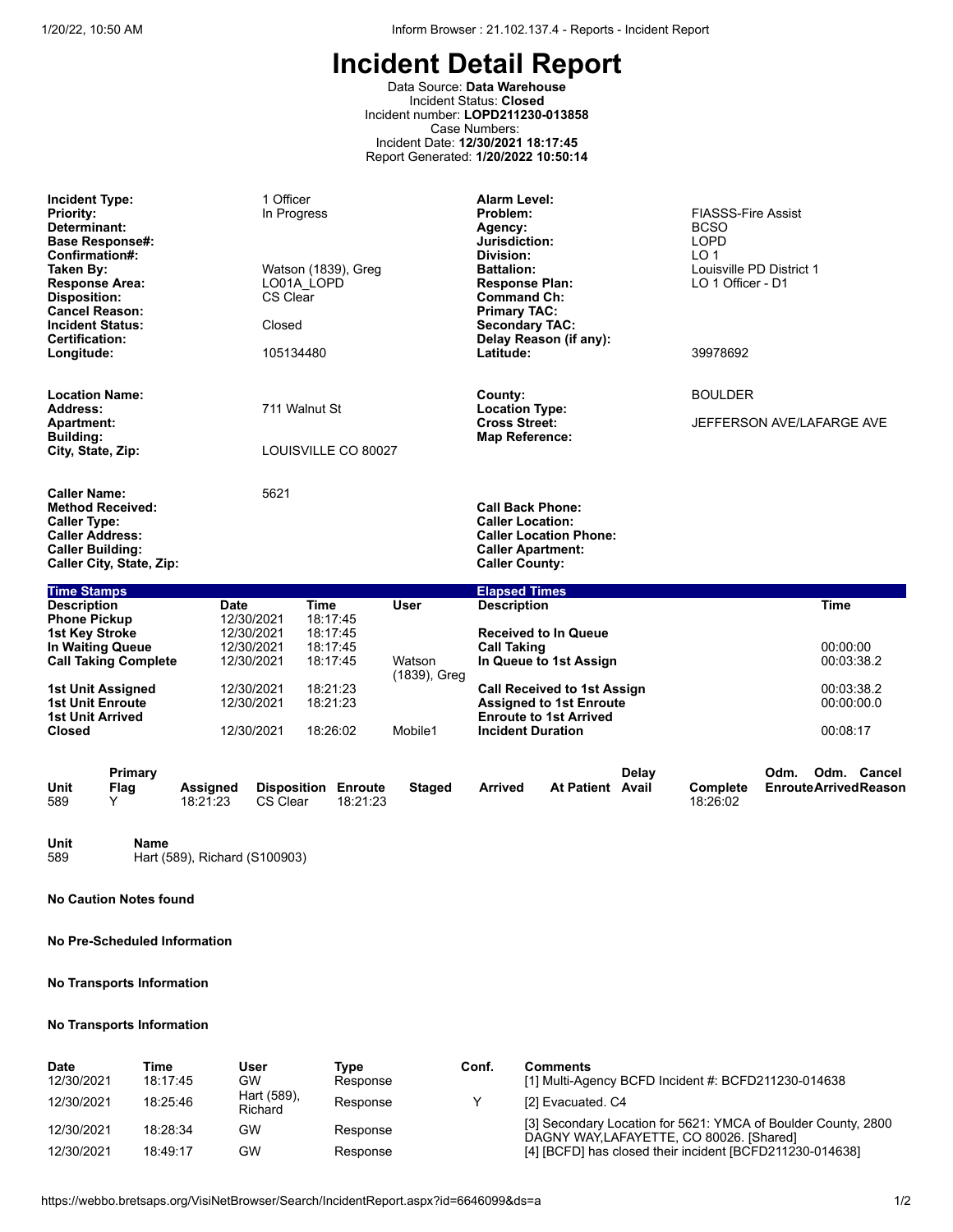# **No Address Changes**

#### **No Priority Changes**

### **No Alarm Level Changes**

| <b>Date</b><br>12/30/2021 | Time<br>18:17:45 | Radio        | <b>Activity</b><br>MultiAgencyResponse | Location                        | Log Entry<br>014638                             | User<br>Originating Inc: BCFD Inc#BCFD211230-GW   |      |
|---------------------------|------------------|--------------|----------------------------------------|---------------------------------|-------------------------------------------------|---------------------------------------------------|------|
| 12/30/2021                | 18:17:45         |              | <b>Read Comment</b>                    | 711 Walnut St                   | as read.                                        | Comment for Incident 099 was marked<br><b>GW</b>  |      |
| 12/30/2021                | 18:18:05         |              | Read Incident                          |                                 | Incident 099 was Marked as Read.                | <b>KAK</b>                                        |      |
| 12/30/2021                | 18:18:05         |              | <b>Read Comment</b>                    |                                 | as Read.                                        | <b>KAK</b><br>Comment for Incident 099 was Marked |      |
| 12/30/2021                | 18:18:19         |              | UserAction                             |                                 | User clicked Exit/Save                          | <b>KAK</b>                                        |      |
| 12/30/2021                | 18:20:44         |              | <b>UserAction</b>                      |                                 | User clicked Exit/Save                          | AG                                                |      |
| 12/30/2021                | 18:20:58         |              | <b>UserAction</b>                      |                                 | <b>User clicked Cancel</b>                      | AG                                                |      |
| 12/30/2021                | 18:21:23         | 589          | DS Dispatched                          | <b>WALNUT ST\LAFARGE</b><br>AVE |                                                 | AG                                                |      |
| 12/30/2021                | 18:21:23         | 589          | Update Sector                          | 711 Walnut St                   | From Sector BCSO to LOPD                        | AG                                                |      |
| 12/30/2021                | 18:21:23         | 589          | <b>EN Enroute</b>                      | 711 Walnut St                   | Responding From = WALNUT<br>ST\LAFARGE AVE.     | AG                                                |      |
| 12/30/2021                | 18:21:40         |              | <b>UserAction</b>                      |                                 | User clicked Exit/Save                          | AG                                                |      |
| 12/30/2021                | 18:25:47         |              | <b>Read Comment</b>                    | 711 Walnut St                   | as read.                                        | M1<br>Comment for Incident 099 was marked         |      |
| 12/30/2021                | 18:26:02         | 589          | <b>Disposition</b>                     | 711 Walnut St                   | CS Clear                                        | <b>BC589</b>                                      |      |
| 12/30/2021                | 18:26:02         | 589          | <b>IS In Service</b>                   | 711 Walnut St                   | Unit Cleared From Incident<br>LOPD211230-013858 | <b>BC589</b>                                      |      |
| 12/30/2021                | 18:26:03         | 589          | <b>Response Closed</b>                 | 711 Walnut St                   | Response Disposition: CS Clear                  | <b>BC589</b>                                      |      |
| <b>Date</b>               | Time             | <b>Field</b> | <b>Changed From</b>                    | <b>Changed To</b>               | <b>Table</b><br>Reason                          | Workstation                                       | User |

| Date<br>12/30/2021 | ı ıme<br>18:17:45 | гіеіа<br>Unread<br>Comment | ∪nangeg From<br>False | changed to<br>True | Reason<br>(Response<br>Viewer) | таріе<br>Incident                  | <i>v</i> orkstation<br>BCSO-DC04 | user<br><b>GW</b> |
|--------------------|-------------------|----------------------------|-----------------------|--------------------|--------------------------------|------------------------------------|----------------------------------|-------------------|
| 12/30/2021         | 18:18:05          | Read Call                  | False                 | True               | (Response<br>Viewer)           | Response Master Incident BCSO-DC03 |                                  | <b>KAK</b>        |
| 12/30/2021         | 18:18:05          | Read<br>Comment            | False                 | True               | (Response)<br>Viewer)          | Response Master Incident BCSO-DC03 |                                  | <b>KAK</b>        |
| 12/30/2021         | 18:25:47          | Unread<br>Comment          | False                 | True               | (Response<br>Viewer)           | Incident                           | BRT01COMMOB01M1                  |                   |

#### **No Custom Time Stamps**

**Description**<br>Key Details

**Description Data User** Key Details EVAC GW

### **No Attachment**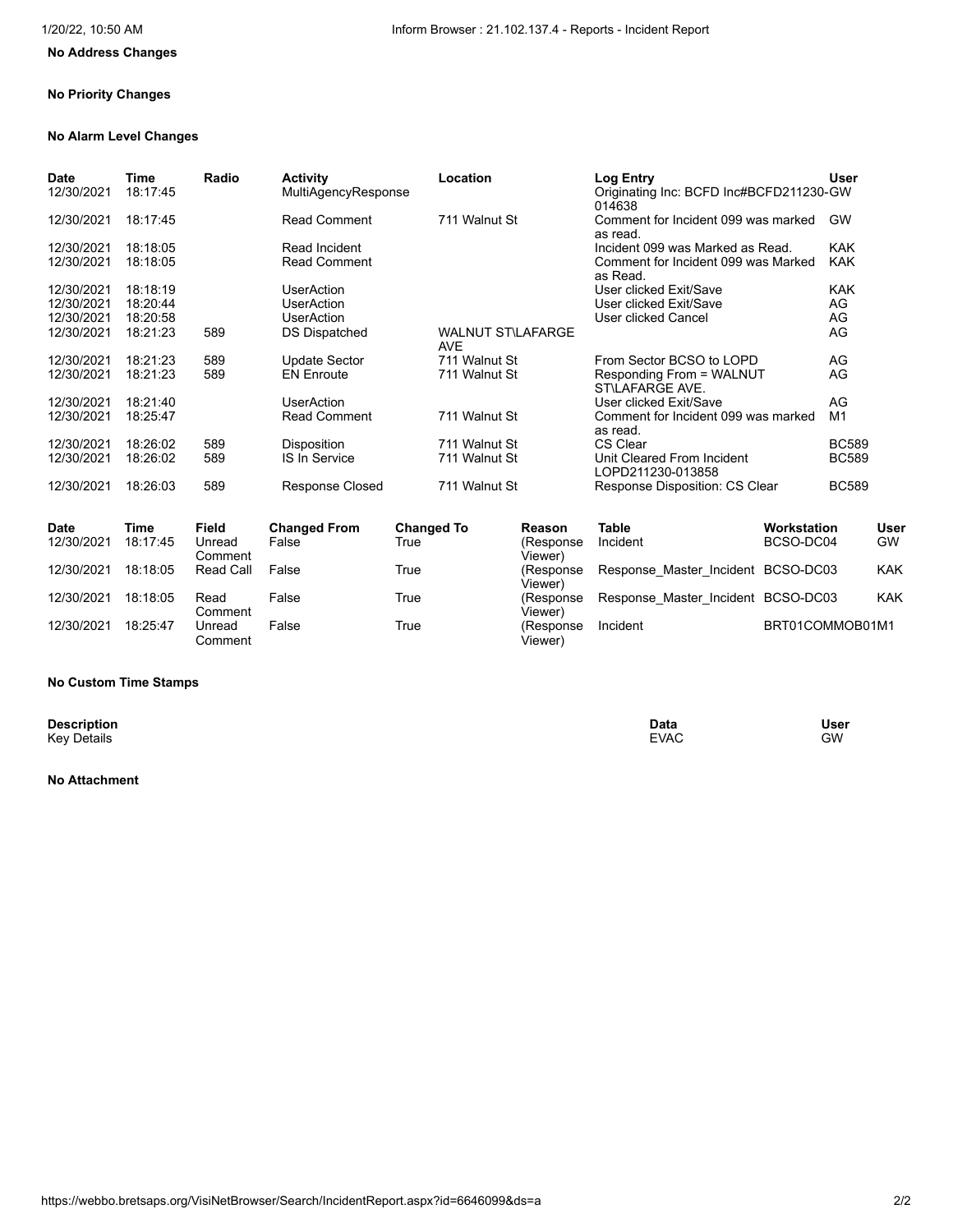Data Source: **Data Warehouse** Incident Status: **Closed** Incident number: **BCFD211230-014638** Case Numbers: Incident Date: **12/30/2021 18:17:26** Report Generated: **1/20/2022 10:50:49**

| <b>Incident Type:</b><br><b>Priority:</b><br>Determinant:<br><b>Base Response#:</b><br>Confirmation#:<br>Taken By:<br><b>Response Area:</b><br><b>Disposition:</b><br><b>Cancel Reason:</b><br><b>Incident Status:</b><br><b>Certification:</b> | Emergency<br>Closed                                                 | Single Engine<br>Watson (1839), Greg<br>LO01B LOFD          |                        | <b>Alarm Level:</b><br>Problem:<br>Agency:<br>Jurisdiction:<br>Division:<br><b>Battalion:</b><br><b>Response Plan:</b><br><b>Command Ch:</b><br><b>Primary TAC:</b><br><b>Secondary TAC:</b><br>Delay Reason (if any): | <b>FIASSR-Fire Assist</b><br><b>BCFD</b><br><b>BCFD</b><br><b>LOFD</b><br>Louisville Fire<br>LO Single Engine |
|-------------------------------------------------------------------------------------------------------------------------------------------------------------------------------------------------------------------------------------------------|---------------------------------------------------------------------|-------------------------------------------------------------|------------------------|------------------------------------------------------------------------------------------------------------------------------------------------------------------------------------------------------------------------|---------------------------------------------------------------------------------------------------------------|
| Longitude:                                                                                                                                                                                                                                      | 105134480                                                           |                                                             |                        | Latitude:                                                                                                                                                                                                              | 39978692                                                                                                      |
| <b>Location Name:</b><br>Address:                                                                                                                                                                                                               |                                                                     | 711 Walnut St                                               |                        | County:<br><b>Location Type:</b>                                                                                                                                                                                       | <b>BOULDER</b>                                                                                                |
| <b>Apartment:</b><br><b>Building:</b><br>City, State, Zip:                                                                                                                                                                                      |                                                                     | LOUISVILLE CO 80027                                         |                        | <b>Cross Street:</b><br><b>Map Reference:</b>                                                                                                                                                                          | JEFFERSON AVE/LAFARGE AVE                                                                                     |
| <b>Caller Name:</b><br><b>Method Received:</b><br><b>Caller Type:</b><br><b>Caller Address:</b><br><b>Caller Building:</b><br>Caller City, State, Zip:                                                                                          | 5621                                                                |                                                             |                        | <b>Call Back Phone:</b><br><b>Caller Location:</b><br><b>Caller Location Phone:</b><br><b>Caller Apartment:</b><br><b>Caller County:</b>                                                                               |                                                                                                               |
| <b>Time Stamps</b>                                                                                                                                                                                                                              |                                                                     |                                                             |                        | <b>Elapsed Times</b>                                                                                                                                                                                                   |                                                                                                               |
| <b>Description</b><br><b>Phone Pickup</b><br><b>1st Key Stroke</b><br><b>In Waiting Queue</b><br><b>Call Taking Complete</b>                                                                                                                    | <b>Date</b><br>12/30/2021<br>12/30/2021<br>12/30/2021<br>12/30/2021 | <b>Time</b><br>18:17:26<br>18:17:26<br>18:17:45<br>18:18:08 | <b>User</b><br>Watson  | <b>Description</b><br><b>Received to In Queue</b><br><b>Call Taking</b><br>In Queue to 1st Assign                                                                                                                      | <b>Time</b><br>00:00:19<br>00:00:42<br>00:00:08.6                                                             |
| 1st Unit Assigned<br><b>1st Unit Enroute</b><br><b>1st Unit Arrived</b><br><b>Closed</b>                                                                                                                                                        | 12/30/2021<br>12/30/2021<br>12/30/2021<br>12/30/2021                | 18:17:53<br>18:17:53<br>18:26:31<br>18:49:17                | (1839), Greg<br>Watson | <b>Call Received to 1st Assign</b><br><b>Assigned to 1st Enroute</b><br><b>Enroute to 1st Arrived</b><br><b>Incident Duration</b>                                                                                      | 00:00:27.6<br>00:00:00.0<br>00:08:38.2<br>00:31:51                                                            |

|      | Primarv |                 |                            |          |        |                |                  | Delav |                 | Odm. | Odm. | Cancel                      |
|------|---------|-----------------|----------------------------|----------|--------|----------------|------------------|-------|-----------------|------|------|-----------------------------|
| Unit | Flag    | <b>Assigned</b> | <b>Disposition Enroute</b> |          | Staged | <b>Arrived</b> | At Patient Avail |       | <b>Complete</b> |      |      | <b>EnrouteArrivedReason</b> |
| 5621 |         | 18:17:53        |                            | 18:17:53 |        | 18:26:31       |                  |       | 18:49:17        |      |      |                             |

(1839), Greg

**No Personnel Assigned**

**No Caution Notes found**

**No Pre-Scheduled Information**

#### **No Transports Information**

#### **No Transports Information**

| Date       | Time     | User                          | Tvpe     | Conf. | Comments                                                                                                  |
|------------|----------|-------------------------------|----------|-------|-----------------------------------------------------------------------------------------------------------|
| 12/30/2021 | 18:17:45 | <b>GW</b>                     | Response |       | [1] Multi-Agency BCSO Incident #: LOPD211230-013858                                                       |
| 12/30/2021 | 18:26:02 | Hart (589),<br><b>Richard</b> | Response |       | [2] [BCSO] has closed their incident [LOPD211230-013858]                                                  |
| 12/30/2021 | 18:28:34 | <b>GW</b>                     | Response |       | [3] Secondary Location for 5621: YMCA of Boulder County, 2800<br>DAGNY WAY, LAFAYETTE, CO 80026. [Shared] |

#### **No Address Changes**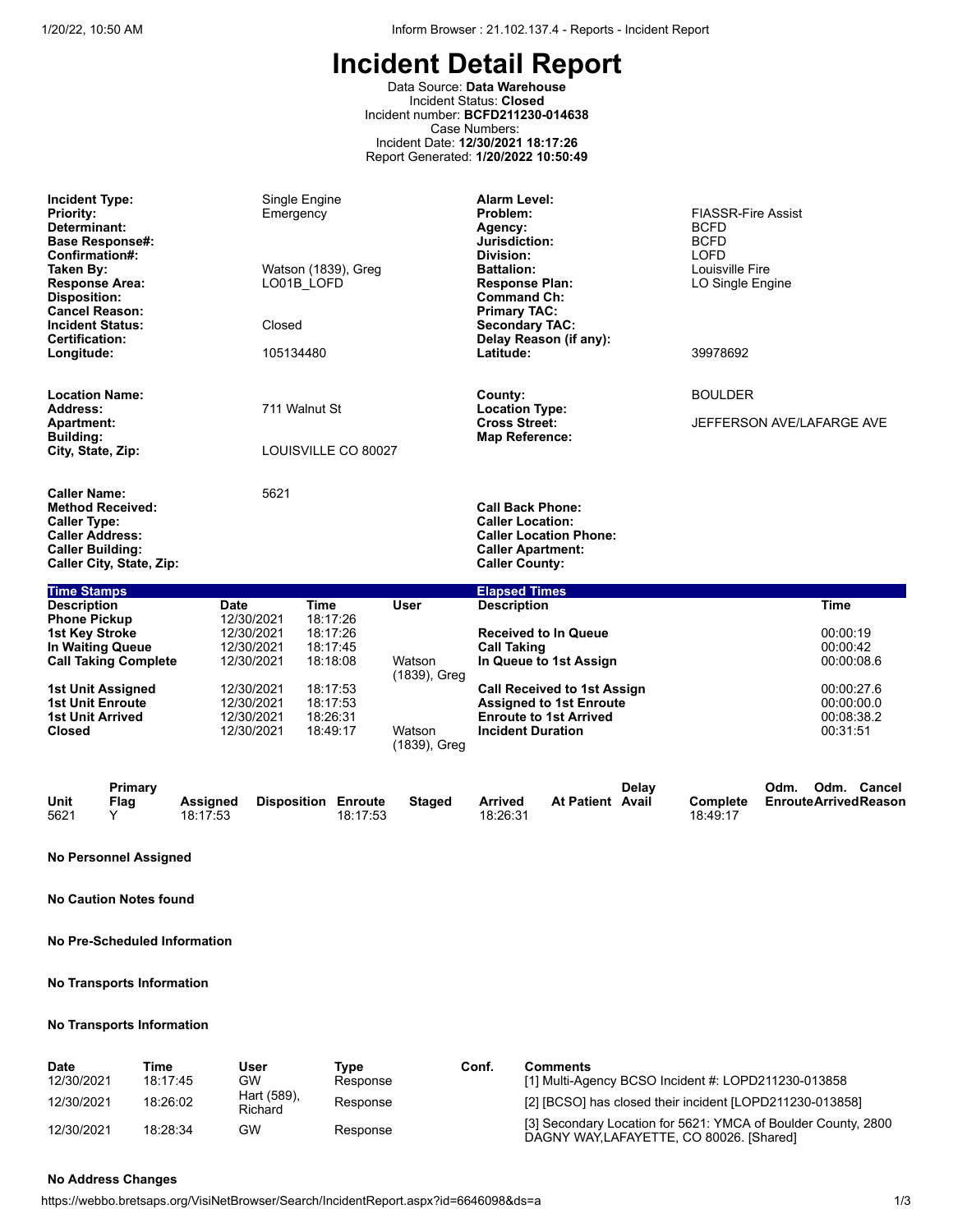#### **No Priority Changes**

### **No Alarm Level Changes**

| Date<br>12/30/2021 | Time<br>18:17:41 | Radio | <b>Activity</b><br><b>Problem Nature</b> | Location                                   | <b>Log Entry</b><br>Incident problem nature changed from<br><blank> to FIASSR-Fire Assist~BCFD</blank> | <b>User</b><br>GW |
|--------------------|------------------|-------|------------------------------------------|--------------------------------------------|--------------------------------------------------------------------------------------------------------|-------------------|
| 12/30/2021         | 18:17:45         |       | MultiAgencyResponse                      |                                            | Generated Inc: BCSO Inc#LOPD211230-GW<br>013858                                                        |                   |
| 12/30/2021         | 18:17:45         |       | <b>Read Comment</b>                      | 711 Walnut St                              | Comment for Incident 098 was marked<br>as read.                                                        | GW                |
| 12/30/2021         | 18:17:53         | 5621  | <b>DS Dispatched</b>                     | 2800 DAGNY WAY [YMCA<br>of Boulder County] |                                                                                                        | GW                |
| 12/30/2021         | 18:17:53         | 5621  | <b>EN Enroute</b>                        | 711 Walnut St                              | Responding From = 2800 DAGNY WAY<br>[YMCA of Boulder County].                                          | GW                |
| 12/30/2021         | 18:18:08         |       | <b>UserAction</b>                        |                                            | User clicked Exit/Save                                                                                 | GW                |
| 12/30/2021         | 18:26:31         | 5621  | <b>AR Arrival</b>                        | 711 Walnut St                              |                                                                                                        | GW                |
| 12/30/2021         | 18:28:34         | 5621  | <b>EO Enroute Other</b>                  | YMCA of Boulder County                     | Incident ID = 6646098, 2800 DAGNY<br>WAY 40013021, 105134019.                                          | <b>GW</b>         |
| 12/30/2021         | 18:49:17         | 5621  | <b>IS In Service</b>                     | 711 Walnut St                              | Unit Cleared From Incident<br>BCFD211230-014638                                                        | GW                |
| 12/30/2021         | 18:49:17         | 5621  | <b>Response Closed</b>                   | 711 Walnut St                              | Response Disposition:                                                                                  | GW                |

| Date<br>12/30/2021                         | Time<br>18:17:26 | Field<br>Agency Name    | <b>Changed From</b> | <b>Changed To</b><br><b>BCSO</b> | Reason<br>(Response<br>Viewer)                                | <b>Table</b><br>Incident                                         | <b>WorkstationUser</b><br>BCSO-DC04 GW |
|--------------------------------------------|------------------|-------------------------|---------------------|----------------------------------|---------------------------------------------------------------|------------------------------------------------------------------|----------------------------------------|
| 12/30/2021 18:17:28<br>12/30/2021 18:17:32 |                  | Address<br>Jurisdiction | (Blank)             | 711 WALNUT<br><b>LOPD</b>        | New Entry<br>(Response                                        | Response Master Incident<br>Response Master Incident             | BCSO-DC04 GW<br>BCSO-DC04GW            |
| 12/30/2021 18:17:32                        |                  | <b>Division</b>         |                     | LO <sub>1</sub>                  | Viewer)<br>(Response<br>Viewer)                               | Response_Master_Incident BCSO-DC04GW                             |                                        |
| 12/30/2021 18:17:32                        |                  | <b>Battalion</b>        |                     | Louisville PD District (Response | Viewer)                                                       | Response_Master_Incident BCSO-DC04GW                             |                                        |
| 12/30/2021 18:17:32                        |                  | Response Area           |                     | LO01A_LOPD                       | (Response<br>Viewer)                                          | Response_Master_Incident BCSO-DC04GW                             |                                        |
| 12/30/2021 18:17:32                        |                  | ResponsePlanType0       |                     | 0                                | (Response<br>Viewer)                                          | Response Master Incident                                         | BCSO-DC04GW                            |
| 12/30/2021 18:17:32                        |                  | Address                 | 711 WALNUT          | 711 WALNUT ST                    | Entry<br>Selected/Returned<br>from GeoLocator                 | Response_Master_Incident BCSO-DC04GW                             |                                        |
| 12/30/2021 18:17:32<br>12/30/2021 18:17:32 |                  | City<br>Latitude        | 0                   | <b>LOUISVILLE</b><br>39978692    | Updated City<br>Entry<br>Selected/Returned<br>from GeoLocator | Response Master Incident<br>Response Master Incident BCSO-DC04GW | BCSO-DC04 GW                           |
| 12/30/2021 18:17:32                        |                  | Longitude               | 0                   | 105134480                        | Entry<br>Selected/Returned                                    | Response Master Incident BCSO-DC04GW                             |                                        |
| 12/30/2021 18:17:40                        |                  | Jurisdiction            |                     | <b>BCFD</b>                      | from GeoLocator<br>(Response<br>Viewer)                       | Response_Master_Incident BCSO-DC04GW                             |                                        |
| 12/30/2021 18:17:40                        |                  | Division                |                     | <b>LOFD</b>                      | (Response<br>Viewer)                                          | Response_Master_Incident BCSO-DC04GW                             |                                        |
| 12/30/2021 18:17:40                        |                  | <b>Battalion</b>        |                     | Louisville Fire                  | (Response<br>Viewer)                                          | Response Master Incident                                         | BCSO-DC04GW                            |
| 12/30/2021 18:17:40                        |                  | Response Area           |                     | LO01B_LOFD                       | (Response<br>Viewer)                                          | Response_Master_Incident BCSO-DC04GW                             |                                        |
| 12/30/2021 18:17:40                        |                  | ResponsePlanType0       |                     | 0                                | (Response<br>Viewer)                                          | Response Master Incident                                         | BCSO-DC04GW                            |
| 12/30/2021 18:17:40                        |                  | Jurisdiction            |                     | <b>BCFD</b>                      | (Response<br>Viewer)                                          | Response_Master_Incident BCSO-DC04GW                             |                                        |
| 12/30/2021 18:17:40                        |                  | Division                |                     | <b>LOFD</b>                      | (Response<br>Viewer)                                          | Response Master Incident BCSO-DC04GW                             |                                        |
| 12/30/2021 18:17:40                        |                  | <b>Battalion</b>        |                     | Louisville Fire                  | (Response<br>Viewer)                                          | Response_Master_Incident                                         | BCSO-DC04GW                            |
| 12/30/2021 18:17:40                        |                  | Response Area           |                     | LO01B LOFD                       | (Response<br>Viewer)                                          | Response Master Incident                                         | BCSO-DC04GW                            |
| 12/30/2021 18:17:40                        |                  | ResponsePlanType0       |                     | $\Omega$                         | (Response<br>Viewer)                                          | Response Master Incident                                         | BCSO-DC04GW                            |
| 12/30/2021 18:17:41                        |                  | Problem                 |                     | <b>FIASSR-Fire Assist</b>        | (Response<br>Viewer)                                          | Response Master Incident                                         | BCSO-DC04GW                            |
| 12/30/2021 18:17:41                        |                  | Response Plan           |                     | LO Single Engine                 | (Response<br>Viewer)                                          | Response_Master_Incident BCSO-DC04GW                             |                                        |
| 12/30/2021 18:17:41                        |                  | DispatchLevel           |                     | Default                          | (Response<br>Viewer)                                          | Response_Master_Incident BCSO-DC04GW                             |                                        |
| 12/30/2021 18:17:41                        |                  | ResponsePlanType0       |                     | 1                                | (Response<br>Viewer)                                          | Response_Master_Incident BCSO-DC04GW                             |                                        |
| 12/30/2021 18:17:41                        |                  | Priority_Description    |                     | Emergency                        |                                                               | Response_Master_Incident BCSO-DC04GW                             |                                        |

https://webbo.bretsaps.org/VisiNetBrowser/Search/IncidentReport.aspx?id=6646098&ds=a 2/3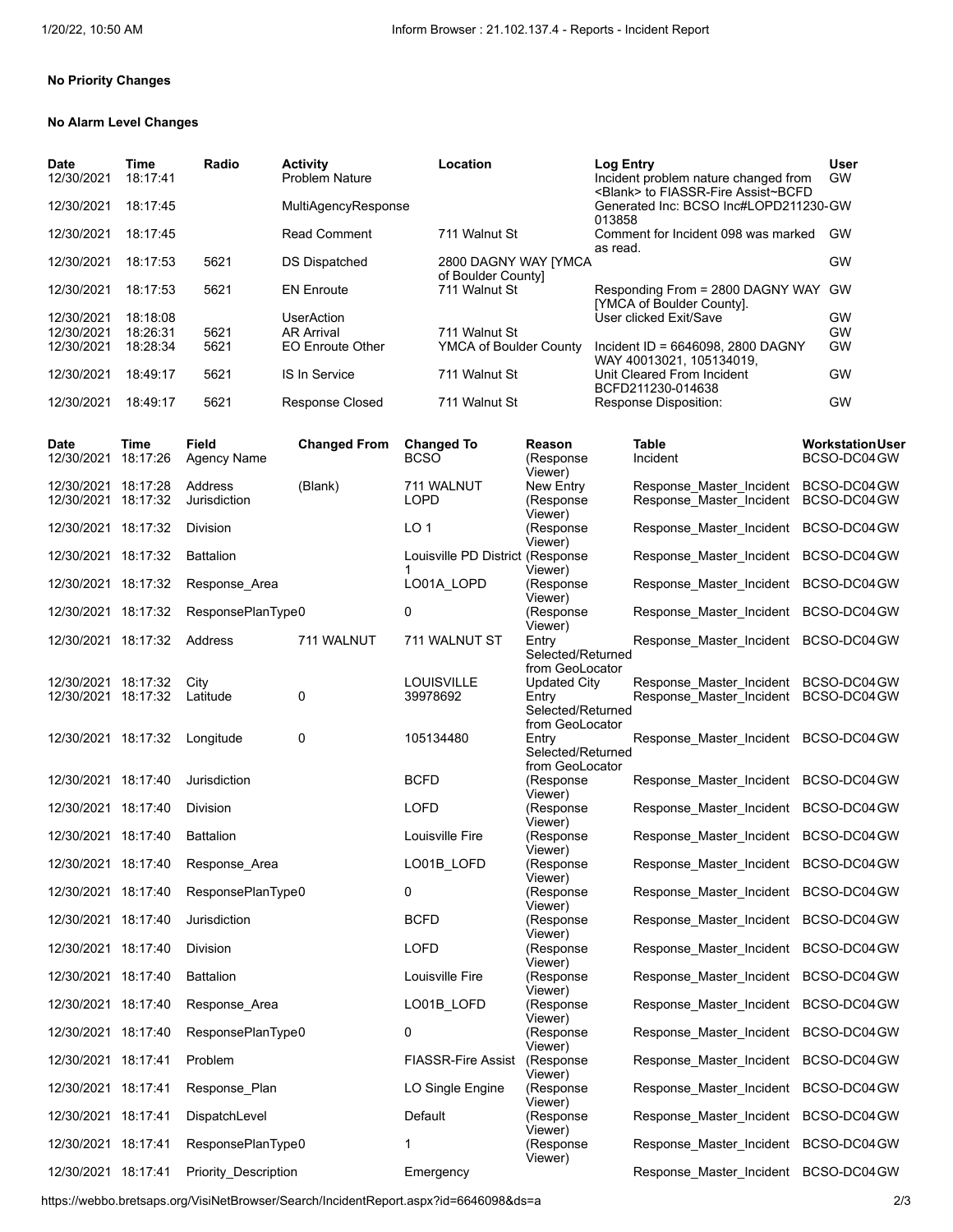| 1/20/22, 10:50 AM                             |                                  |                | Inform Browser: 21.102.137.4 - Reports - Incident Report |                                       |                                                                                |              |  |
|-----------------------------------------------|----------------------------------|----------------|----------------------------------------------------------|---------------------------------------|--------------------------------------------------------------------------------|--------------|--|
| 18:17:41<br>12/30/2021<br>12/30/2021 18:17:41 | Priority Number<br>Incident Type | $\overline{0}$ | Single Engine                                            | (Response)<br>Viewer).                | Response Master Incident BCSO-DC04GW<br>Response Master Incident BCSO-DC04GW   |              |  |
| 18:17:43<br>12/30/2021<br>12/30/2021 18:17:44 | Field Data<br>Caller Name        |                | <b>EVAC</b><br>5621                                      | Key Details<br>(Response)<br>Viewer). | Response User Data Fields BCSO-DC04 GW<br>Response Master Incident BCSO-DC04GW |              |  |
| 12/30/2021 18:17:45                           | Unread Comment False             |                | True                                                     | (Response)<br>Viewer)                 | Incident                                                                       | BCSO-DC04 GW |  |
| 18:17:46<br>12/30/2021                        | Response 1                       |                | Zone 2                                                   |                                       | Response User Data Fields BCSO-DC04 GW                                         |              |  |

## **No Custom Time Stamps**

**Description**<br>Key Details<br>Response\_1

**No Attachment**

**Description Data User** Key Details EVAC GW Response\_1 Zone 2 GW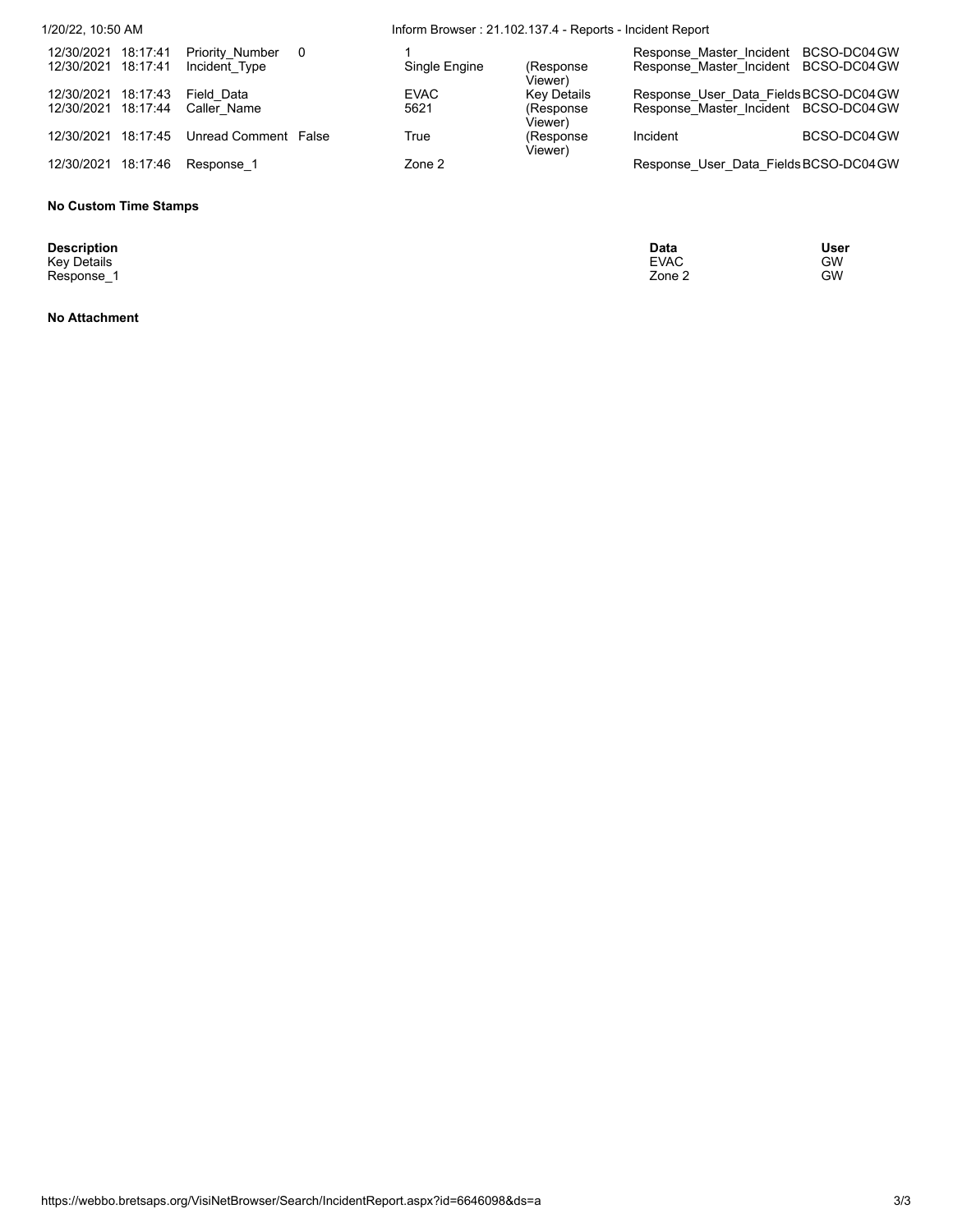Data Source: **Data Warehouse** Incident Status: **Closed** Incident number: **LOPD211230-013860** Case Numbers: Incident Date: **12/30/2021 18:24:53** Report Generated: **1/20/2022 10:51:45**

| <b>Incident Type:</b><br><b>Priority:</b><br>Determinant:<br><b>Base Response#:</b><br>Confirmation#:<br>Taken By:<br><b>Response Area:</b><br>Disposition:<br><b>Cancel Reason:</b><br><b>Incident Status:</b><br>Certification:<br>Longitude: | 2 Officers<br>In Progress<br><b>ZS Aired</b><br>Closed<br>105157597 | Gagliardi (1835), Ashley<br>LO01A LOPD<br>XDSS-Dispatch     |                                               | <b>Alarm Level:</b><br>Problem:<br>Agency:<br>Jurisdiction:<br>Division:<br><b>Battalion:</b><br><b>Response Plan:</b><br><b>Command Ch:</b><br><b>Primary TAC:</b><br><b>Secondary TAC:</b><br>Delay Reason (if any):<br>Latitude: | FISTRS-Structure/Smoke Inside<br><b>BCSO</b><br><b>LOPD</b><br>LO <sub>1</sub><br>Louisville PD District 1<br>LO 2 Officers - D1<br>39978412 |  |  |
|-------------------------------------------------------------------------------------------------------------------------------------------------------------------------------------------------------------------------------------------------|---------------------------------------------------------------------|-------------------------------------------------------------|-----------------------------------------------|-------------------------------------------------------------------------------------------------------------------------------------------------------------------------------------------------------------------------------------|----------------------------------------------------------------------------------------------------------------------------------------------|--|--|
| <b>Location Name:</b><br>Address:<br><b>Apartment:</b><br><b>Building:</b><br>City, State, Zip:                                                                                                                                                 | 1050 Meadow Ct<br>LOUISVILLE CO 80027                               |                                                             |                                               | County:<br><b>Location Type:</b><br><b>Cross Street:</b><br><b>Map Reference:</b>                                                                                                                                                   | <b>BOULDER</b><br><b>GROVE CT/Dead End</b>                                                                                                   |  |  |
| <b>Caller Name:</b><br><b>Method Received:</b><br><b>Caller Type:</b><br><b>Caller Address:</b><br><b>Caller Building:</b><br>Caller City, State, Zip:                                                                                          |                                                                     |                                                             |                                               | <b>Call Back Phone:</b><br><b>Caller Location:</b><br><b>Caller Location Phone:</b><br><b>Caller Apartment:</b><br><b>Caller County:</b>                                                                                            |                                                                                                                                              |  |  |
| <b>Time Stamps</b>                                                                                                                                                                                                                              |                                                                     |                                                             |                                               | <b>Elapsed Times</b>                                                                                                                                                                                                                |                                                                                                                                              |  |  |
| <b>Description</b><br><b>Phone Pickup</b><br>1st Key Stroke<br>In Waiting Queue<br><b>Call Taking Complete</b>                                                                                                                                  | <b>Date</b><br>12/30/2021<br>12/30/2021<br>12/30/2021<br>12/30/2021 | <b>Time</b><br>18:24:53<br>18:24:53<br>18:24:53<br>18:24:53 | User<br>Gagliardi                             | <b>Description</b><br><b>Received to In Queue</b><br><b>Call Taking</b><br>In Queue to 1st Assign                                                                                                                                   | <b>Time</b><br>00:00:00                                                                                                                      |  |  |
| <b>1st Unit Assigned</b><br><b>1st Unit Enroute</b><br><b>1st Unit Arrived</b><br><b>Closed</b>                                                                                                                                                 | 12/30/2021                                                          | 18:30:18                                                    | (1835), Ashley<br>Gagliardi<br>(1835), Ashley | <b>Call Received to 1st Assign</b><br><b>Assigned to 1st Enroute</b><br><b>Enroute to 1st Arrived</b><br><b>Incident Duration</b>                                                                                                   | 00:05:25                                                                                                                                     |  |  |
| <b>No Resources Assigned</b>                                                                                                                                                                                                                    |                                                                     |                                                             |                                               |                                                                                                                                                                                                                                     |                                                                                                                                              |  |  |
| <b>No Personnel Assigned</b>                                                                                                                                                                                                                    |                                                                     |                                                             |                                               |                                                                                                                                                                                                                                     |                                                                                                                                              |  |  |
| <b>No Caution Notes found</b>                                                                                                                                                                                                                   |                                                                     |                                                             |                                               |                                                                                                                                                                                                                                     |                                                                                                                                              |  |  |

**No Pre-Scheduled Information**

**No Transports Information**

#### **No Transports Information**

| <b>Date</b> | Time     | <b>User</b> | Tvpe     | Conf. | Comments                                                 |
|-------------|----------|-------------|----------|-------|----------------------------------------------------------|
| 12/30/2021  | 18:24:53 | AG          | Response |       | [1] Multi-Agency BCFD Incident #: BCFD211230-014640      |
| 12/30/2021  | 18:26:20 | GW          | Response |       | [2] AIRED [Shared]                                       |
| 12/30/2021  | 19:42:11 | AV          | Response |       | [3] [BCFD] has closed their incident [BCFD211230-014640] |

#### **No Address Changes**

### **No Priority Changes**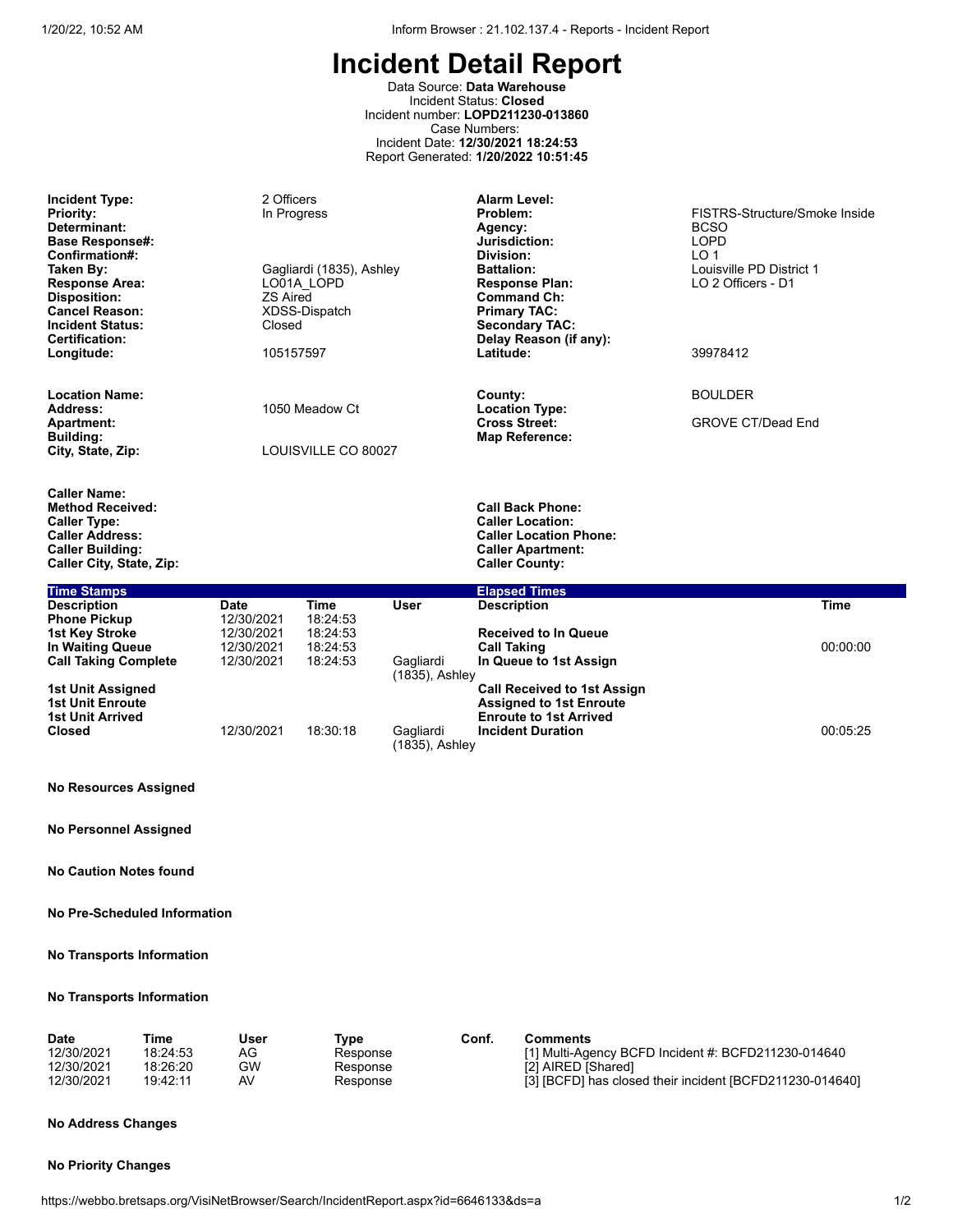# **No Alarm Level Changes**

| Time<br>18:24:53 | Radio | <b>Activity</b><br><b>MultiAgencyResponse</b> | Location       | Log Entry<br>014640                                                   | User                                    |
|------------------|-------|-----------------------------------------------|----------------|-----------------------------------------------------------------------|-----------------------------------------|
| 18.24.54         |       | <b>Read Comment</b>                           | 1050 Meadow Ct | Comment for Incident 133 was marked<br>as read.                       | AG                                      |
| 18:30:13         |       | Read Incident                                 |                | Incident 133 was Marked as Read.                                      | AG                                      |
| 18:30:13         |       | <b>Read Comment</b>                           |                | Comment for Incident 133 was Marked<br>as Read.                       | AG                                      |
| 18:30:15         |       | UserAction                                    |                | User clicked Cancel                                                   | AG                                      |
| 18:30:18         |       | Cancel Response                               | 1050 Meadow Ct | Cancellation Reason: XDSS-Dispatch,<br>Response Disposition: ZS Aired | AG                                      |
| 19.42:11         |       | Read Comment                                  | 1050 Meadow Ct | Comment for Incident 133 was marked<br>as read.                       | AV                                      |
|                  |       |                                               |                |                                                                       | Originating Inc: BCFD Inc#BCFD211230-AG |

| <b>Date</b> | Time     | <b>Field</b>      | <b>Changed From</b> | <b>Changed To</b> | Reason                | <b>Table</b>                         | WorkstationUser |
|-------------|----------|-------------------|---------------------|-------------------|-----------------------|--------------------------------------|-----------------|
| 12/30/2021  | 18:24:54 | Unread<br>Comment | False               | True              | (Response<br>Viewer)  | Incident                             | BCSO-DC01AG     |
| 12/30/2021  | 18:30:13 | Read Call         | False               | True              | (Response)<br>Viewer) | Response Master Incident BCSO-DC01AG |                 |
| 12/30/2021  | 18:30:13 | Read<br>Comment   | False               | True              | (Response<br>Viewer)  | Response Master Incident BCSO-DC01AG |                 |
| 12/30/2021  | 19:42:11 | Unread<br>Comment | False               | True              | (Response<br>Viewer)  | Incident                             | BCSO-DC02AV     |

### **No Custom Time Stamps**

### **No Custom Data Fields**

#### **No Attachment**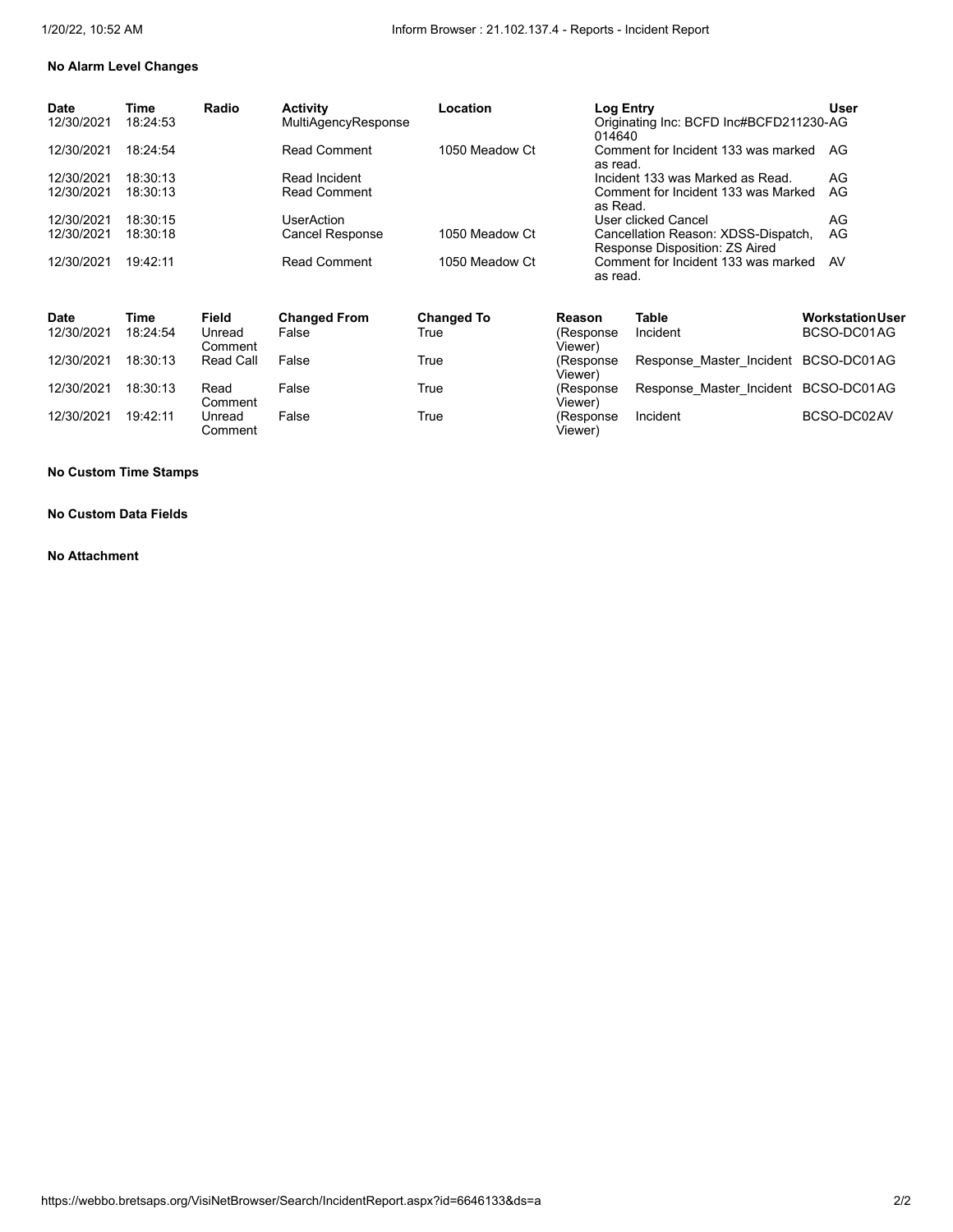Data Source: **Data Warehouse** Incident Status: **Closed** Incident number: **BCFD211230-014640** Case Numbers: Incident Date: **12/30/2021 18:24:44** Report Generated: **1/20/2022 10:53:13**

| <b>Incident Type:</b><br><b>Priority:</b><br>Determinant:<br><b>Base Response#:</b><br>Confirmation#:<br>Taken By:<br><b>Response Area:</b><br><b>Disposition:</b><br><b>Cancel Reason:</b><br><b>Incident Status:</b><br><b>Certification:</b><br>Longitude: | Emergency<br><b>CR-Clear</b><br>Closed<br>105157597 | <b>Structure Fire</b><br>Gagliardi (1835), Ashley<br>LO02A LOFD<br>XDSR-Cancelled By Dispatch |                             | <b>Alarm Level:</b><br>Problem:<br>Agency:<br>Jurisdiction:<br>Division:<br><b>Battalion:</b><br><b>Response Plan:</b><br><b>Command Ch:</b><br><b>Primary TAC:</b><br><b>Secondary TAC:</b><br>Delay Reason (if any):<br>Latitude: | <b>FISTRR-Structure Fire</b><br><b>BCFD</b><br><b>BCFD</b><br><b>LOFD</b><br>Louisville Fire<br>LO Structure Fire 1<br>39978412 |                      |
|---------------------------------------------------------------------------------------------------------------------------------------------------------------------------------------------------------------------------------------------------------------|-----------------------------------------------------|-----------------------------------------------------------------------------------------------|-----------------------------|-------------------------------------------------------------------------------------------------------------------------------------------------------------------------------------------------------------------------------------|---------------------------------------------------------------------------------------------------------------------------------|----------------------|
| <b>Location Name:</b>                                                                                                                                                                                                                                         |                                                     |                                                                                               |                             | County:                                                                                                                                                                                                                             | <b>BOULDER</b>                                                                                                                  |                      |
| Address:<br><b>Apartment:</b><br><b>Building:</b><br>City, State, Zip:                                                                                                                                                                                        |                                                     | 1050 Meadow Ct<br>LOUISVILLE CO 80027                                                         |                             | <b>Location Type:</b><br><b>Cross Street:</b><br><b>Map Reference:</b>                                                                                                                                                              | <b>GROVE CT/Dead End</b>                                                                                                        |                      |
| <b>Caller Name:</b><br><b>Method Received:</b><br><b>Caller Type:</b><br><b>Caller Address:</b><br><b>Caller Building:</b><br>Caller City, State, Zip:                                                                                                        |                                                     |                                                                                               |                             | <b>Call Back Phone:</b><br><b>Caller Location:</b><br><b>Caller Location Phone:</b><br><b>Caller Apartment:</b><br><b>Caller County:</b>                                                                                            |                                                                                                                                 |                      |
| <b>Time Stamps</b>                                                                                                                                                                                                                                            |                                                     |                                                                                               |                             | <b>Elapsed Times</b>                                                                                                                                                                                                                |                                                                                                                                 |                      |
| <b>Description</b><br><b>Phone Pickup</b>                                                                                                                                                                                                                     | <b>Date</b><br>12/30/2021                           | Time<br>18:24:43                                                                              | <b>User</b>                 | <b>Description</b>                                                                                                                                                                                                                  |                                                                                                                                 | <b>Time</b>          |
| <b>1st Key Stroke</b><br>In Waiting Queue<br><b>Call Taking Complete</b>                                                                                                                                                                                      | 12/30/2021<br>12/30/2021<br>12/30/2021              | 18:24:44<br>18:24:53<br>18:24:58                                                              | Gagliardi<br>(1835), Ashley | <b>Received to In Queue</b><br><b>Call Taking</b><br>In Queue to 1st Assign                                                                                                                                                         |                                                                                                                                 | 00:00:09<br>00:00:14 |
| 1st Unit Assigned<br><b>1st Unit Enroute</b><br><b>1st Unit Arrived</b>                                                                                                                                                                                       |                                                     |                                                                                               |                             | <b>Call Received to 1st Assign</b><br><b>Assigned to 1st Enroute</b><br><b>Enroute to 1st Arrived</b>                                                                                                                               |                                                                                                                                 |                      |
| <b>Closed</b>                                                                                                                                                                                                                                                 | 12/30/2021                                          | 19:42:11                                                                                      | Valle (1802),<br>Amy        | <b>Incident Duration</b>                                                                                                                                                                                                            |                                                                                                                                 | 01:17:28             |

#### **No Resources Assigned**

**No Personnel Assigned**

**No Caution Notes found**

**No Pre-Scheduled Information**

### **No Transports Information**

#### **No Transports Information**

| Time<br><b>Date</b><br>12/30/2021<br>12/30/2021<br>12/30/2021 | User<br>18:24:53<br>AG<br>GW<br>18:26:20<br>AG<br>18:30:18 | Tvpe<br>Response<br>Response<br>Response | Conf. | Comments<br>[1] Multi-Agency BCSO Incident $\#$ : LOPD211230-013860<br>[2] AIRED [Shared]<br>[3] [BCSO] has closed their incident [LOPD211230-013860] |
|---------------------------------------------------------------|------------------------------------------------------------|------------------------------------------|-------|-------------------------------------------------------------------------------------------------------------------------------------------------------|
|---------------------------------------------------------------|------------------------------------------------------------|------------------------------------------|-------|-------------------------------------------------------------------------------------------------------------------------------------------------------|

## **No Address Changes**

#### **No Priority Changes**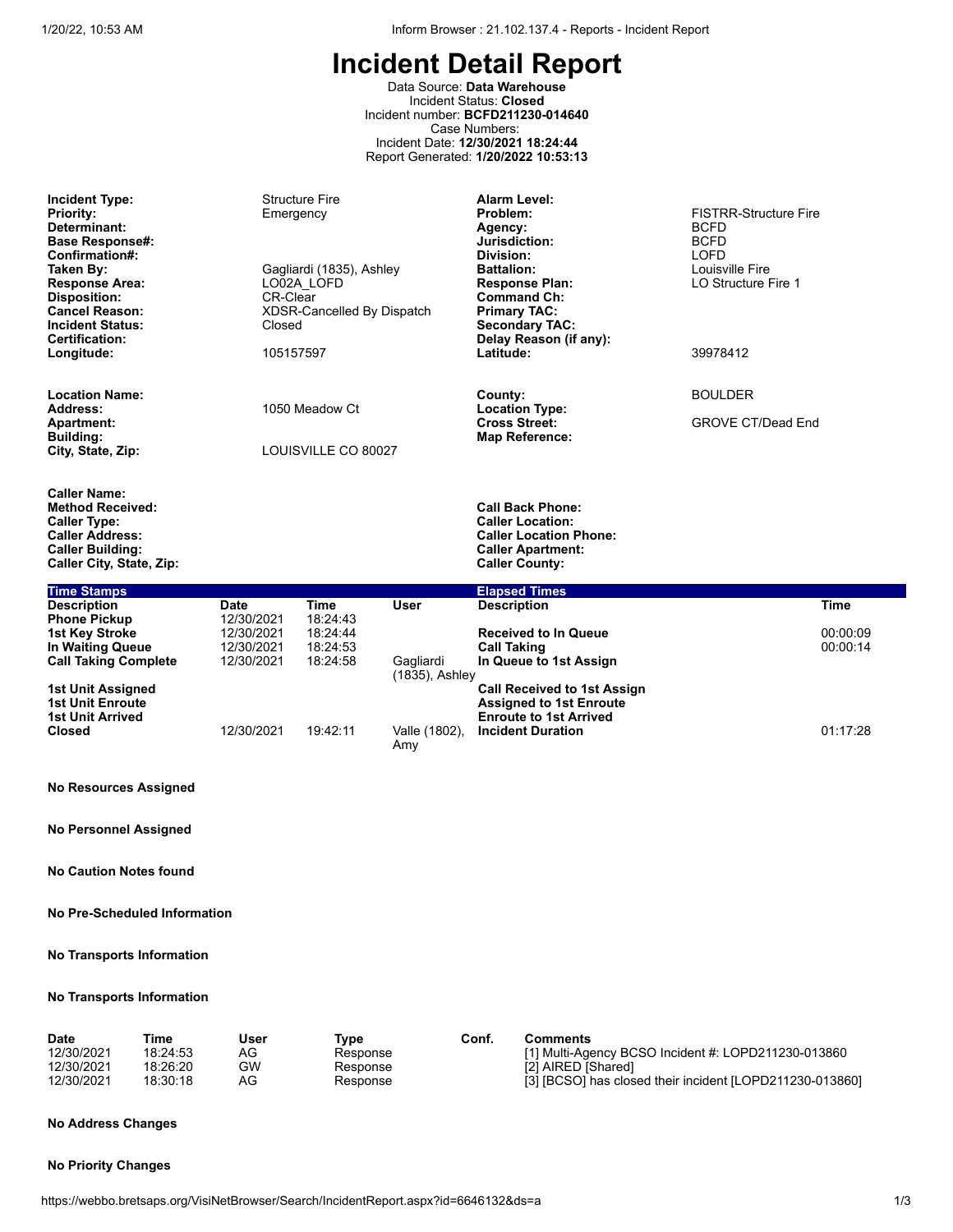### **No Alarm Level Changes**

| Date       | Time     | Radio | <b>Activity</b>       | Location       | Log Entry                              | User       |
|------------|----------|-------|-----------------------|----------------|----------------------------------------|------------|
| 12/30/2021 | 18:24:53 |       | MultiAgencyResponse   |                | Generated Inc: BCSO Inc#LOPD211230-AG  |            |
|            |          |       |                       |                | 013860                                 |            |
| 12/30/2021 | 18:24:53 |       | <b>Problem Nature</b> |                | Incident problem nature changed from   | AG         |
|            |          |       |                       |                | <blank> to FISTRR-Structure</blank>    |            |
|            |          |       |                       |                | Fire~BCFD                              |            |
| 12/30/2021 | 18:24:54 |       | <b>Read Comment</b>   | 1050 Meadow Ct | Comment for Incident 132 was marked    | AG         |
|            |          |       |                       |                | as read.                               |            |
| 12/30/2021 | 18:24:58 |       | Read Incident         |                | Incident 132 was Marked as Read.       | GW         |
| 12/30/2021 | 18:24:58 |       | <b>Read Comment</b>   |                | Comment for Incident 132 was Marked    | <b>GW</b>  |
|            |          |       |                       |                | as Read.                               |            |
| 12/30/2021 | 18:24:58 |       | <b>UserAction</b>     |                | User clicked Exit/Save                 | AG         |
| 12/30/2021 | 18:26:20 |       | <b>Read Comment</b>   | 1050 Meadow Ct | Comment for Incident 132 was marked    | GW         |
|            |          |       |                       |                | as read.                               |            |
| 12/30/2021 | 18:26:26 |       | <b>UserAction</b>     |                | User clicked Exit/Save                 | GW         |
| 12/30/2021 | 18:32:17 |       | <b>Read Comment</b>   |                | Comment for Incident 132 was Marked    | MM         |
|            |          |       |                       |                | as Read.                               |            |
| 12/30/2021 | 18:32:21 |       | UserAction            |                | User clicked Exit/Save                 | MМ         |
| 12/30/2021 | 18:59:44 |       | <b>UserAction</b>     |                | User clicked Exit/Save                 | <b>KAK</b> |
| 12/30/2021 | 19:42:07 |       | UserAction            |                | User clicked Cancel                    | AV         |
| 12/30/2021 | 19:42:11 |       | Cancel Response       | 1050 Meadow Ct | Cancellation Reason: XDSR-Cancelled    | AV         |
|            |          |       |                       |                | By Dispatch, Response Disposition: CR- |            |
|            |          |       |                       |                | Clear                                  |            |

| <b>Date</b><br>12/30/2021                  | Time<br>18:24:43 | <b>Field</b><br>Agency Name | <b>Changed From</b> | <b>Changed To</b><br><b>BCSO</b>      | Reason<br>(Response<br>Viewer)                                   | <b>Table</b><br>Incident                                                     | <b>Workstation User</b><br>BCSO-DC01AG |
|--------------------------------------------|------------------|-----------------------------|---------------------|---------------------------------------|------------------------------------------------------------------|------------------------------------------------------------------------------|----------------------------------------|
| 12/30/2021 18:24:46<br>12/30/2021 18:24:47 |                  | Address<br>Jurisdiction     | (Blank)             | <b>1050 E MEADO</b><br><b>LOPD</b>    | New Entry<br>(Response<br>Viewer)                                | Response Master Incident<br>Response_Master_Incident                         | BCSO-DC01AG<br>BCSO-DC01AG             |
| 12/30/2021 18:24:47                        |                  | <b>Division</b>             |                     | LO <sub>1</sub>                       | (Response<br>Viewer)                                             | Response Master Incident                                                     | BCSO-DC01AG                            |
| 12/30/2021 18:24:47                        |                  | <b>Battalion</b>            |                     | Louisville PD District (Response<br>1 | Viewer)                                                          | Response Master Incident BCSO-DC01AG                                         |                                        |
| 12/30/2021 18:24:47                        |                  | Response Area               |                     | LO01A LOPD                            | (Response<br>Viewer)                                             | Response_Master_Incident BCSO-DC01AG                                         |                                        |
| 12/30/2021 18:24:47                        |                  | ResponsePlanType0           |                     | 0                                     | (Response<br>Viewer)                                             | Response Master Incident                                                     | BCSO-DC01AG                            |
| 12/30/2021 18:24:47                        |                  | Address                     | <b>1050 E MEADO</b> | 1050 MEADOW CT                        | Entry<br>Selected/Returned                                       | Response_Master_Incident BCSO-DC01AG                                         |                                        |
| 12/30/2021 18:24:47<br>12/30/2021 18:24:47 |                  | City<br>Latitude            | 0                   | <b>LOUISVILLE</b><br>39978412         | from GeoLocator<br>Updated City<br>Entry<br>Selected/Returned    | Response_Master_Incident BCSO-DC01AG<br>Response_Master_Incident BCSO-DC01AG |                                        |
| 12/30/2021 18:24:47                        |                  | Longitude                   | 0                   | 105157597                             | from GeoLocator<br>Entry<br>Selected/Returned<br>from GeoLocator | Response Master Incident BCSO-DC01AG                                         |                                        |
| 12/30/2021 18:24:51                        |                  | Jurisdiction                |                     | <b>BCFD</b>                           | (Response<br>Viewer)                                             | Response Master Incident BCSO-DC01AG                                         |                                        |
| 12/30/2021 18:24:51                        |                  | Division                    |                     | LOFD                                  | (Response<br>Viewer)                                             | Response_Master_Incident BCSO-DC01AG                                         |                                        |
| 12/30/2021 18:24:51                        |                  | <b>Battalion</b>            |                     | Louisville Fire                       | (Response<br>Viewer)                                             | Response_Master_Incident BCSO-DC01AG                                         |                                        |
| 12/30/2021 18:24:51                        |                  | Response Area               |                     | LO02A_LOFD                            | (Response<br>Viewer)                                             | Response_Master_Incident BCSO-DC01AG                                         |                                        |
| 12/30/2021 18:24:51                        |                  | ResponsePlanType0           |                     | 0                                     | (Response<br>Viewer)                                             | Response_Master_Incident BCSO-DC01AG                                         |                                        |
| 12/30/2021 18:24:52                        |                  | Jurisdiction                |                     | <b>BCFD</b>                           | (Response<br>Viewer)                                             | Response Master Incident                                                     | BCSO-DC01AG                            |
| 12/30/2021 18:24:52                        |                  | <b>Division</b>             |                     | <b>LOFD</b>                           | (Response<br>Viewer)                                             | Response Master Incident BCSO-DC01AG                                         |                                        |
| 12/30/2021 18:24:52                        |                  | <b>Battalion</b>            |                     | Louisville Fire                       | (Response                                                        | Response_Master_Incident BCSO-DC01AG                                         |                                        |
| 12/30/2021 18:24:52                        |                  | Response Area               |                     | LO02A_LOFD                            | Viewer)<br>(Response                                             | Response Master Incident                                                     | BCSO-DC01AG                            |
| 12/30/2021 18:24:52                        |                  | ResponsePlanType0           |                     | 0                                     | Viewer)<br>(Response                                             | Response_Master_Incident BCSO-DC01AG                                         |                                        |
| 12/30/2021 18:24:53                        |                  | <b>Problem</b>              |                     | <b>FISTRR-Structure</b>               | Viewer)<br>(Response                                             | Response Master Incident                                                     | BCSO-DC01AG                            |
| 12/30/2021 18:24:53                        |                  | Response_Plan               |                     | Fire<br>LO Structure Fire 1           | Viewer)<br>(Response                                             | Response Master Incident                                                     | BCSO-DC01AG                            |
| 12/30/2021 18:24:53                        |                  | DispatchLevel               |                     | Default                               | Viewer)<br>(Response                                             | Response Master Incident                                                     | BCSO-DC01AG                            |
| 12/30/2021 18:24:53                        |                  | ResponsePlanType0           |                     | 1                                     | Viewer)<br>(Response<br>Viewer)                                  | Response_Master_Incident BCSO-DC01AG                                         |                                        |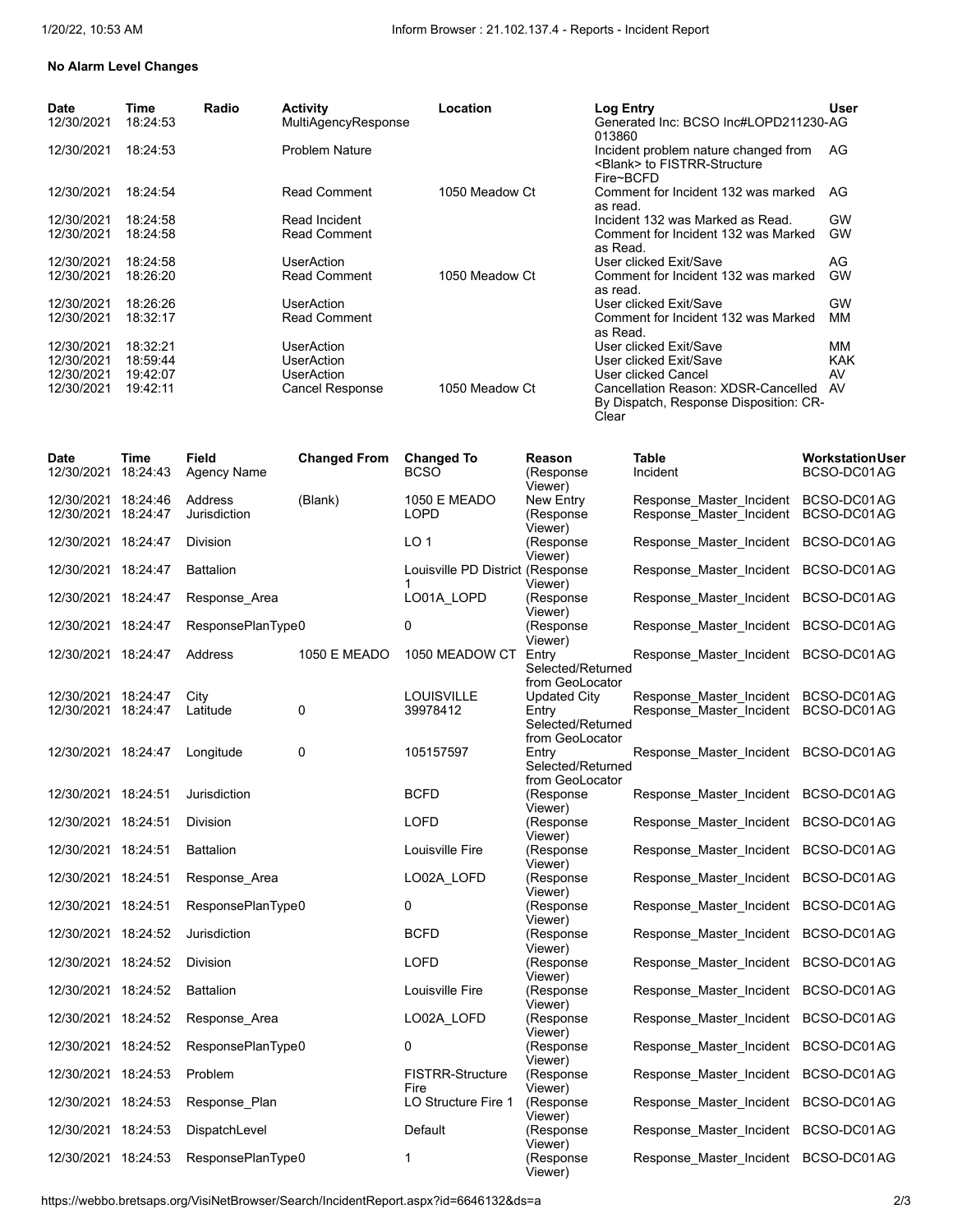| 1/20/22, 10:53 AM        |                      |                                                |                | Inform Browser: 21.102.137.4 - Reports - Incident Report |                       |                                                      |                            |  |  |
|--------------------------|----------------------|------------------------------------------------|----------------|----------------------------------------------------------|-----------------------|------------------------------------------------------|----------------------------|--|--|
| 12/30/2021<br>12/30/2021 | 18:24:53<br>18:24:53 | <b>Priority Description</b><br>Priority Number | $\overline{0}$ | Emergency                                                |                       | Response Master Incident<br>Response Master Incident | BCSO-DC01AG<br>BCSO-DC01AG |  |  |
| 12/30/2021               | 18:24:53             | Incident Type                                  |                | <b>Structure Fire</b>                                    | (Response<br>Viewer)  | Response Master Incident                             | BCSO-DC01AG                |  |  |
| 12/30/2021               | 18:24:54             | Unread Comment False                           |                | True                                                     | (Response<br>Viewer)  | Incident                                             | BCSO-DC01AG                |  |  |
| 12/30/2021               | 18:24:54             | Response 1                                     |                | Zone 2                                                   |                       | Response User Data Fields BCSO-DC01AG                |                            |  |  |
| 12/30/2021               | 18:24:58             | Read Call                                      | False          | True                                                     | (Response)<br>Viewer) | Response Master Incident BCSO-DC04GW                 |                            |  |  |
| 12/30/2021               | 18:24:58             | <b>Read Comment</b>                            | False          | True                                                     | (Response<br>Viewer)  | Response Master Incident BCSO-DC04GW                 |                            |  |  |
| 12/30/2021               | 18:26:20             | Unread Comment False                           |                | True                                                     | (Response<br>Viewer)  | Incident                                             | BCSO-DC04 GW               |  |  |
| 12/30/2021               | 18:32:17             | <b>Read Comment</b>                            | False          | True                                                     | (Response<br>Viewer)  | Response Master Incident                             | BCSO-DC05MM                |  |  |

#### **No Custom Time Stamps**

**Description**<br>Response\_1

**Description Data User** Response\_1 Zone 2 AG

**No Attachment**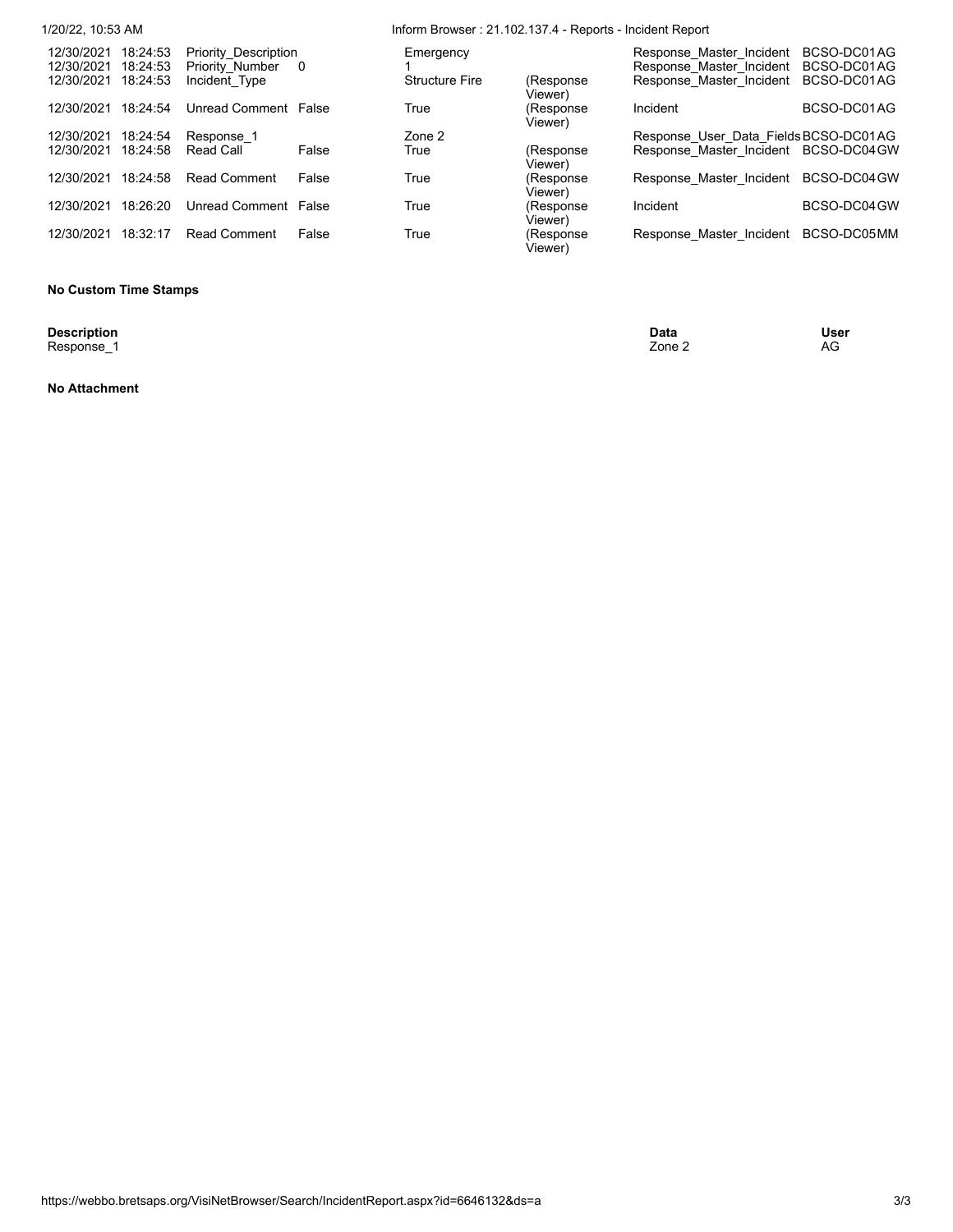Data Source: **Data Warehouse** Incident Status: **Closed** Incident number: **LOPD211230-013861** Case Numbers: Incident Date: **12/30/2021 18:25:28** Report Generated: **1/20/2022 10:54:02**

| <b>Incident Type:</b><br><b>Priority:</b><br>Determinant:<br><b>Base Response#:</b><br>Confirmation#:<br>Taken By:<br><b>Response Area:</b><br><b>Disposition:</b><br><b>Cancel Reason:</b><br><b>Incident Status:</b><br><b>Certification:</b><br>Longitude: | 1 Officer<br><b>ZS Aired</b><br>Closed<br>105127860 | In Progress<br>Gagliardi (1835), Ashley<br>LO01A LOPD<br>XDSS-Dispatch |                             | <b>Alarm Level:</b><br>Problem:<br>Agency:<br>Jurisdiction:<br>Division:<br><b>Battalion:</b><br><b>Response Plan:</b><br><b>Command Ch:</b><br><b>Primary TAC:</b><br><b>Secondary TAC:</b><br>Delay Reason (if any):<br>Latitude: | <b>FIWILS-Wildland/Grass Fire</b><br><b>BCSO</b><br><b>LOPD</b><br>LO <sub>1</sub><br>Louisville PD District 1<br>LO 1 Officer - D1<br>39990609 |
|---------------------------------------------------------------------------------------------------------------------------------------------------------------------------------------------------------------------------------------------------------------|-----------------------------------------------------|------------------------------------------------------------------------|-----------------------------|-------------------------------------------------------------------------------------------------------------------------------------------------------------------------------------------------------------------------------------|-------------------------------------------------------------------------------------------------------------------------------------------------|
| <b>Location Name:</b><br><b>Address:</b><br><b>Apartment:</b><br><b>Building:</b><br>City, State, Zip:                                                                                                                                                        |                                                     | Courtesy Rd / State Highway 42<br>LOUISVILLE CO 80027                  |                             | County:<br><b>Location Type:</b><br><b>Cross Street:</b><br><b>Map Reference:</b>                                                                                                                                                   | <b>BOULDER</b>                                                                                                                                  |
| <b>Caller Name:</b><br><b>Method Received:</b><br><b>Caller Type:</b><br><b>Caller Address:</b><br><b>Caller Building:</b><br>Caller City, State, Zip:                                                                                                        |                                                     | L14 ON LAW                                                             |                             | <b>Call Back Phone:</b><br><b>Caller Location:</b><br><b>Caller Location Phone:</b><br><b>Caller Apartment:</b><br><b>Caller County:</b>                                                                                            |                                                                                                                                                 |
| <b>Time Stamps</b>                                                                                                                                                                                                                                            |                                                     |                                                                        |                             | <b>Elapsed Times</b>                                                                                                                                                                                                                |                                                                                                                                                 |
| <b>Description</b><br><b>Phone Pickup</b>                                                                                                                                                                                                                     | <b>Date</b><br>12/30/2021                           | <b>Time</b><br>18:25:19                                                | <b>User</b>                 | <b>Description</b>                                                                                                                                                                                                                  | <b>Time</b>                                                                                                                                     |
| 1st Key Stroke<br><b>In Waiting Queue</b><br><b>Call Taking Complete</b>                                                                                                                                                                                      | 12/30/2021<br>12/30/2021<br>12/30/2021              | 18:25:21<br>18:26:42<br>18:26:43                                       | Gagliardi<br>(1835), Ashley | <b>Received to In Queue</b><br><b>Call Taking</b><br>In Queue to 1st Assign                                                                                                                                                         | 00:01:14<br>00:01:15                                                                                                                            |
| 1st Unit Assigned<br><b>1st Unit Enroute</b><br><b>1st Unit Arrived</b><br><b>Closed</b>                                                                                                                                                                      | 12/30/2021                                          | 18:26:55                                                               | Gagliardi                   | <b>Call Received to 1st Assign</b><br><b>Assigned to 1st Enroute</b><br><b>Enroute to 1st Arrived</b><br><b>Incident Duration</b>                                                                                                   | 00:01:36                                                                                                                                        |

**No Resources Assigned**

**No Personnel Assigned**

**No Caution Notes found**

**No Pre-Scheduled Information**

**No Transports Information**

### **No Transports Information**

| <b>Date</b> | ™e       | User | Type     | Conf | Comments                                            |
|-------------|----------|------|----------|------|-----------------------------------------------------|
| 12/30/2021  | 18:26:42 | AG   | Response |      | [1] Multi-Agency BCFD Incident #: BCFD211230-014641 |
| 12/30/2021  | 18:28:14 | GW   | Response |      | [2] AIRED [Shared]                                  |

(1835), Ashley

#### **No Address Changes**

#### **No Priority Changes**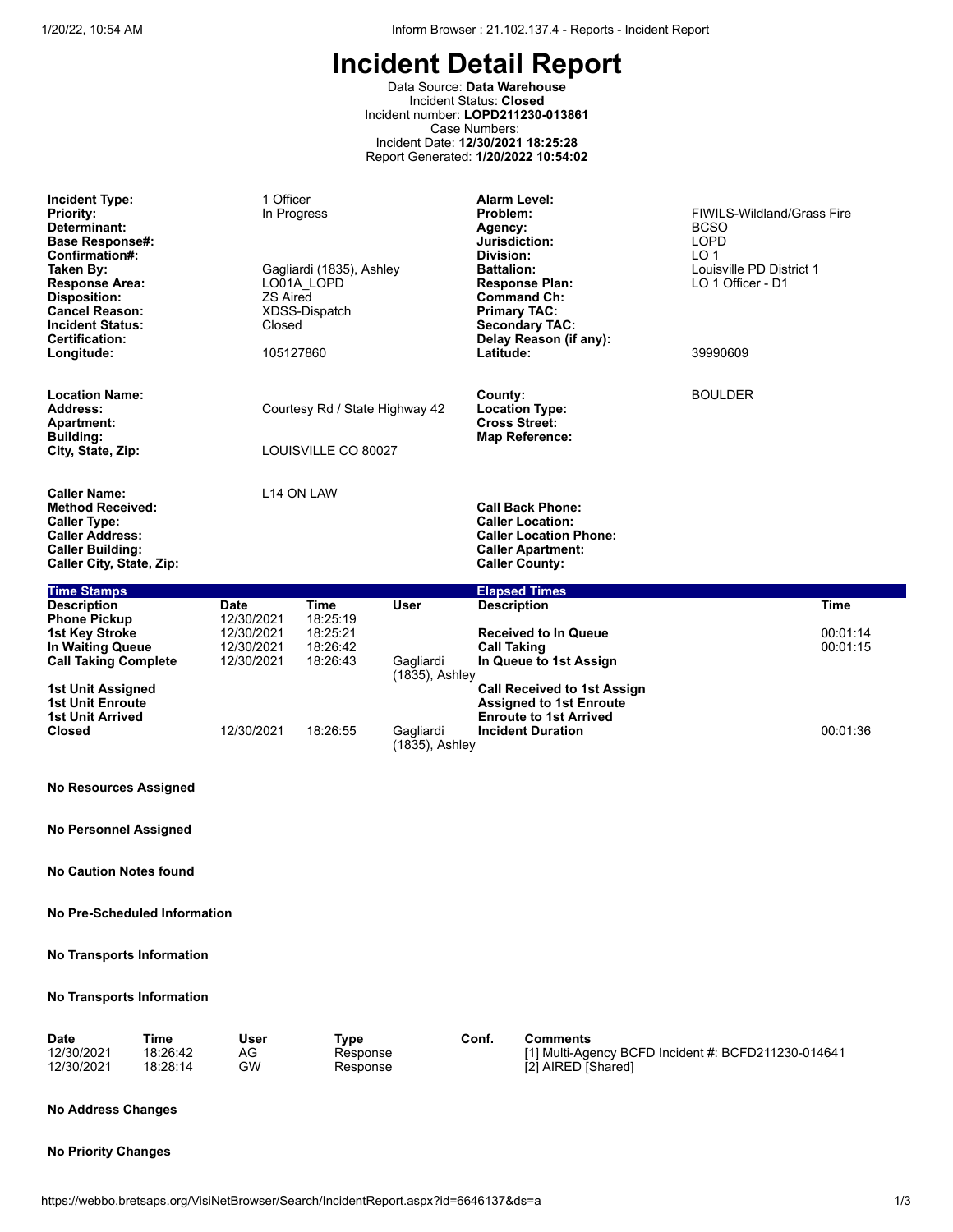# **No Alarm Level Changes**

| <b>Date</b><br>12/30/2021<br>12/30/2021    | Time<br>18:26:34<br>18:26:42 | Radio                              | <b>Activity</b><br><b>Problem Nature</b><br>MultiAgencyResponse |                 | Location                                            |                                 | <b>Log Entry</b><br>Fire~BCSO | Incident problem nature changed from<br><blank> to FIWILS-Wildland/Grass<br/>Generated Inc: BCFD Inc#BCFD211230-AG</blank> | <b>User</b><br>AG                      |
|--------------------------------------------|------------------------------|------------------------------------|-----------------------------------------------------------------|-----------------|-----------------------------------------------------|---------------------------------|-------------------------------|----------------------------------------------------------------------------------------------------------------------------|----------------------------------------|
|                                            |                              |                                    |                                                                 |                 |                                                     |                                 | 014641                        |                                                                                                                            |                                        |
| 12/30/2021                                 | 18:26:42                     |                                    | Read Comment                                                    |                 | Courtesy Rd / State<br>Highway 42                   |                                 | as read.                      | Comment for Incident 137 was marked                                                                                        | AG                                     |
| 12/30/2021                                 | 18:26:43                     |                                    | <b>UserAction</b>                                               |                 |                                                     |                                 |                               | User clicked Exit/Save                                                                                                     | AG                                     |
| 12/30/2021                                 | 18:26:44                     |                                    | Read Incident                                                   |                 |                                                     |                                 |                               | Incident 137 was Marked as Read.                                                                                           | AG                                     |
| 12/30/2021                                 | 18:26:44                     |                                    | Read Comment                                                    |                 |                                                     |                                 | as Read.                      | Comment for Incident 137 was Marked                                                                                        | AG                                     |
| 12/30/2021                                 | 18:26:50                     |                                    | <b>UserAction</b>                                               |                 |                                                     |                                 |                               | <b>User clicked Cancel</b>                                                                                                 | AG                                     |
| 12/30/2021                                 | 18:26:55                     |                                    | <b>Cancel Response</b>                                          |                 | Courtesy Rd / State                                 |                                 |                               | Cancellation Reason: XDSS-Dispatch,                                                                                        | AG                                     |
| 12/30/2021                                 | 18:28:14                     |                                    | Read Comment                                                    |                 | Highway 42<br>Courtesy Rd / State                   |                                 |                               | Response Disposition: ZS Aired<br>Comment for Incident 137 was marked                                                      | <b>GW</b>                              |
|                                            |                              |                                    |                                                                 |                 | Highway 42                                          |                                 | as read.                      |                                                                                                                            |                                        |
| Date<br>12/30/2021 18:25:19                | Time                         | Field<br>Agency Name               | <b>Changed From</b>                                             | <b>BCSO</b>     | <b>Changed To</b>                                   | Reason<br>(Response<br>Viewer)  |                               | Table<br>Incident                                                                                                          | <b>Workstation User</b><br>BCSO-DC01AG |
| 12/30/2021 18:25:27                        |                              | Field Data                         |                                                                 |                 | 50-100 DS                                           | <b>Key Details</b>              |                               | Response User Data Fields BCSO-DC01AG                                                                                      |                                        |
| 12/30/2021 18:25:32                        |                              | Address                            | (Blank)                                                         | 96/COUR         |                                                     | New Entry                       |                               | Response Master Incident BCSO-DC01AG                                                                                       |                                        |
| 12/30/2021 18:26:21                        |                              | Jurisdiction                       |                                                                 | <b>LOPD</b>     |                                                     | (Response                       |                               | Response_Master_Incident BCSO-DC01AG                                                                                       |                                        |
| 12/30/2021 18:26:21                        |                              | Division                           |                                                                 | LO <sub>1</sub> |                                                     | Viewer)<br>(Response<br>Viewer) |                               | Response Master Incident                                                                                                   | BCSO-DC01AG                            |
| 12/30/2021 18:26:21                        |                              | <b>Battalion</b>                   |                                                                 | 1               | Louisville PD District (Response                    | Viewer)                         |                               | Response Master Incident                                                                                                   | BCSO-DC01AG                            |
| 12/30/2021 18:26:21                        |                              | Response Area                      |                                                                 |                 | LO01A_LOPD                                          | (Response<br>Viewer)            |                               | Response Master Incident                                                                                                   | BCSO-DC01AG                            |
| 12/30/2021 18:26:21                        |                              | ResponsePlanType0                  |                                                                 | 0               |                                                     | (Response<br>Viewer)            |                               | Response Master Incident                                                                                                   | BCSO-DC01AG                            |
| 12/30/2021 18:26:21                        |                              | Address                            | 96/COUR                                                         |                 | COURTESY RD /<br>STATE HIGHWAY 42 Selected/Returned | Entry<br>from GeoLocator        |                               | Response Master Incident                                                                                                   | BCSO-DC01AG                            |
| 12/30/2021 18:26:21                        |                              | City                               |                                                                 |                 | <b>LOUISVILLE</b>                                   | Updated City                    |                               | Response_Master_Incident                                                                                                   | BCSO-DC01AG                            |
| 12/30/2021 18:26:21                        |                              | Latitude                           | 0                                                               | 39990609        |                                                     | Entry                           |                               | Response_Master_Incident BCSO-DC01AG                                                                                       |                                        |
|                                            |                              |                                    |                                                                 |                 |                                                     | Selected/Returned               |                               |                                                                                                                            |                                        |
|                                            |                              |                                    |                                                                 |                 |                                                     | from GeoLocator                 |                               |                                                                                                                            |                                        |
| 12/30/2021 18:26:21                        |                              | Longitude                          | 0                                                               |                 | 105127860                                           | Entry<br>Selected/Returned      |                               | Response_Master_Incident BCSO-DC01AG                                                                                       |                                        |
|                                            |                              |                                    |                                                                 |                 |                                                     | from GeoLocator                 |                               |                                                                                                                            |                                        |
| 12/30/2021 18:26:31                        |                              | Field Data                         | 50-100 DS                                                       |                 | 50-100 YDS WO                                       | <b>Key Details</b>              |                               | Response User Data Fields BCSO-DC01AG                                                                                      |                                        |
| 12/30/2021 18:26:35                        |                              | Problem                            |                                                                 | <b>FIWILS-</b>  |                                                     | (Response                       |                               | Response Master Incident BCSO-DC01AG                                                                                       |                                        |
| 12/30/2021 18:26:35                        |                              | Response Plan                      |                                                                 |                 | Wildland/Grass Fire<br>LO 1 Officer - D1            | Viewer)<br>(Response            |                               | Response Master Incident BCSO-DC01AG                                                                                       |                                        |
| 12/30/2021 18:26:35                        |                              | DispatchLevel                      |                                                                 | Default         |                                                     | Viewer)<br>(Response            |                               | Response Master Incident BCSO-DC01AG                                                                                       |                                        |
|                                            |                              |                                    |                                                                 |                 |                                                     | Viewer)                         |                               |                                                                                                                            |                                        |
| 12/30/2021 18:26:35                        |                              | ResponsePlanType0                  |                                                                 | 1               |                                                     | (Response<br>Viewer)            |                               | Response_Master_Incident BCSO-DC01AG                                                                                       |                                        |
| 12/30/2021 18:26:35                        |                              | Priority Description               |                                                                 |                 | In Progress                                         |                                 |                               | Response Master Incident                                                                                                   | BCSO-DC01AG                            |
| 12/30/2021 18:26:35<br>12/30/2021 18:26:35 |                              | Priority Number 0<br>Incident_Type |                                                                 | 2<br>1 Officer  |                                                     | (Response                       |                               | Response Master Incident<br>Response Master Incident                                                                       | BCSO-DC01AG<br>BCSO-DC01AG             |
|                                            |                              |                                    |                                                                 |                 |                                                     | Viewer)                         |                               |                                                                                                                            |                                        |
| 12/30/2021 18:26:42                        |                              | Unread Comment False               |                                                                 | True            |                                                     | (Response<br>Viewer)            |                               | Incident                                                                                                                   | BCSO-DC01AG                            |
| 12/30/2021 18:26:44                        |                              | <b>Read Call</b>                   | False                                                           | True            |                                                     | (Response<br>Viewer)            |                               | Response Master Incident                                                                                                   | BCSO-DC01AG                            |
| 12/30/2021 18:26:44                        |                              | <b>Read Comment</b>                | False                                                           | True            |                                                     | (Response<br>Viewer)            |                               | Response Master Incident BCSO-DC01AG                                                                                       |                                        |
| 12/30/2021 18:26:49                        |                              | Caller Name                        |                                                                 |                 | L14 ON LAW                                          | (Response                       |                               | Response_Master_Incident                                                                                                   | BCSO-DC01AG                            |
| 12/30/2021 18:28:14                        |                              | Unread Comment False               |                                                                 | True            |                                                     | Viewer)<br>(Response<br>Viewer) |                               | Incident                                                                                                                   | BCSO-DC04GW                            |

#### **No Custom Time Stamps**

**Description**<br>Key Details

#### **No Attachment**

**Description Data User** Key Details 50-100 YDS WO AG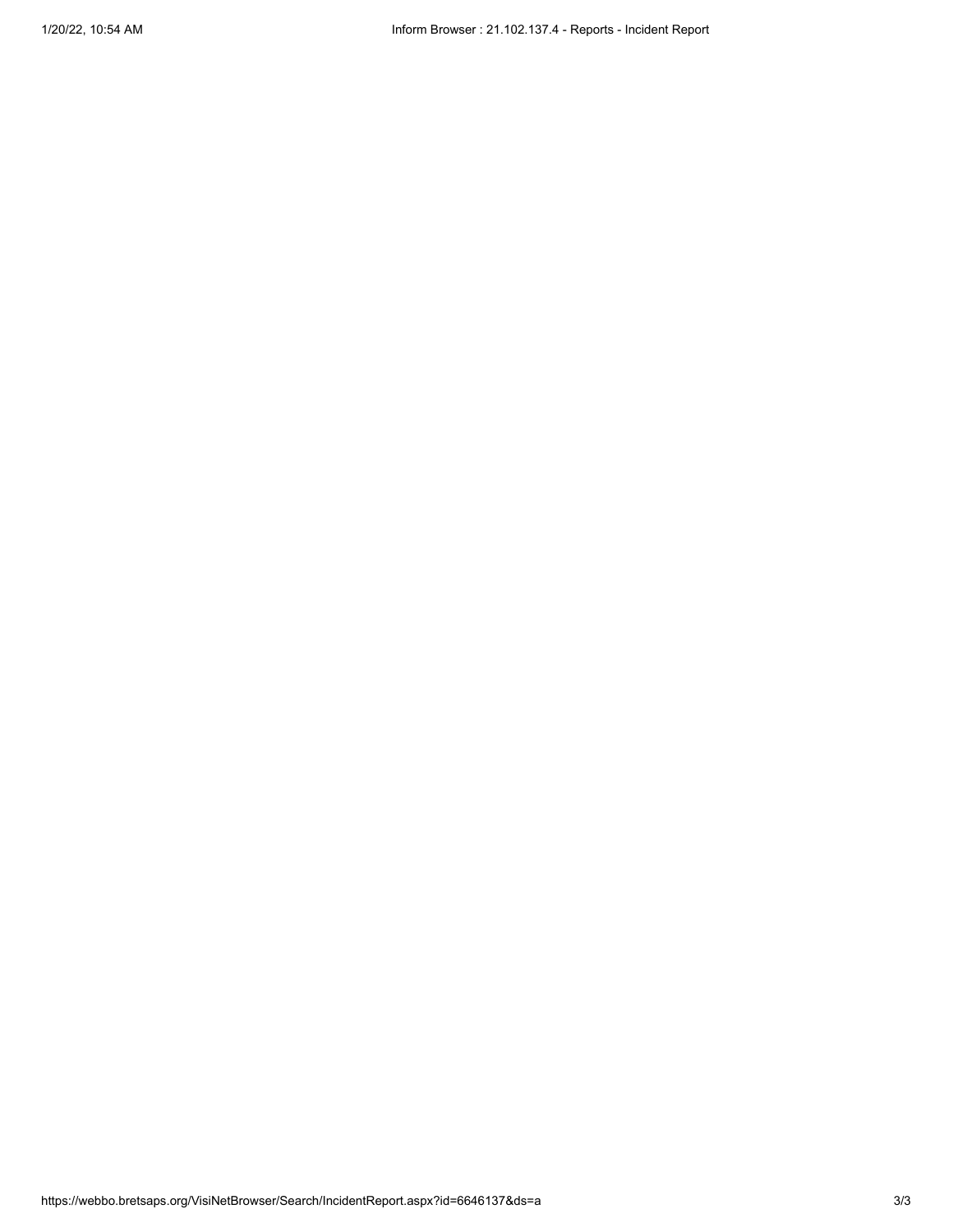Data Source: **Data Warehouse** Incident Status: **Closed** Incident number: **BCFD211230-014641** Case Numbers: Incident Date: **12/30/2021 18:26:42** Report Generated: **1/20/2022 10:55:00**

| <b>Incident Type:</b><br><b>Priority:</b><br>Determinant:<br><b>Base Response#:</b><br>Confirmation#:<br>Taken By:<br><b>Response Area:</b><br><b>Disposition:</b><br><b>Cancel Reason:</b><br><b>Incident Status:</b><br>Certification:<br>Longitude: | Wildland<br>Emergency<br>Closed<br>105127860         | Gagliardi (1835), Ashley<br>LO01B LOFD<br>XDFR-Default |                             | Alarm Level:<br>Problem:<br>Agency:<br>Jurisdiction:<br>Division:<br><b>Battalion:</b><br><b>Response Plan:</b><br><b>Command Ch:</b><br><b>Primary TAC:</b><br><b>Secondary TAC:</b><br>Delay Reason (if any):<br>Latitude: | <b>FIWILR-Wildland/Grass Fire</b><br><b>BCFD</b><br><b>BCFD</b><br><b>LOFD</b><br>Louisville Fire<br><b>LO Wildland</b><br>39990609 |             |
|--------------------------------------------------------------------------------------------------------------------------------------------------------------------------------------------------------------------------------------------------------|------------------------------------------------------|--------------------------------------------------------|-----------------------------|------------------------------------------------------------------------------------------------------------------------------------------------------------------------------------------------------------------------------|-------------------------------------------------------------------------------------------------------------------------------------|-------------|
| <b>Location Name:</b><br>Address:<br><b>Apartment:</b><br><b>Building:</b><br>City, State, Zip:                                                                                                                                                        |                                                      | Courtesy Rd / State Highway 42<br>LOUISVILLE CO 80027  |                             | County:<br><b>Location Type:</b><br><b>Cross Street:</b><br><b>Map Reference:</b>                                                                                                                                            | <b>BOULDER</b>                                                                                                                      |             |
| <b>Caller Name:</b><br><b>Method Received:</b><br><b>Caller Type:</b><br><b>Caller Address:</b><br><b>Caller Building:</b><br>Caller City, State, Zip:                                                                                                 |                                                      |                                                        |                             | <b>Call Back Phone:</b><br><b>Caller Location:</b><br><b>Caller Location Phone:</b><br><b>Caller Apartment:</b><br><b>Caller County:</b>                                                                                     |                                                                                                                                     |             |
| <b>Time Stamps</b><br><b>Description</b>                                                                                                                                                                                                               | <b>Date</b>                                          | <b>Time</b>                                            | <b>User</b>                 | <b>Elapsed Times</b><br><b>Description</b>                                                                                                                                                                                   |                                                                                                                                     | <b>Time</b> |
| <b>Phone Pickup</b><br><b>1st Key Stroke</b><br><b>In Waiting Queue</b><br><b>Call Taking Complete</b>                                                                                                                                                 | 12/30/2021<br>12/30/2021<br>12/30/2021<br>12/30/2021 | 18:26:42<br>18:26:42<br>18:26:42<br>18:26:42           | Gagliardi<br>(1835), Ashley | <b>Received to In Queue</b><br><b>Call Taking</b><br>In Queue to 1st Assign                                                                                                                                                  |                                                                                                                                     | 00:00:00    |
| 1st Unit Assigned<br><b>1st Unit Enroute</b><br><b>1st Unit Arrived</b><br><b>Closed</b>                                                                                                                                                               | 12/30/2021                                           | 20:50:45                                               | Watson<br>(1839), Greg      | <b>Call Received to 1st Assign</b><br><b>Assigned to 1st Enroute</b><br><b>Enroute to 1st Arrived</b><br><b>Incident Duration</b>                                                                                            |                                                                                                                                     | 02:24:03    |

#### **No Resources Assigned**

**No Personnel Assigned**

**No Caution Notes found**

#### **No Pre-Scheduled Information**

#### **No Transports Information**

#### **No Transports Information**

| <b>Date</b> | Time     | User | Tvpe     | Conf. | Comments                                                 |
|-------------|----------|------|----------|-------|----------------------------------------------------------|
| 12/30/2021  | 18:26:42 | AG   | Response |       | [1] Multi-Agency BCSO Incident #: LOPD211230-013861      |
| 12/30/2021  | 18:26:55 | AG   | Response |       | [2] [BCSO] has closed their incident [LOPD211230-013861] |
| 12/30/2021  | 18:28:14 | GW   | Response |       | [3] AIRED [Shared]                                       |

## **No Address Changes**

#### **No Priority Changes**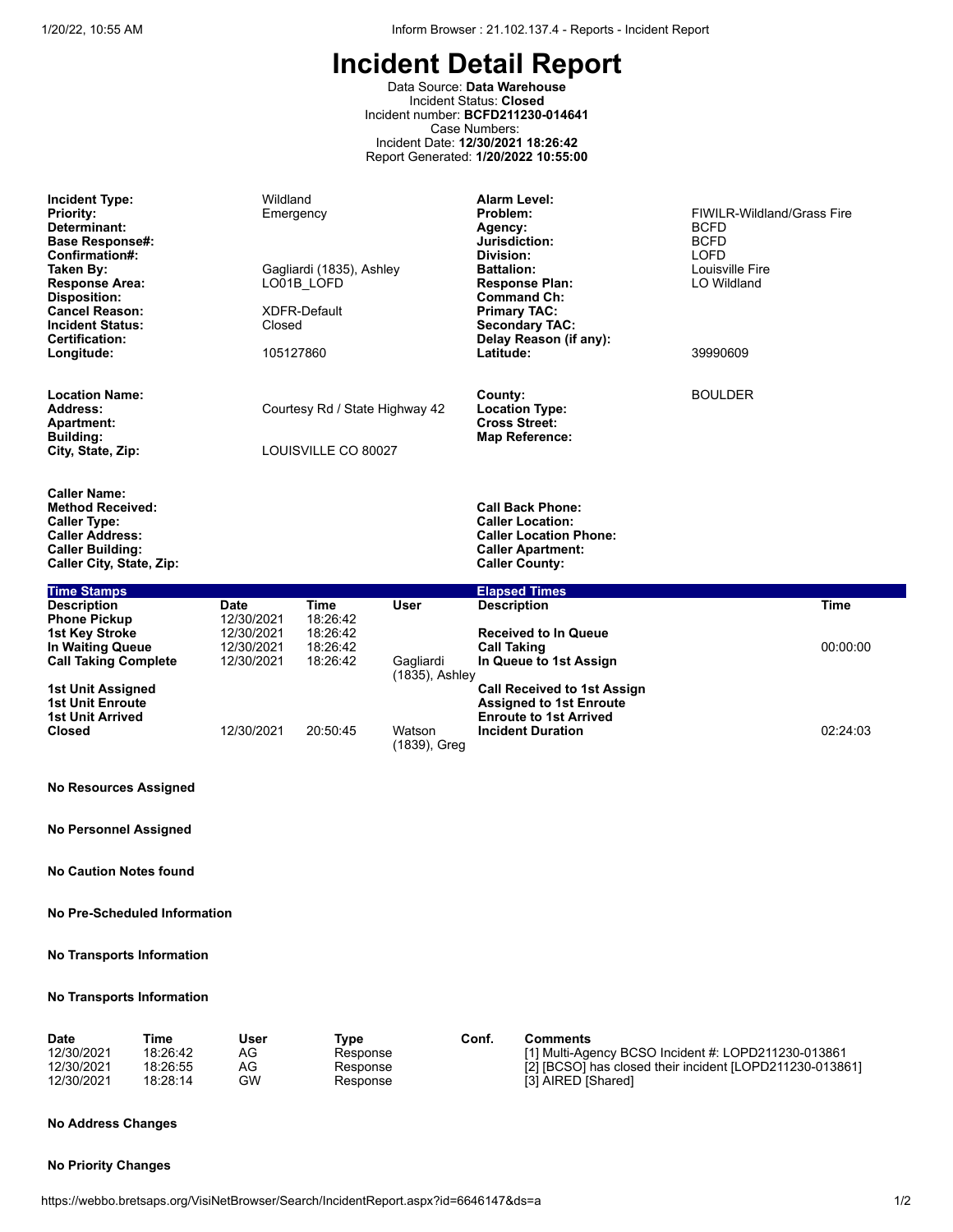## **No Alarm Level Changes**

| <b>Date</b><br>12/30/2021 | Time<br>18:26:42 | Radio | <b>Activity</b><br>MultiAgencyResponse | Location                          | Log Entry<br>Originating Inc: BCSO<br>Inc#LOPD211230-013861 | <b>User</b><br>AG. |
|---------------------------|------------------|-------|----------------------------------------|-----------------------------------|-------------------------------------------------------------|--------------------|
| 12/30/2021                | 18:26:42         |       | <b>Read Comment</b>                    | Courtesy Rd / State<br>Highway 42 | Comment for Incident 147 was marked<br>as read.             | AG                 |
| 12/30/2021                | 18:26:46         |       | Read Incident                          |                                   | Incident 147 was Marked as Read.                            | GW                 |
| 12/30/2021                | 18:26:46         |       | <b>Read Comment</b>                    |                                   | Comment for Incident 147 was Marked<br>as Read.             | GW                 |
| 12/30/2021                | 18:26:55         |       | <b>Read Comment</b>                    | Courtesy Rd / State<br>Highway 42 | Comment for Incident 147 was marked<br>as read.             | AG                 |
| 12/30/2021                | 18:28:20         |       | UserAction                             |                                   | User clicked Exit/Save                                      | GW                 |
| 12/30/2021                | 18:29:11         |       | <b>Read Comment</b>                    |                                   | Comment for Incident 147 was Marked<br>as Read.             | GW                 |
| 12/30/2021                | 18:29:13         |       | UserAction                             |                                   | User clicked Exit/Save                                      | <b>GW</b>          |
| 12/30/2021                | 18:50:12         |       | UserAction                             |                                   | User clicked Exit/Save                                      | AG.                |
| 12/30/2021                | 19:22:08         |       | UserAction                             |                                   | User clicked Exit/Save                                      | 1 <sub>RP</sub>    |
| 12/30/2021                | 19:42:17         |       | UserAction                             |                                   | User clicked Cancel                                         | AV                 |
| 12/30/2021                | 19:42:21         |       | UserAction                             |                                   | User clicked Exit/Save                                      | AV                 |
| 12/30/2021                | 20:50:45         |       | <b>Cancel Response</b>                 | Courtesy Rd / State<br>Highway 42 | Cancellation Reason: XDFR-Default.<br>Response Disposition: | <b>GW</b>          |

| <b>Date</b> | Time     | Field                 | <b>Changed From</b> | <b>Changed To</b> | Reason                | <b>Table</b>                          | <b>Workstation User</b> |
|-------------|----------|-----------------------|---------------------|-------------------|-----------------------|---------------------------------------|-------------------------|
| 12/30/2021  | 18:26:42 | Unread<br>Comment     | False               | True              | (Response)<br>Viewer) | Incident                              | BCSO-DC01AG             |
| 12/30/2021  | 18:26:43 | Response <sup>2</sup> |                     | Zone 2            |                       | Response User Data Fields BCSO-DC01AG |                         |
| 12/30/2021  | 18:26:46 | Read Call             | False               | True              | (Response<br>Viewer)  | Response Master Incident BCSO-DC04GW  |                         |
| 12/30/2021  | 18:26:46 | Read<br>Comment       | False               | True              | (Response)<br>Viewer) | Response Master Incident              | BCSO-DC04 GW            |
| 12/30/2021  | 18:26:55 | Unread<br>Comment     | False               | True              | (Response<br>Viewer)  | Incident                              | BCSO-DC01AG             |
| 12/30/2021  | 18:29:11 | Read<br>Comment       | False               | True              | (Response<br>Viewer)  | Response Master Incident              | BCSO-DC04 GW            |

#### **No Custom Time Stamps**

**Description**<br>Key Details<br>Response\_1

## **No Attachment**

**Description Data User** Key Details 50-100 YDS WO AG Response\_1 Zone 2 AG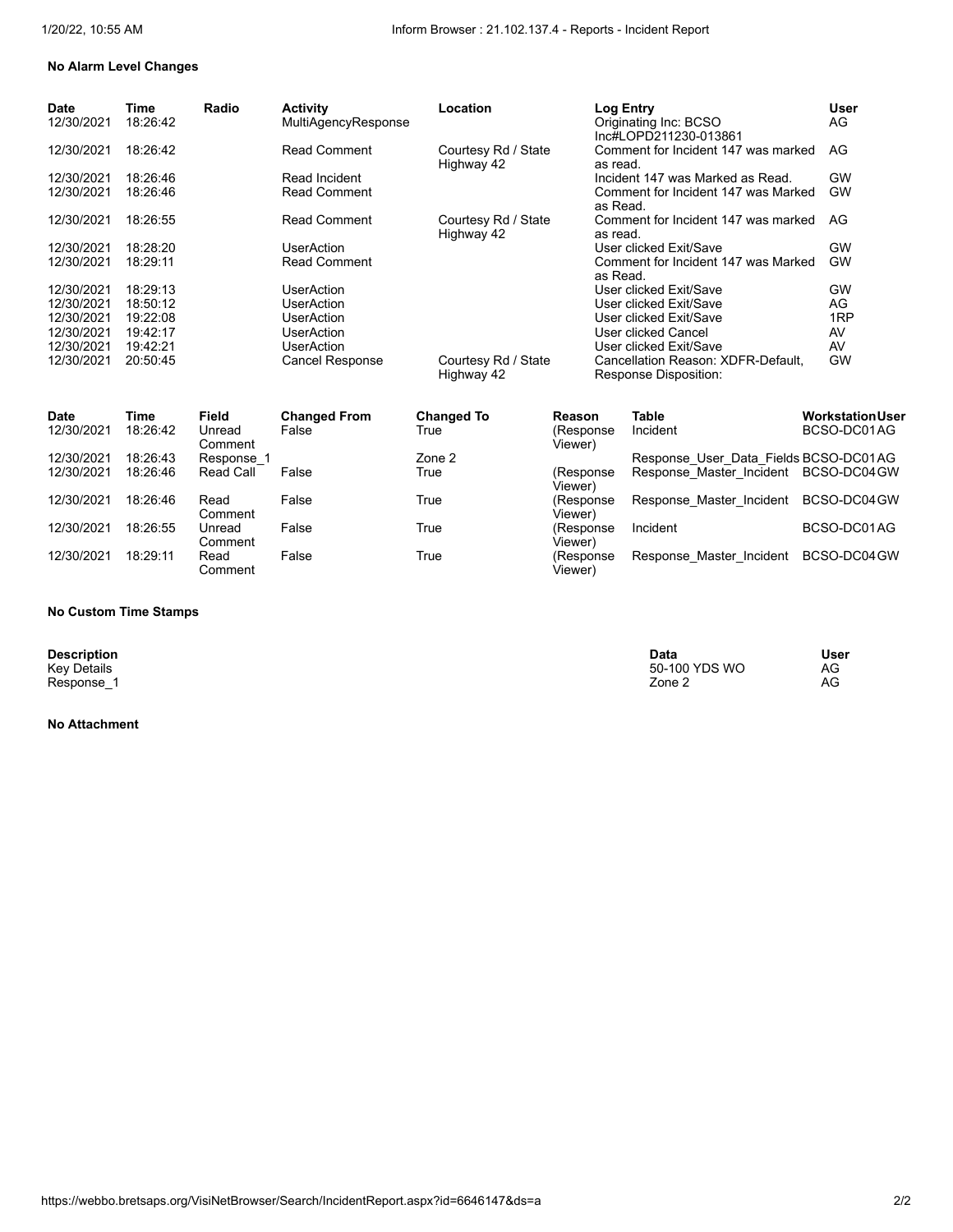Data Source: **Data Warehouse** Incident Status: **Closed** Incident number: **LOPD211230-013862** Case Numbers: Incident Date: **12/30/2021 18:29:09** Report Generated: **1/20/2022 10:55:59**

| <b>Incident Type:</b><br><b>Priority:</b><br>Determinant:<br><b>Base Response#:</b><br>Confirmation#:<br>Taken By:<br><b>Response Area:</b><br><b>Disposition:</b><br><b>Cancel Reason:</b><br><b>Incident Status:</b><br>Certification:<br>Longitude: |                                                                             | 1 Officer<br>Respond in Person<br>Kuhl (1821), Keely A<br>LO02A LOPD<br>CS Clear<br>Closed<br>105157743 |                         | <b>Alarm Level:</b><br>Problem:<br>Agency:<br>Jurisdiction:<br>Division:<br><b>Battalion:</b><br><b>Response Plan:</b><br><b>Command Ch:</b><br><b>Primary TAC:</b><br><b>Secondary TAC:</b><br>Delay Reason (if any):<br>Latitude: | <b>WECHES-Welfare Check</b><br><b>BCSO</b><br><b>LOPD</b><br>LO <sub>2</sub><br>Louisville PD District 2<br>LO 1 Officer - D2<br>39958434 |  |  |
|--------------------------------------------------------------------------------------------------------------------------------------------------------------------------------------------------------------------------------------------------------|-----------------------------------------------------------------------------|---------------------------------------------------------------------------------------------------------|-------------------------|-------------------------------------------------------------------------------------------------------------------------------------------------------------------------------------------------------------------------------------|-------------------------------------------------------------------------------------------------------------------------------------------|--|--|
| <b>Location Name:</b><br>Address:<br><b>Apartment:</b><br><b>Building:</b><br>City, State, Zip:                                                                                                                                                        | Grandview @ Flatirons<br>855 W Dillon Rd<br>306<br>н<br>LOUISVILLE CO 80027 |                                                                                                         |                         | County:<br><b>Location Type:</b><br><b>Cross Street:</b><br><b>Map Reference:</b>                                                                                                                                                   | <b>BOULDER</b><br>Apartments<br>COAL CREEK CIR/W DAHLIA ST                                                                                |  |  |
| <b>Caller Name:</b><br><b>Method Received:</b><br><b>Caller Type:</b><br><b>Caller Address:</b><br><b>Caller Building:</b><br><b>Caller City, State, Zip:</b>                                                                                          | <b>ADRIAN</b><br>Yes                                                        |                                                                                                         |                         | <b>Call Back Phone:</b><br><b>Caller Location:</b><br><b>Caller Location Phone:</b><br><b>Caller Apartment:</b><br><b>Caller County:</b>                                                                                            | <b>EVACUATED</b><br>303-666-9692                                                                                                          |  |  |
| <b>Time Stamps</b><br><b>Description</b>                                                                                                                                                                                                               | <b>Date</b>                                                                 | <b>Time</b>                                                                                             | <b>User</b>             | <b>Elapsed Times</b><br><b>Description</b>                                                                                                                                                                                          | <b>Time</b>                                                                                                                               |  |  |
| <b>Phone Pickup</b><br><b>1st Key Stroke</b><br>In Waiting Queue<br><b>Call Taking Complete</b>                                                                                                                                                        | 12/30/2021<br>12/30/2021<br>12/30/2021<br>12/30/2021                        | 18:28:28<br>18:28:30<br>18:33:05<br>18:33:06                                                            | Kuhl (1821),<br>Keely A | <b>Received to In Queue</b><br><b>Call Taking</b><br>In Queue to 1st Assign                                                                                                                                                         | 00:03:56<br>00:03:57<br>00:01:18.5                                                                                                        |  |  |
| 1st Unit Assigned<br><b>1st Unit Enroute</b><br><b>1st Unit Arrived</b><br><b>Closed</b>                                                                                                                                                               | 12/30/2021<br>12/30/2021<br>12/30/2021<br>12/30/2021                        | 18:34:23<br>18:34:23<br>18:37:45<br>19:00:38                                                            | Mobile1                 | <b>Call Received to 1st Assign</b><br><b>Assigned to 1st Enroute</b><br><b>Enroute to 1st Arrived</b><br><b>Incident Duration</b>                                                                                                   | 00:05:55.5<br>00:00:00.0<br>00:03:22.4<br>00:32:10                                                                                        |  |  |

|      | Primary |                 |                            |          |               |                |                  | Delay |          | Odm. | Odm. | Cancel                      |
|------|---------|-----------------|----------------------------|----------|---------------|----------------|------------------|-------|----------|------|------|-----------------------------|
| Unit | Flag    | <b>Assigned</b> | <b>Disposition Enroute</b> |          | <b>Staged</b> | <b>Arrived</b> | At Patient Avail |       | Complete |      |      | <b>EnrouteArrivedReason</b> |
| 435  |         | 18:34:23        | CS Clear                   | 18:34:23 |               | 18:37:45       |                  |       | 19:00:38 |      |      |                             |
| 438  | N       | 18:34:42        | CS Clear                   | 18:34:42 |               | 18:40:34       |                  |       | 18:59:40 |      |      |                             |

## **Unit Name** 435 Odenbach (435), Barrett (LOP187) 438 Farrell (438), Scott (LOP241)

**No Caution Notes found**

**No Pre-Scheduled Information**

# **No Transports Information**

# **No Transports Information**

| <b>Date</b><br>12/30/2021 | Time<br>18:30:58 | User<br>KAK | Type<br>Response | Conf. | <b>Comments</b><br>[1] PH 831-428-6449 FOR THOMAS<br>I2I SAYS HE REFUSED TO EVACUATE AND THAT HE HAD                                                                  |
|---------------------------|------------------|-------------|------------------|-------|-----------------------------------------------------------------------------------------------------------------------------------------------------------------------|
| 12/30/2021                | 18:32:01         | KAK         | Response         |       | A FEW DAYS EARLIER// SAID HE<br><b>REFUSED TO OPEN DOOR FOR PD BEFORE AND THAT THEY</b><br>THINK HE MAY BE PASSED OUT DRUNK BECAUSE THEY<br>CAN'T GET HOLD OF HIM NOW |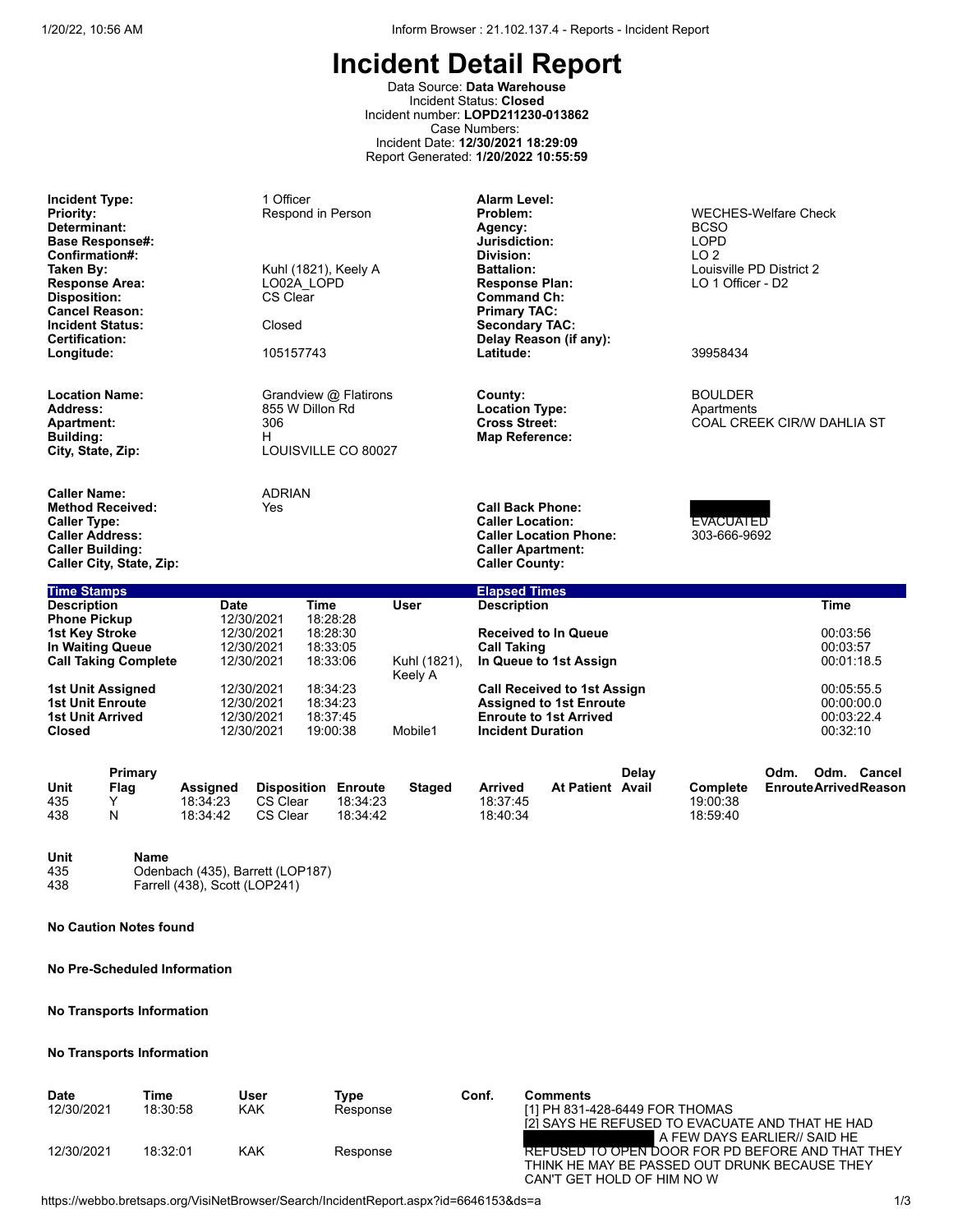# 1/20/22, 10:56 AM Inform Browser : 21.102.137.4 - Reports - Incident Report

| 12/30/2021 | 18:34:42 | AG                            | Response | [3] Backed up 435 with 438                                                                                                                                                  |
|------------|----------|-------------------------------|----------|-----------------------------------------------------------------------------------------------------------------------------------------------------------------------------|
| 12/30/2021 | 18:38:36 | Odenbach<br>$(435)$ , Barrett | Response | [4] arrival standing by for cover                                                                                                                                           |
| 12/30/2021 | 18:48:27 | AG                            | Response | [5] 435 IC                                                                                                                                                                  |
| 12/30/2021 | 18:59:18 | Odenbach<br>$(435)$ , Barrett | Response | [6] party is code 6 and DK, did not trust us to come with us,<br>advised to call 911 if he changed his mind. will force removal if<br>building becomes directly threatened. |

# **No Address Changes**

# **No Priority Changes**

#### **No Alarm Level Changes**

| Date<br>12/30/2021                         | Time<br>18:30:13                 | Radio                   | <b>Activity</b><br><b>Problem Nature</b>                    | Location                                                       |                                   | Log Entry<br>Incident problem nature changed from<br><blank> to WECHES-Welfare<br/>Check~BCSO</blank> | User<br><b>KAK</b>                      |
|--------------------------------------------|----------------------------------|-------------------------|-------------------------------------------------------------|----------------------------------------------------------------|-----------------------------------|-------------------------------------------------------------------------------------------------------|-----------------------------------------|
| 12/30/2021                                 | 18:30:58                         |                         | <b>Read Comment</b>                                         |                                                                |                                   | Comment for Incident 153 was marked<br>as read.                                                       | <b>KAK</b>                              |
| 12/30/2021                                 | 18:33:06                         |                         | Attachment Added                                            |                                                                |                                   | COMPLEX MAP added by Premise<br>Record 1199S                                                          | System                                  |
| 12/30/2021                                 | 18:33:06                         |                         | <b>Read Comment</b>                                         |                                                                |                                   | Comment for Incident 153 was Marked<br>as Read.                                                       | <b>KAK</b>                              |
| 12/30/2021<br>12/30/2021                   | 18:33:35<br>18:34:23             | 435                     | Read Incident<br><b>DS Dispatched</b>                       | <b>S MCCASLIN</b><br><b>BLVD\MCCASLIN BLVD</b>                 |                                   | Incident 153 was Marked as Read.                                                                      | AG<br>AG                                |
| 12/30/2021                                 | 18:34:23                         | 435                     | <b>EN Enroute</b>                                           | APT 306 [Grandview $@$<br>Flatirons]                           |                                   | 855 W Dillon Rd, BLDG H, Responding From = S MCCASLIN<br>BLVD\MCCASLIN BLVD.                          | AG                                      |
| 12/30/2021<br>12/30/2021                   | 18:34:42<br>18:34:42             | 438<br>438              | <b>DS Dispatched</b><br><b>EN Enroute</b>                   | PINE ST\LAFARGE AVE<br>APT 306 [Grandview @<br>Flatirons]      |                                   | 855 W Dillon Rd, BLDG H, Responding From = PINE ST\LAFARGE AG<br>AVE.                                 | AG                                      |
| 12/30/2021                                 | 18:34:42                         | 435                     | Unit Backed up                                              | S MCCASLIN<br><b>BLVD\MCCASLIN BLVD</b>                        |                                   | Backed up with 438                                                                                    | AG                                      |
| 12/30/2021                                 | 18:34:42                         |                         | <b>Read Comment</b>                                         | 855 W Dillon Rd                                                |                                   | Comment for Incident 153 was marked<br>as read.                                                       | AG                                      |
| 12/30/2021<br>12/30/2021                   | 18:36:22<br>18:37:45             | 435                     | <b>UserAction</b><br><b>AR Arrival</b>                      | 855 W Dillon Rd, BLDG H,<br>APT 306 [Grandview @<br>Flatirons] |                                   | User clicked Exit/Save                                                                                | AG<br>LO435                             |
| 12/30/2021                                 | 18:39:34                         |                         | <b>Read Comment</b>                                         |                                                                |                                   | Comment for Incident 153 was Marked<br>as Read.                                                       | KB                                      |
| 12/30/2021<br>12/30/2021<br>12/30/2021     | 18:40:01<br>18:40:34<br>18:40:34 | 438                     | <b>UserAction</b><br><b>UserAction</b><br><b>AR Arrival</b> | 855 W Dillon Rd, BLDG H,<br>APT 306 [Grandview @               |                                   | User clicked Exit/Save<br>User clicked Exit/Save                                                      | ΚB<br><b>KAK</b><br>AG                  |
| 12/30/2021                                 | 18:48:27                         |                         | <b>Read Comment</b>                                         | <b>Flatirons</b><br>855 W Dillon Rd                            |                                   | Comment for Incident 153 was marked<br>as read.                                                       | AG                                      |
| 12/30/2021<br>12/30/2021                   | 18:59:40<br>18:59:40             | 438<br>438              | Disposition<br><b>IS In Service</b>                         | Grandview @ Flatirons<br>APT 306 [Grandview @<br>Flatirons]    |                                   | CS Clear<br>855 W Dillon Rd, BLDG H, Unit Cleared From Incident<br>LOPD211230-013862                  | LO438<br>LO438                          |
| 12/30/2021<br>12/30/2021                   | 19:00:38<br>19:00:38             | 435<br>435              | Disposition<br><b>IS In Service</b>                         | Grandview @ Flatirons<br>APT 306 [Grandview @<br>Flatirons]    |                                   | <b>CS Clear</b><br>855 W Dillon Rd, BLDG H, Unit Cleared From Incident<br>LOPD211230-013862           | LO435<br>LO435                          |
| 12/30/2021<br>1/6/2022                     | 19:00:38<br>08:14:32             | 435                     | <b>Response Closed</b><br><b>Read Comment</b>               | Grandview @ Flatirons                                          |                                   | Response Disposition: CS Clear<br>Comment for Incident 153 was Marked                                 | LO435<br><b>RS</b>                      |
| 1/6/2022                                   | 08:14:36                         |                         | <b>UserAction</b>                                           |                                                                |                                   | as Read.<br>User clicked Exit/Save                                                                    | <b>RS</b>                               |
| Date<br>12/30/2021                         | Time<br>18:28:28                 | Field<br>Agency Name    | <b>Changed From</b>                                         | <b>Changed To</b><br><b>BCSO</b>                               | Reason<br>(Response<br>Viewer)    | Table<br>Incident                                                                                     | <b>Workstation User</b><br>BCSO-DC03KAK |
| 12/30/2021 18:28:32                        |                                  | Caller Name             |                                                             | <b>ADRIAN</b>                                                  | (Response<br>Viewer)              | Response Master Incident                                                                              | BCSO-DC03KAK                            |
| 12/30/2021 18:28:37                        |                                  | Caller Location Name    |                                                             | LOUISVILLE                                                     | (Response<br>Viewer)              | Response Master Incident BCSO-DC03KAK                                                                 |                                         |
| 12/30/2021 18:28:48                        |                                  |                         | Caller Location NameLOUISVILLE                              |                                                                | (Response<br>Viewer)              | Response Master Incident BCSO-DC03KAK                                                                 |                                         |
| 12/30/2021 18:29:10<br>12/30/2021 18:29:30 |                                  | Address<br>Jurisdiction | (Blank)                                                     | <b>GRANDVIEW</b><br>LOPD                                       | New Entry<br>(Response<br>Viewer) | Response Master Incident BCSO-DC03KAK<br>Response Master Incident BCSO-DC03KAK                        |                                         |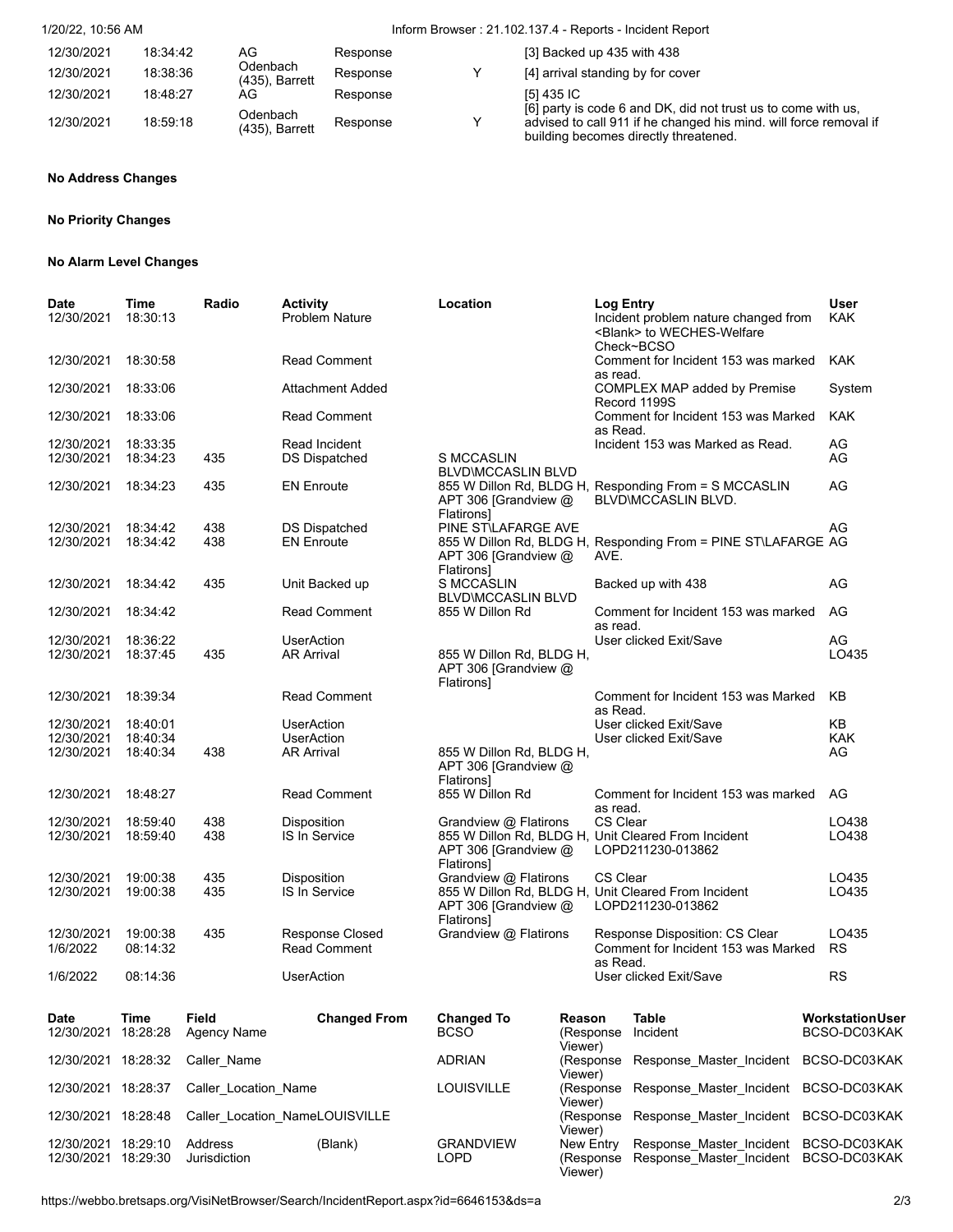| 1/20/22, 10:56 AM                          |          |                                                |                  | Inform Browser: 21.102.137.4 - Reports - Incident Report |                                          |                                                                        |              |
|--------------------------------------------|----------|------------------------------------------------|------------------|----------------------------------------------------------|------------------------------------------|------------------------------------------------------------------------|--------------|
| 12/30/2021 18:29:30                        |          | Division                                       |                  | LO <sub>2</sub>                                          | Viewer)                                  | (Response Response_Master_Incident BCSO-DC03KAK                        |              |
| 12/30/2021 18:29:30                        |          | <b>Battalion</b>                               |                  | 2                                                        | Viewer)                                  | Louisville PD District (Response Response_Master_Incident BCSO-DC03KAK |              |
| 12/30/2021 18:29:30                        |          | Response_Area                                  |                  | LO02A_LOPD                                               | Viewer)                                  | (Response Response_Master_Incident BCSO-DC03KAK                        |              |
| 12/30/2021 18:29:30                        |          | ResponsePlanType                               | 0                | 0                                                        | (Response<br>Viewer)                     | Response_Master_Incident BCSO-DC03KAK                                  |              |
| 12/30/2021 18:29:30                        |          | Address                                        | <b>GRANDVIEW</b> | 855 W DILLON RD                                          | Premise<br>Verified                      | Response_Master_Incident BCSO-DC03KAK                                  |              |
| 12/30/2021 18:29:30                        |          | City                                           |                  | LOUISVILLE                                               | Updated                                  | Response_Master_Incident BCSO-DC03KAK                                  |              |
| 12/30/2021 18:29:30                        |          | Latitude                                       | 0                | 39958434                                                 | City<br>Premise<br>Verified              | Response_Master_Incident BCSO-DC03KAK                                  |              |
| 12/30/2021 18:29:30                        |          | Longitude                                      | 0                | 105157743                                                | Premise<br>Verified                      | Response Master Incident                                               | BCSO-DC03KAK |
| 12/30/2021 18:29:30                        |          | Call Back Phone                                |                  | 303-666-9692                                             | (Response<br>Viewer)                     | Incident                                                               | BCSO-DC03KAK |
| 12/30/2021 18:29:30                        |          | Caller Location Phone                          |                  | 303-666-9692                                             | (Response Incident<br>Viewer)            |                                                                        | BCSO-DC03KAK |
| 12/30/2021 18:29:33                        |          | <b>Building</b>                                |                  | H                                                        | Viewer)                                  | (Response Response_Master_Incident BCSO-DC03KAK                        |              |
| 12/30/2021 18:29:36                        |          | Apartment                                      |                  | 306                                                      | Viewer)                                  | (Response Response_Master_Incident BCSO-DC03KAK                        |              |
| 12/30/2021 18:30:01                        |          | Field_Data                                     |                  | <b>THOMAS</b><br><b>LIGHTFOOT</b>                        |                                          | Key Details Response_User_Data_Fields BCSO-DC03KAK                     |              |
| 12/30/2021 18:30:13                        |          | Problem                                        |                  | <b>WECHES-Welfare</b><br>Check                           | Viewer)                                  | (Response Response Master Incident BCSO-DC03KAK                        |              |
| 12/30/2021 18:30:13                        |          | Response_Plan                                  |                  | LO 1 Officer - D2                                        | Viewer)                                  | (Response Response_Master_Incident BCSO-DC03KAK                        |              |
| 12/30/2021 18:30:13                        |          | DispatchLevel                                  |                  | Default                                                  | Viewer)                                  | (Response Response_Master_Incident BCSO-DC03KAK                        |              |
| 12/30/2021 18:30:13                        |          | ResponsePlanType                               | 0                | 1                                                        | (Response<br>Viewer)                     | Response_Master_Incident BCSO-DC03KAK                                  |              |
| 12/30/2021 18:30:13<br>12/30/2021 18:30:13 |          | <b>Priority Description</b><br>Priority Number | 0                | Respond in Person<br>4                                   |                                          | Response Master Incident BCSO-DC03KAK<br>Response Master Incident      | BCSO-DC03KAK |
| 12/30/2021 18:30:13                        |          | Incident Type                                  |                  | 1 Officer                                                | (Response<br>Viewer)                     | Response_Master_Incident BCSO-DC03KAK                                  |              |
| 12/30/2021 18:30:13                        |          | Location Name                                  |                  | Grandview @<br>Flatirons                                 | Viewer)                                  | (Response Response_Master_Incident BCSO-DC03KAK                        |              |
| 12/30/2021 18:30:58                        |          | <b>Unread Comment</b>                          | False            | True                                                     | (Response Incident<br>Viewer)            |                                                                        | BCSO-DC03KAK |
| 12/30/2021 18:31:04                        |          | Call Back Phone                                | 303-666-9692     |                                                          | Viewer)                                  | (Response Response_Master_Incident BCSO-DC03KAK                        |              |
| 12/30/2021 18:31:04                        |          | Call Back Phone                                | 303-666-9692     |                                                          | (Response Incident<br>Viewer)            |                                                                        | BCSO-DC03KAK |
| 12/30/2021 18:31:18                        |          | Caller Location Name                           |                  | <b>EVACUATED</b>                                         | Viewer)                                  | (Response Response_Master_Incident BCSO-DC03KAK                        |              |
| 12/30/2021 18:33:06                        |          | <b>Read Comment</b>                            | False            | True                                                     | Viewer)                                  | (Response Response_Master_Incident BCSO-DC03KAK                        |              |
| 12/30/2021 18:33:35                        |          | Read Call                                      | False            | True                                                     |                                          | (Response Response Master Incident BCSO-DC01AG                         |              |
| 12/30/2021 18:34:42                        |          | <b>Unread Comment</b>                          | False            | True                                                     | Viewer)<br>(Response Incident<br>Viewer) |                                                                        | BCSO-DC01AG  |
| 12/30/2021 18:39:34                        |          | <b>Read Comment</b>                            | False            | True                                                     |                                          | (Response Response Master Incident BCSO-DC06KB                         |              |
| 12/30/2021 18:40:34                        |          | MethodOfCallRcvd                               |                  | Yes                                                      | Viewer)<br>Viewer)                       | (Response Response Master Incident BCSO-DC03KAK                        |              |
| 12/30/2021 18:48:27                        |          | <b>Unread Comment</b>                          | False            | True                                                     | (Response Incident                       |                                                                        | BCSO-DC01AG  |
| 1/6/2022                                   | 08:14:32 | Read Comment                                   | False            | True                                                     | Viewer)<br>Viewer)                       | (Response Response Master Incident BCSO-DC03RS                         |              |

### **No Custom Time Stamps**

**Description**<br>Key Details

**Description Date**

1/23/2020 16:36:03

**Description Data User** THOMAS LIGHTFOOT KAK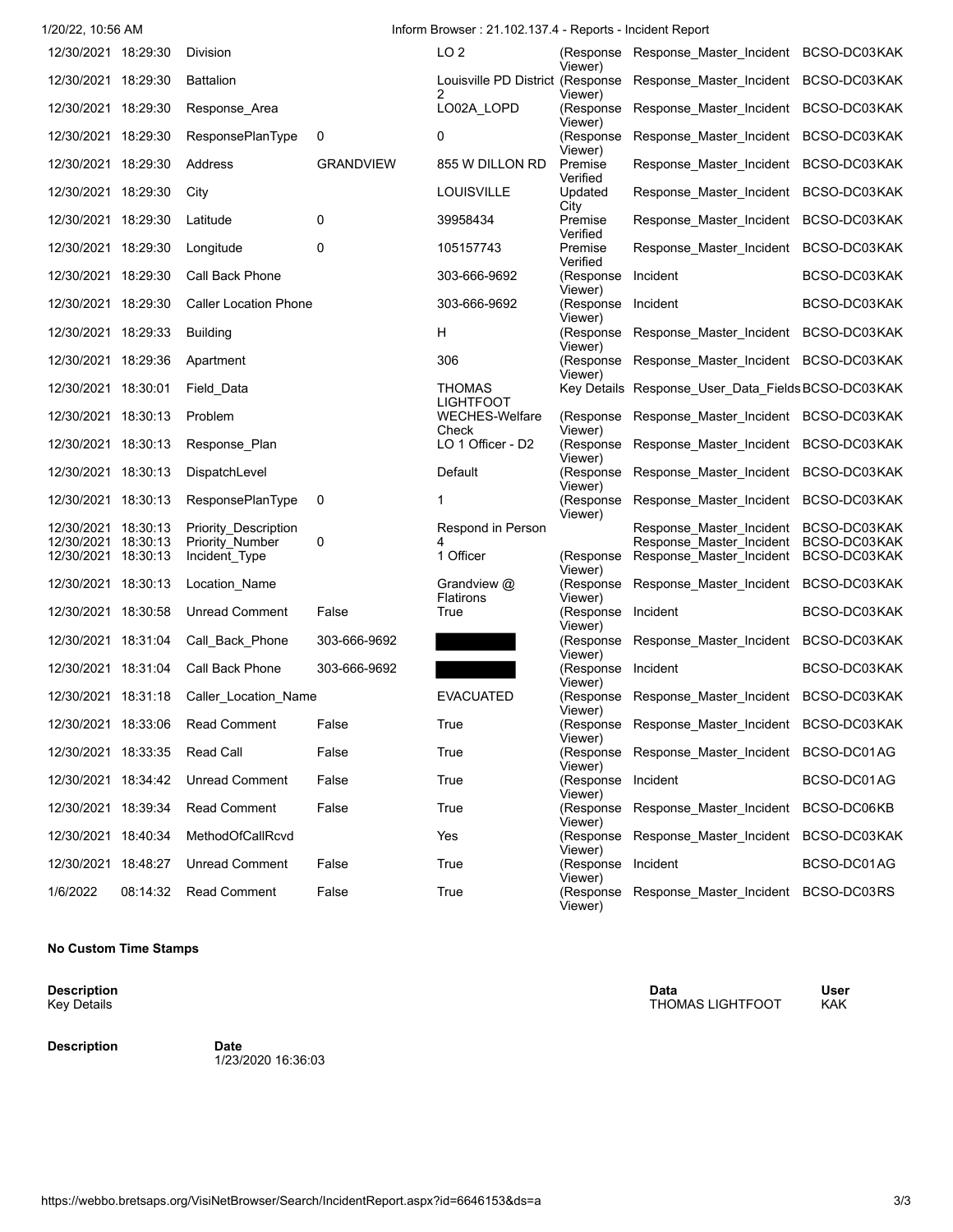Data Source: **Data Warehouse** Incident Status: **Closed** Incident number: **LOPD211230-013863** Case Numbers: Incident Date: **12/30/2021 18:36:19** Report Generated: **1/20/2022 10:56:54**

| <b>Incident Type:</b><br><b>Priority:</b><br>Determinant:<br><b>Base Response#:</b><br>Confirmation#:<br>Taken By:<br><b>Response Area:</b><br>Disposition:<br><b>Cancel Reason:</b><br><b>Incident Status:</b> |                                                           |                                                                                              | 1 Officer<br>Respond in Person<br>LO01A LOPD<br><b>CS Clear</b><br>Closed        |                                              | Gagliardi (1835), Ashley                                                   |                                | Alarm Level:<br>Problem:<br>Agency:<br>Jurisdiction:<br>Division:<br><b>Battalion:</b><br><b>Response Plan:</b><br><b>Command Ch:</b><br><b>Primary TAC:</b><br><b>Secondary TAC:</b> |                                                                                                       |       | ASSISS-Assist<br><b>BCSO</b><br>LOPD<br>LO <sub>1</sub><br>Louisville PD District 1<br>LO 1 Officer - D1 |                                     |                                              |  |
|-----------------------------------------------------------------------------------------------------------------------------------------------------------------------------------------------------------------|-----------------------------------------------------------|----------------------------------------------------------------------------------------------|----------------------------------------------------------------------------------|----------------------------------------------|----------------------------------------------------------------------------|--------------------------------|---------------------------------------------------------------------------------------------------------------------------------------------------------------------------------------|-------------------------------------------------------------------------------------------------------|-------|----------------------------------------------------------------------------------------------------------|-------------------------------------|----------------------------------------------|--|
| Certification:<br>Longitude:                                                                                                                                                                                    |                                                           |                                                                                              | 105165744                                                                        |                                              |                                                                            |                                | Latitude:                                                                                                                                                                             | Delay Reason (if any):                                                                                |       | 39978203                                                                                                 |                                     |                                              |  |
| <b>Location Name:</b><br><b>Address:</b><br><b>Apartment:</b><br>Building:<br>City, State, Zip:                                                                                                                 |                                                           |                                                                                              | Harper Lake                                                                      |                                              | LOUISVILLE CO 80027                                                        | Mccaslin Blvd / Washington Ave | County:<br><b>Location Type:</b><br><b>Cross Street:</b><br><b>Map Reference:</b>                                                                                                     |                                                                                                       |       | <b>BOULDER</b><br>Parks/Open Space                                                                       |                                     |                                              |  |
| <b>VEHICLE 1</b><br>License:                                                                                                                                                                                    |                                                           |                                                                                              | $b$ ngw $88 - CO$                                                                |                                              |                                                                            |                                |                                                                                                                                                                                       |                                                                                                       |       |                                                                                                          |                                     |                                              |  |
| <b>Caller Name:</b><br><b>Caller Type:</b><br><b>Caller Address:</b><br><b>Caller Building:</b>                                                                                                                 | <b>Method Received:</b><br>Caller City, State, Zip:       |                                                                                              |                                                                                  |                                              |                                                                            |                                | <b>Call Back Phone:</b><br><b>Caller Location:</b><br><b>Caller Apartment:</b><br><b>Caller County:</b>                                                                               | <b>Caller Location Phone:</b>                                                                         |       | 303-666-6565                                                                                             |                                     |                                              |  |
| <b>Time Stamps</b>                                                                                                                                                                                              |                                                           |                                                                                              |                                                                                  |                                              |                                                                            |                                | <b>Elapsed Times</b>                                                                                                                                                                  |                                                                                                       |       |                                                                                                          |                                     |                                              |  |
| <b>Description</b>                                                                                                                                                                                              |                                                           | <b>Date</b>                                                                                  |                                                                                  | <b>Time</b>                                  |                                                                            | <b>User</b>                    | <b>Description</b>                                                                                                                                                                    |                                                                                                       |       |                                                                                                          |                                     | <b>Time</b>                                  |  |
| <b>Phone Pickup</b><br><b>1st Key Stroke</b><br>In Waiting Queue                                                                                                                                                | <b>Call Taking Complete</b>                               |                                                                                              | 12/30/2021<br>12/30/2021<br>12/30/2021<br>12/30/2021                             | 18:36:19<br>18:36:19<br>18:36:19<br>18:36:19 |                                                                            | Gagliardi<br>(1835), Ashley    | <b>Call Taking</b>                                                                                                                                                                    | <b>Received to In Queue</b><br>In Queue to 1st Assign                                                 |       |                                                                                                          |                                     | 00:00:00<br>00:00:00<br>00:00:00             |  |
| <b>1st Unit Enroute</b><br><b>1st Unit Arrived</b><br><b>Closed</b>                                                                                                                                             | 1st Unit Assigned                                         |                                                                                              | 12/30/2021<br>12/30/2021<br>12/30/2021<br>12/31/2021                             | 18:36:19<br>18:36:19<br>18:36:19<br>03:55:40 |                                                                            | Gagliardi<br>(1835), Ashley    | <b>Incident Duration</b>                                                                                                                                                              | <b>Call Received to 1st Assign</b><br><b>Assigned to 1st Enroute</b><br><b>Enroute to 1st Arrived</b> |       |                                                                                                          |                                     | 00:00:00<br>00:00:00<br>00:00:00<br>09:19:21 |  |
| Unit<br>416<br>435<br>P211S<br>P225S<br>P204S<br>P204S<br>P225S                                                                                                                                                 | Primary<br><b>Flag</b><br>Y<br>N<br>N<br>N<br>N<br>N<br>N | Assigned<br>18:36:19<br>19:11:12<br>19:13:11<br>20:43:54<br>21:15:42<br>00:52:10<br>02:13:06 | CS Clear<br>CS Clear<br>CS Clear<br>CS Clear<br>CS Clear<br>CS Clear<br>CS Clear |                                              | <b>Disposition Enroute</b><br>18:36:19<br>19:11:12<br>19:19:32<br>20:43:54 | <b>Staged</b>                  | Arrived<br>18:36:19<br>19:19:32<br>20:52:27                                                                                                                                           | <b>At Patient Avail</b>                                                                               | Delay | Complete<br>21:06:12<br>21:38:48<br>03:55:40<br>00:52:22<br>21:18:54<br>02:13:11<br>03:55:35             | Odm.<br><b>EnrouteArrivedReason</b> | Odm. Cancel                                  |  |

# **Unit Name**

Odenbach (435), Barrett (LOP187)

### **No Caution Notes found**

#### **No Pre-Scheduled Information**

#### **No Transports Information**

#### **No Transports Information**

https://webbo.bretsaps.org/VisiNetBrowser/Search/IncidentReport.aspx?id=6646178&ds=a 1/5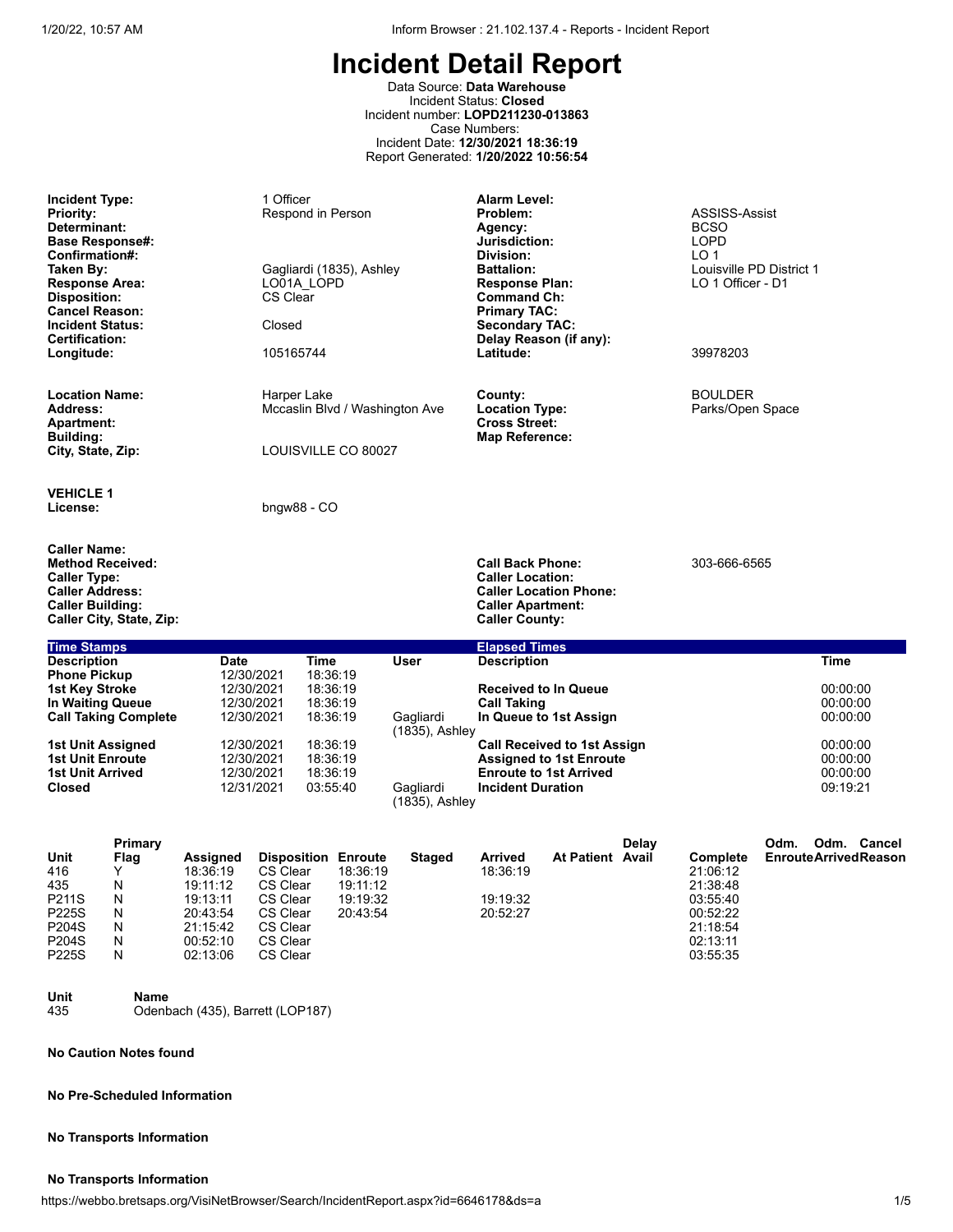| <b>Date</b>              | <b>Time</b>          | <b>User</b>      | <b>Type</b> | Conf. | <b>Comments</b>                                                                                            |
|--------------------------|----------------------|------------------|-------------|-------|------------------------------------------------------------------------------------------------------------|
| 12/30/2021               | 18:43:39             | AG               | Response    |       | [1] 416 GOT MOST OF THE VEHS OUT///PEOPLE OUT ON<br>TRAILS AT LAKE                                         |
| 12/30/2021               | 18:58:32             | <b>MM</b>        | Response    |       | [2] ZU 416                                                                                                 |
| 12/30/2021               | 18:58:34             | AG               | Response    |       | [3] 416 NEED SOMEONE TO CLOSE SBR AND ROOSEVENT                                                            |
| 12/30/2021               | 18:59:01             | <b>MM</b>        | Response    |       | [4] XCEL EMPLOYEE "HOLDING ROADBLOCK" NEEDS<br><b>RELIEVED</b>                                             |
| 12/30/2021               | 19:01:57             | AG               | Response    |       | [5] P211 EN ROUTE                                                                                          |
| 12/30/2021               | 19:04:01             | AG               | Response    |       | [6] Multi-Agency LPD Incident #: LOLG211230-087988                                                         |
| 12/30/2021               | 19:04:19             | AG               | Response    |       | [7] [LPD] has closed their incident [LOLG211230-087988]                                                    |
| 12/30/2021               | 19:04:42             | AG               | Response    |       | [8] Multi-Agency LPD Incident #: LOLG211230-087989                                                         |
| 12/30/2021               | 19:11:12             | AG               | Response    |       | [9] Backed up 416 with 435 [Shared]                                                                        |
|                          |                      |                  |             |       | [10] Secondary Location for 435: WASHINGTON AVE /                                                          |
| 12/30/2021               | 19:18:21             | AG               | Response    |       | MCCASLIN BLVD, WASHINGTON AVE / MCCASLIN                                                                   |
|                          |                      |                  |             |       | BLVD, LOUISVILLE, CO 80027. [Shared]                                                                       |
| 12/30/2021               | 19:26:04             | Odenbach         | Response    | Y     | [11] p211s went to SBR/Kennedy orWashington area. Excel energy                                             |
|                          |                      | (435), Barrett   |             |       | with me at Mccaslin/washington helping [Shared]<br>[12] Secondary Location for P211S: W SOUTH BOULDER RD / |
| 12/30/2021               | 19:27:14             | AG               | Response    |       | KENNEDY AVE, W SOUTH BOULDER RD / KENNEDY                                                                  |
|                          |                      |                  |             |       | AVE, LOUISVILLE, CO 80027. [Shared]                                                                        |
|                          |                      |                  |             |       | [13] Secondary Location for P211: W SOUTH BOULDER RD /                                                     |
| 12/30/2021               | 19:27:19             | AG               | Response    |       | KENNEDY AVE, W SOUTH BOULDER RD / KENNEDY                                                                  |
|                          |                      |                  |             |       | AVE, LOUISVILLE, CO 80027. [Shared]                                                                        |
| 12/30/2021               | 20:43:55             | AG               | Response    |       | [14] Backed up 416 with P225S [Shared]                                                                     |
| 12/30/2021               | 21:09:11             | AG               | Response    |       | [15] P225S LOT OF VEHS COMING FROM W LINDEN S ON                                                           |
|                          |                      |                  |             |       | <b>WASHINGTON [Shared]</b>                                                                                 |
|                          |                      |                  |             |       | [16] Secondary Location for P225S: W LINDEN ST /                                                           |
| 12/30/2021               | 21:09:23             | AG               | Response    |       | WASHINGTON AVE, W LINDEN ST / WASHINGTON                                                                   |
|                          |                      |                  |             |       | AVE,LOUISVILLE, CO 80027. [Shared]                                                                         |
| 12/30/2021               | 21:15:42             | AG               | Response    |       | [17] Secondary Location for P204S: WASHINGTON AVE /                                                        |
|                          | 21:15:42             | AG               |             |       | MCCASLIN BLVD, LOUISVILLE, CO 80027 [Shared]                                                               |
| 12/30/2021               |                      |                  | Response    |       | [18] Backed up 435 with P204S [Shared]<br>[19] Secondary Location for P211S: W ALDER ST / KENNEDY          |
| 12/30/2021               | 21:58:53             | AG               | Response    |       | AVE, W ALDER ST / KENNEDY AVE, LOUISVILLE, CO 80027.                                                       |
|                          |                      |                  |             |       | [Shared]                                                                                                   |
|                          |                      |                  |             |       | [20] Secondary Location for P225S: WASHINGTON AVE / TYLER                                                  |
| 12/30/2021               | 22:08:00             | AG               | Response    |       | AVE, WASHINGTON AVE / TYLER AVE, LOUISVILLE, CO 80027.                                                     |
|                          |                      |                  |             |       | [Shared]                                                                                                   |
|                          |                      |                  |             |       | [21] Secondary Location for P211S: KENNEDY AVE / W                                                         |
| 12/30/2021               | 22:38:39             | AG               | Response    |       | TAMARISK ST, KENNEDY AVE / W TAMARISK ST, LOUISVILLE,                                                      |
|                          |                      |                  |             |       | CO 80027. [Shared]                                                                                         |
| 12/31/2021               | 00:52:10             | AG               | Response    |       | [22] Secondary Location for P204S: WASHINGTON AVE / TYLER                                                  |
|                          |                      |                  |             |       | AVE,LOUISVILLE,CO 80027 [Shared]                                                                           |
| 12/31/2021               | 00:52:10             | AG               | Response    |       | [23] Backed up P225S with P204S [Shared]                                                                   |
| 12/31/2021               | 02:13:06             | AG               | Response    |       | [24] Secondary Location for P225S: WASHINGTON AVE / TYLER                                                  |
|                          |                      |                  |             |       | AVE,LOUISVILLE,CO 80027 [Shared]                                                                           |
| 12/31/2021<br>12/31/2021 | 02:13:06<br>02:28:14 | AG<br><b>KAK</b> | Response    |       | [25] Backed up P204S with P225S [Shared]                                                                   |
|                          |                      |                  | Response    |       | [26] [LPD] has closed their incident [LOLG211230-087989]                                                   |

#### **No Address Changes**

#### **No Priority Changes**

#### **No Alarm Level Changes**

| <b>Date</b><br>12/30/2021              | Time<br>18:36:19                 | Radio<br>416 | <b>Activity</b><br><b>AR Arrival</b>             | Location<br>Mccaslin Blvd /<br>Washington Ave [Harper<br>Lake] | <b>Log Entry</b>                                                                     | User<br>AG       |
|----------------------------------------|----------------------------------|--------------|--------------------------------------------------|----------------------------------------------------------------|--------------------------------------------------------------------------------------|------------------|
| 12/30/2021<br>12/30/2021<br>12/30/2021 | 18:37:24<br>18:37:27<br>18:38:34 |              | Read Incident<br><b>UserAction</b><br>UserAction |                                                                | Incident 178 was Marked as Read.<br>User clicked Exit/Save<br>User clicked Exit/Save | 1RP<br>1RP<br>KB |
| 12/30/2021<br>12/30/2021               | 18:41:51<br>18:43:39             |              | UserAction<br><b>Read Comment</b>                | Mccaslin Blvd /<br><b>Washington Ave</b>                       | User clicked Exit/Save<br>Comment for Incident 178 was marked<br>as read.            | AG<br>AG         |
| 12/30/2021                             | 18:58:24                         |              | <b>Read Comment</b>                              |                                                                | Comment for Incident 178 was Marked<br>as Read.                                      | MМ               |
| 12/30/2021                             | 18:58:32                         |              | <b>Read Comment</b>                              | Mccaslin Blvd /<br><b>Washington Ave</b>                       | Comment for Incident 178 was marked<br>as read.                                      | ΜМ               |
| 12/30/2021                             | 18:59:07                         |              | <b>Read Comment</b>                              |                                                                | Comment for Incident 178 was Marked<br>as Read.                                      | AG               |
| 12/30/2021<br>12/30/2021               | 18:59:16<br>19:01:57             |              | UserAction<br><b>Read Comment</b>                | Mccaslin Blvd /<br><b>Washington Ave</b>                       | User clicked Exit/Save<br>Comment for Incident 178 was marked<br>as read.            | MМ<br>AG         |
| 12/30/2021                             | 19:04:01                         |              | MultiAgencyResponse                              |                                                                | Generated Inc: LPD Inc#: LOLG211230- AG                                              |                  |

https://webbo.bretsaps.org/VisiNetBrowser/Search/IncidentReport.aspx?id=6646178&ds=a 2/5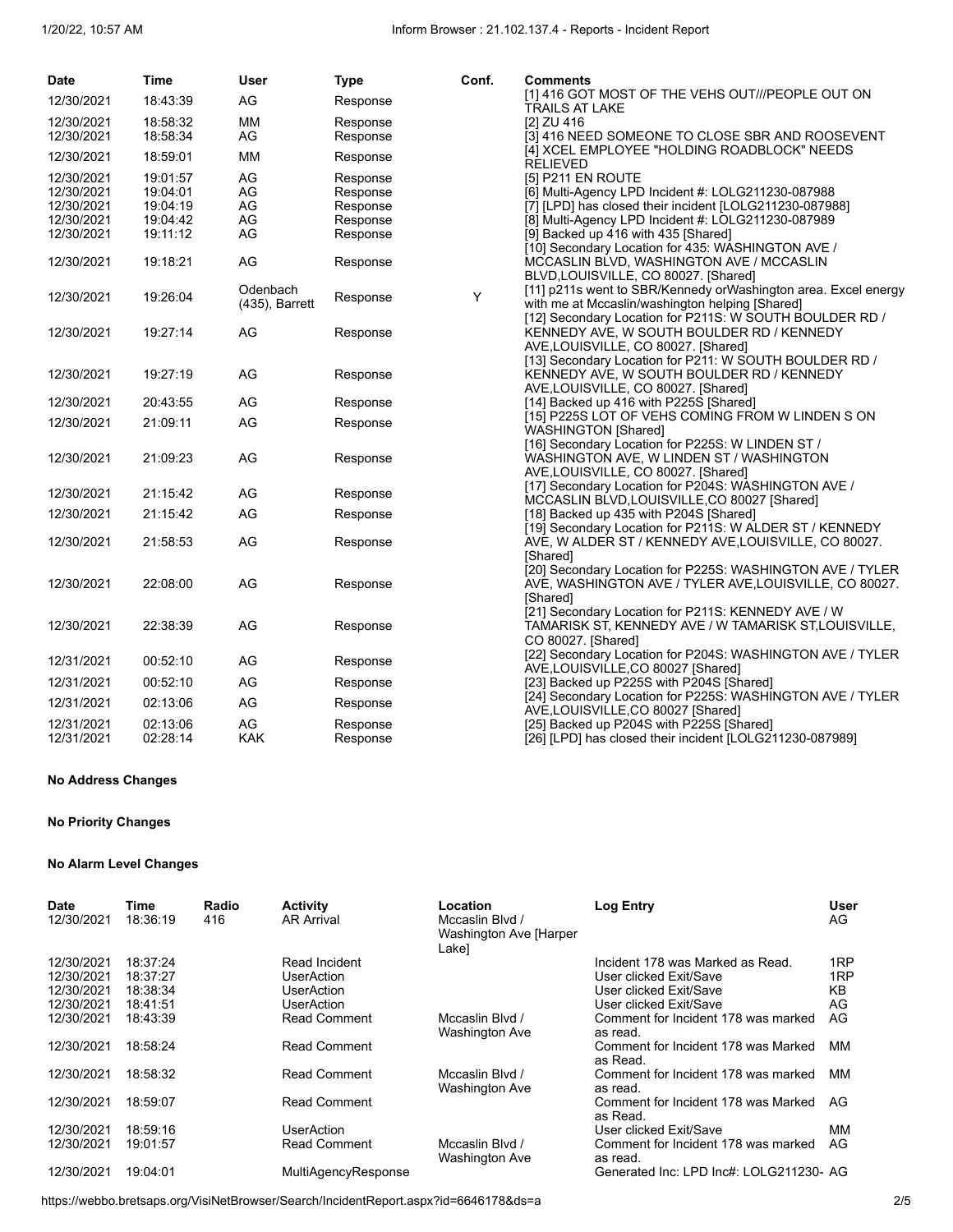1/20/22, 10:57 AM Inform Browser : 21.102.137.4 - Reports - Incident Report

|                          |                      |                |                                                 |                                                             | 087988                                                                                                                     |          |
|--------------------------|----------------------|----------------|-------------------------------------------------|-------------------------------------------------------------|----------------------------------------------------------------------------------------------------------------------------|----------|
| 12/30/2021               | 19:04:10             |                | <b>Read Comment</b>                             |                                                             | Comment for Incident 178 was Marked<br>as Read.                                                                            | AV       |
| 12/30/2021               | 19:04:19             |                | <b>Read Comment</b>                             | Mccaslin Blvd /<br><b>Washington Ave</b>                    | Comment for Incident 178 was marked AG<br>as read.                                                                         |          |
| 12/30/2021               | 19:04:42             |                | MultiAgencyResponse                             |                                                             | Generated Inc: LPD Inc#: LOLG211230- AG<br>087989                                                                          |          |
| 12/30/2021<br>12/30/2021 | 19:07:17<br>19:11:12 | 435            | <b>UserAction</b><br><b>DS Dispatched</b>       | <b>MCCASLIN</b><br><b>BLVD\WASHINGTON AVE</b>               | User clicked Exit/Save                                                                                                     | AG<br>AG |
| 12/30/2021               | 19:11:12             | 435            | <b>EN Enroute</b>                               | Mccaslin Blvd /<br>Washington Ave [Harper                   | Responding From = MCCASLIN<br>BLVD\WASHINGTON AVE.                                                                         | AG       |
| 12/30/2021               | 19:11:12             | 416            | Unit Backed up                                  | Lake]<br>Mccaslin Blvd /<br>Washington Ave [Harper<br>Lake] | Backed up with 435                                                                                                         | AG       |
| 12/30/2021               | 19:11:18             |                | <b>UserAction</b>                               |                                                             | User clicked Exit/Save                                                                                                     | AV       |
| 12/30/2021<br>12/30/2021 | 19:13:11<br>19:18:21 | P211S<br>435   | <b>DS Dispatched</b><br>AO Arrival Other        | <b>WASHINGTON AVE /</b>                                     | Incident ID = $6646178$ , 39978203,                                                                                        | AG<br>AG |
|                          |                      |                |                                                 | <b>MCCASLIN BLVD</b>                                        | 105165744.                                                                                                                 |          |
| 12/30/2021               | 19:19:32             | P211S          | <b>EN Enroute</b>                               | Mccaslin Blvd /<br>Washington Ave [Harper<br>Lake]          | Status bypassed by user due to<br>allowable status change                                                                  | AG       |
| 12/30/2021               | 19:19:32             | P211S          | <b>AR Arrival</b>                               | Mccaslin Blvd /<br>Washington Ave [Harper<br>Lake]          |                                                                                                                            | AG       |
| 12/30/2021               | 19:27:14             | P211S          | AO Arrival Other                                | <b>KENNEDY AVE</b>                                          | W SOUTH BOULDER RD /Incident ID = 6646178, 39986794,<br>105160076,                                                         | AG       |
| 12/30/2021               | 20:02:58             |                | <b>Read Comment</b>                             |                                                             | Comment for Incident 178 was Marked<br>as Read.                                                                            | AG       |
| 12/30/2021               | 20:06:51             |                | <b>UserAction</b>                               |                                                             | User clicked Exit/Save                                                                                                     | AG       |
| 12/30/2021<br>12/30/2021 | 20:36:08<br>20:43:54 | P225S          | <b>UserAction</b><br>DS Dispatched              | SUNSHINE CANYON DR /                                        | User clicked Exit/Save                                                                                                     | MМ<br>AG |
| 12/30/2021               | 20:43:54             | P225S          | <b>Update Sector</b>                            | POORMAN RD<br>Mccaslin Blvd /                               | From Sector BCSO to LOPD                                                                                                   | AG       |
|                          |                      |                |                                                 | Washington Ave                                              |                                                                                                                            |          |
| 12/30/2021               | 20:43:54             | P225S          | <b>EN Enroute</b>                               | Mccaslin Blvd /<br>Washington Ave [Harper<br>Lake]          | Responding From = SUNSHINE<br>CANYON DR / POORMAN RD.                                                                      | AG       |
| 12/30/2021               | 20:43:55             | 416            | Unit Backed up                                  | Mccaslin Blvd /<br>Washington Ave [Harper<br>Lake]          | Backed up with P225S                                                                                                       | AG       |
| 12/30/2021               | 20:43:55             |                | <b>Read Comment</b>                             | Mccaslin Blvd /<br><b>Washington Ave</b>                    | Comment for Incident 178 was marked<br>as read.                                                                            | AG       |
| 12/30/2021               | 20:52:27             | P225S          | <b>AR Arrival</b>                               | Mccaslin Blvd /<br>Washington Ave [Harper<br>Lake]          |                                                                                                                            | AG       |
| 12/30/2021               | 21:06:03             | 435            | Record Check:<br>LogonToCBI                     | <b>MCCASLIN</b><br><b>BLVD\WASHINGTON AVE Confidential</b>  | 435 IncidentId: 6646178 PWD-                                                                                               | LO435    |
| 12/30/2021               | 21:06:12             | 416            | Disposition                                     | Harper Lake                                                 | CS Clear                                                                                                                   | AG       |
| 12/30/2021 21:06:12      |                      | 416            | IS In Service                                   | Mccaslin Blvd /<br>Washington Ave [Harper<br>Lake]          | Unit Cleared From Incident<br>LOPD211230-013863                                                                            | AG       |
| 12/30/2021               | 21:06:22             | 435            | Record Check:                                   | <b>MCCASLIN</b>                                             | 435 IncidentId: 6646178 PWD-                                                                                               | LO435    |
| 12/30/2021               | 21:06:35             | 435            | LogonToCBI<br>Record Check: Vehicle<br>Check    | BLVD\WASHINGTON AVE Confidential<br><b>MCCASLIN</b>         | 435 IncidentId: 6646178 doQV-true<br>BLVD\WASHINGTON AVE includeImages-true doBOLO-true<br>doSupplement-true LISx-CO LICx- | LO435    |
|                          |                      |                |                                                 |                                                             | bngw88 LIYx-2021 LITx-PC LIC-bngw88<br>LIS-CO LIS2-CO LIC2-bngw88 LIY2-<br>2021 LIC3-bngw88 LIS3-CO LIC4-                  |          |
| 12/30/2021               | 21:06:35             | 435            | <b>Vehicle Check</b><br>Supplemental info       | <b>MCCASLIN</b><br><b>BLVD\WASHINGTON AVE information</b>   | bngw88<br>Added Vehicle Check supplemental                                                                                 | LO435    |
| 12/30/2021               | 21:06:35             |                | Supplemental Information                        | Mccaslin Blvd /<br><b>Washington Ave</b>                    | Supplemental Vehicle record 799522<br>was added for license plate bngw88                                                   | M1       |
| 12/30/2021               | 21:06:35             |                | License Plate                                   | Mccaslin Blvd /<br><b>Washington Ave</b>                    | Plate Number bngw88 has been added. M1                                                                                     |          |
| 12/30/2021               | 21:09:15             |                | <b>Read Comment</b>                             |                                                             | Comment for Incident 178 was Marked<br>as Read.                                                                            | AG       |
| 12/30/2021               | 21:09:23             | P225S          | <b>EO Enroute Other</b>                         | W LINDEN ST /<br><b>WASHINGTON AVE</b>                      | Incident ID = $6646178$ , 39984978,<br>105154336,                                                                          | AG       |
| 12/30/2021               | 21:09:23             |                | <b>Read Comment</b>                             | Mccaslin Blvd /<br><b>Washington Ave</b>                    | Comment for Incident 178 was marked<br>as read.                                                                            | AG       |
| 12/30/2021               | 21:09:30             | P225S          | AO Arrival Other                                | W LINDEN ST /<br><b>WASHINGTON AVE</b>                      | Incident ID = $6646178, 39.984978,$<br>$-105.154336,$ ,                                                                    | AG       |
| 12/30/2021               | 21:13:53             |                | <b>UserAction</b>                               |                                                             | User clicked Exit/Save                                                                                                     | AG       |
| 12/30/2021<br>12/30/2021 | 21:15:42<br>21:15:42 | P204S<br>P204S | <b>DS Dispatched</b><br><b>EO Enroute Other</b> | 1300 Grant Ave<br>WASHINGTON AVE /                          | Incident ID = $6646178, 39.978203,$                                                                                        | AG<br>AG |
| 12/30/2021               | 21:15:42             | 435            | Unit Backed up                                  | <b>MCCASLIN BLVD</b><br><b>MCCASLIN</b>                     | $-105.165744,$<br>Backed up with P204S                                                                                     | AG       |

https://webbo.bretsaps.org/VisiNetBrowser/Search/IncidentReport.aspx?id=6646178&ds=a 3/5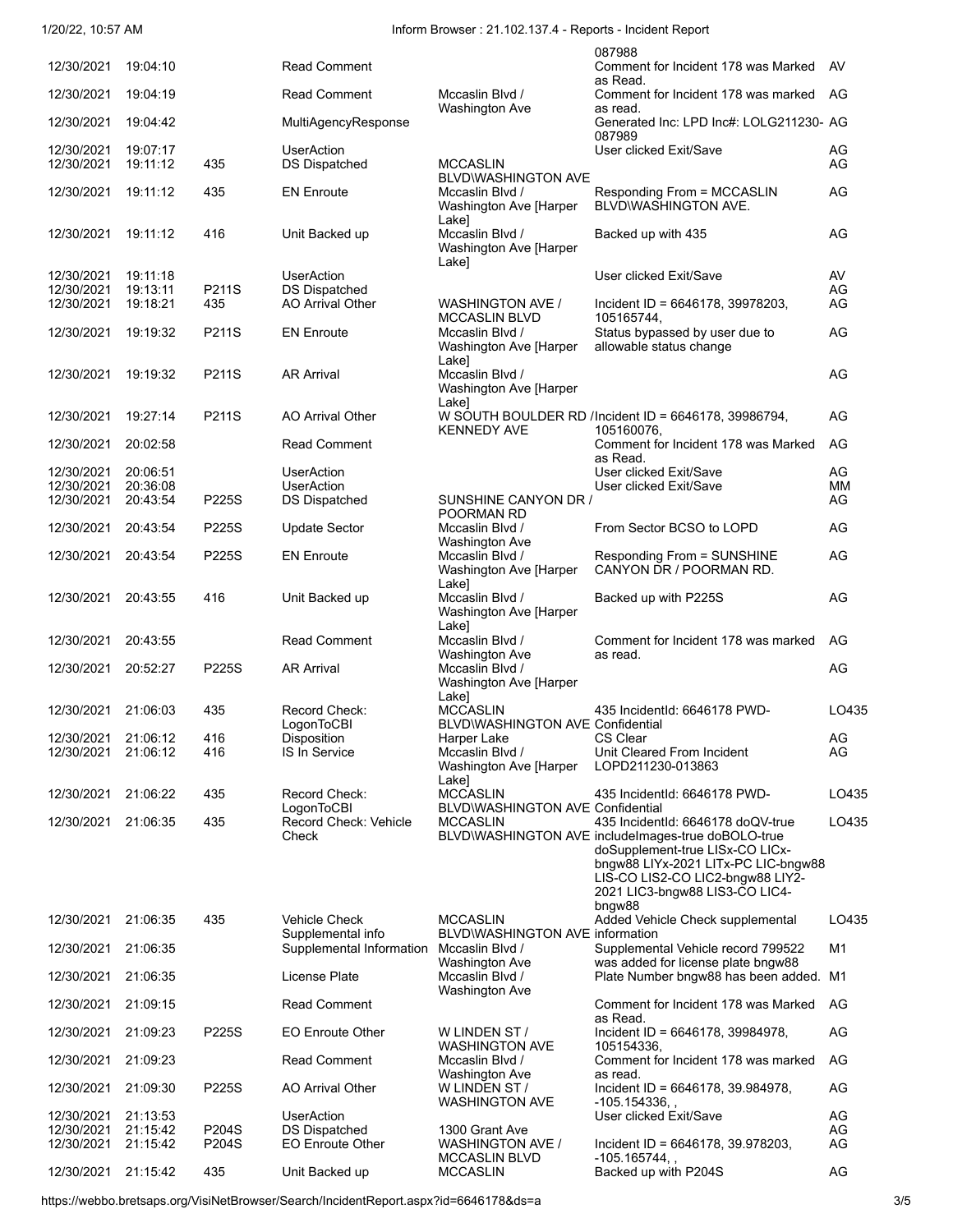1/20/22, 10:57 AM Inform Browser : 21.102.137.4 - Reports - Incident Report

|                                            |                      |                             |                                           | BLVD\WASHINGTON AVE                                                          |                                |                                                                     |                                        |
|--------------------------------------------|----------------------|-----------------------------|-------------------------------------------|------------------------------------------------------------------------------|--------------------------------|---------------------------------------------------------------------|----------------------------------------|
| 12/30/2021 21:18:54<br>12/30/2021 21:18:54 |                      | P204S<br>P204S              | Disposition<br>IS In Service              | Harper Lake<br>Mccaslin Blvd /<br>Washington Ave [Harper<br>Lake]            |                                | CS Clear<br>Unit Cleared From Incident<br>LOPD211230-013863         | AG<br>AG                               |
| 12/30/2021<br>12/30/2021                   | 21:38:48<br>21:38:48 | 435<br>435                  | Disposition<br>IS In Service              | Harper Lake<br>Mccaslin Blvd /<br>Washington Ave [Harper<br>Lake]            |                                | <b>CS Clear</b><br>Unit Cleared From Incident<br>LOPD211230-013863  | AG<br>AG                               |
| 12/30/2021                                 | 21:58:54             | P211S                       | AO Arrival Other                          | <b>AVE</b>                                                                   |                                | W ALDER ST / KENNEDY Incident ID = 6646178, 39982876,<br>105160245, | AG                                     |
| 12/30/2021                                 | 22:08:00             | P225S                       | <b>EO Enroute Other</b>                   | <b>WASHINGTON AVE /</b><br><b>TYLER AVE</b>                                  |                                | Incident ID = 6646178, 39979560,<br>105155748,                      | AG                                     |
| 12/30/2021                                 | 22:10:38             | P225S                       | AO Arrival Other                          | WASHINGTON AVE /<br><b>TYLER AVE</b>                                         |                                | Incident ID = $6646178$ , 39.97956,<br>$-105.155748,$ ,             | AG                                     |
| 12/30/2021 22:38:39                        |                      | P211S                       | <b>AO Arrival Other</b>                   | KENNEDY AVE / W<br><b>TAMARISK ST</b>                                        |                                | Incident ID = 6646178, 39981947,<br>105160248,                      | AG                                     |
| 12/31/2021                                 | 00:03:43             |                             | <b>Read Comment</b>                       |                                                                              |                                | Comment for Incident 178 was Marked<br>as Read.                     | <b>GW</b>                              |
| 12/31/2021<br>12/31/2021                   | 00:03:53<br>00:52:10 | P204S                       | <b>UserAction</b><br><b>DS Dispatched</b> | 1130 S Kestrel Ln, BLDG<br>1, APT 222 [Kestrel<br>Apartments Bldg 1 (Kestrel |                                | User clicked Exit/Save                                              | <b>GW</b><br>AG                        |
| 12/31/2021                                 | 00:52:10             | P204S                       | AO Arrival Other                          | Apartments)]<br><b>WASHINGTON AVE /</b>                                      |                                | Incident ID = $6646178$ , 39.97956,<br>$-105.155748.$               | AG                                     |
| 12/31/2021                                 | 00:52:10             |                             | <b>Read Comment</b>                       | <b>TYLER AVE</b><br>Mccaslin Blvd /                                          |                                | Comment for Incident 178 was marked<br>as read.                     | AG.                                    |
| 12/31/2021                                 | 00:52:10             | P225S                       | Unit Backed up                            | <b>Washington Ave</b><br><b>WASHINGTON AVE /</b><br><b>TYLER AVE</b>         |                                | Backed up with P204S                                                | AG                                     |
| 12/31/2021                                 | 00:52:22             | P225S                       | Disposition                               | Harper Lake                                                                  |                                | <b>CS Clear</b>                                                     | AG                                     |
| 12/31/2021 00:52:22                        |                      | P225S                       | IS In Service                             | Mccaslin Blvd /<br>Washington Ave [Harper<br>Lake]                           |                                | Unit Cleared From Incident<br>LOPD211230-013863                     | AG                                     |
| 12/31/2021                                 | 02:13:06             | P225S                       | <b>DS Dispatched</b>                      | <b>WASHINGTON AVE /</b><br><b>TYLER AVE</b>                                  |                                |                                                                     | AG                                     |
| 12/31/2021                                 | 02:13:06             | P225S                       | <b>Update Sector</b>                      | Mccaslin Blvd /<br>Washington Ave                                            |                                | From Sector BCSO to LOPD                                            | AG                                     |
| 12/31/2021                                 | 02:13:06             | P225S                       | <b>AO Arrival Other</b>                   | WASHINGTON AVE /<br><b>TYLER AVE</b>                                         |                                | Incident ID = $6646178$ , 39.97956,<br>$-105.155748.$               | AG                                     |
| 12/31/2021 02:13:06                        |                      | P204S                       | Unit Backed up                            | WASHINGTON AVE /<br><b>TYLER AVE</b>                                         |                                | Backed up with P225S                                                | AG                                     |
| 12/31/2021<br>12/31/2021 02:13:11          | 02:13:11             | P204S<br>P204S              | Disposition<br>IS In Service              | Harper Lake<br>Mccaslin Blvd /<br>Washington Ave [Harper<br>Lake]            |                                | <b>CS Clear</b><br>Unit Cleared From Incident<br>LOPD211230-013863  | AG<br>AG                               |
| 12/31/2021                                 | 02:18:37             |                             | <b>Read Comment</b>                       |                                                                              |                                | Comment for Incident 178 was Marked<br>as Read.                     | K8G                                    |
| 12/31/2021<br>12/31/2021                   | 02:18:54<br>02:28:14 |                             | <b>UserAction</b><br>Read Comment         | Mccaslin Blvd /                                                              |                                | User clicked Exit/Save<br>Comment for Incident 178 was marked       | K8G<br>KAK.                            |
| 12/31/2021                                 | 02:33:32             |                             | <b>UserAction</b>                         | Washington Ave                                                               |                                | as read.<br>User clicked Exit/Save                                  | KAK                                    |
| 12/31/2021                                 | 02:42:57             |                             | <b>Read Comment</b>                       |                                                                              |                                | Comment for Incident 178 was Marked<br>as Read.                     | SC                                     |
| 12/31/2021<br>12/31/2021                   | 02:43:25<br>03:46:53 |                             | <b>UserAction</b><br><b>UserAction</b>    |                                                                              |                                | User clicked Exit/Save<br>User clicked Exit/Save                    | SC<br>JS                               |
| 12/31/2021                                 | 03:53:04             |                             | <b>UserAction</b>                         |                                                                              |                                | User clicked Exit/Save                                              | SC                                     |
| 12/31/2021<br>12/31/2021                   | 03:55:35<br>03:55:35 | P225S<br>P225S              | Disposition<br>IS In Service              | Harper Lake<br>Mccaslin Blvd /<br>Washington Ave [Harper<br>Lake]            |                                | CS Clear<br>Unit Cleared From Incident<br>LOPD211230-013863         | AG<br>AG                               |
| 12/31/2021<br>12/31/2021                   | 03:55:40<br>03:55:40 | P211S<br>P211S              | <b>Disposition</b><br>IS In Service       | Harper Lake<br>Mccaslin Blvd /<br>Washington Ave [Harper                     |                                | <b>CS Clear</b><br>Unit Cleared From Incident<br>LOPD211230-013863  | AG<br>AG                               |
| 12/31/2021 03:55:40                        |                      | P211S                       | <b>Response Closed</b>                    | Lake]<br>Harper Lake                                                         |                                | Response Disposition: CS Clear                                      | AG                                     |
| Date<br>12/30/2021                         | Time<br>18:36:19     | Field<br>Call Back<br>Phone | <b>Changed From</b>                       | <b>Changed To</b><br>303-666-6565                                            | Reason<br>(Response<br>Viewer) | <b>Table</b><br>Incident                                            | <b>Workstation User</b><br>BCSO-DC01AG |
| 12/30/2021                                 | 18:37:24             | Read Call                   | False                                     | True                                                                         | (Response<br>Viewer)           | Response_Master_Incident BCSO-SU151RP                               |                                        |
| 12/30/2021                                 | 18:43:39             | Unread<br>Comment           | False                                     | True                                                                         | (Response<br>Viewer)           | Incident                                                            | BCSO-DC01AG                            |
| 12/30/2021                                 | 18:58:24             | Read<br>Comment             | False                                     | True                                                                         | (Response<br>Viewer)           | Response Master Incident BCSO-DC05MM                                |                                        |
| 12/30/2021                                 | 18:58:32             | Unread<br>Comment           | False                                     | True                                                                         | (Response<br>Viewer)           | Incident                                                            | BCSO-DC05MM                            |
| 12/30/2021                                 | 18:59:07             | Read<br>Comment             | False                                     | True                                                                         | (Response<br>Viewer)           | Response_Master_Incident BCSO-DC01AG                                |                                        |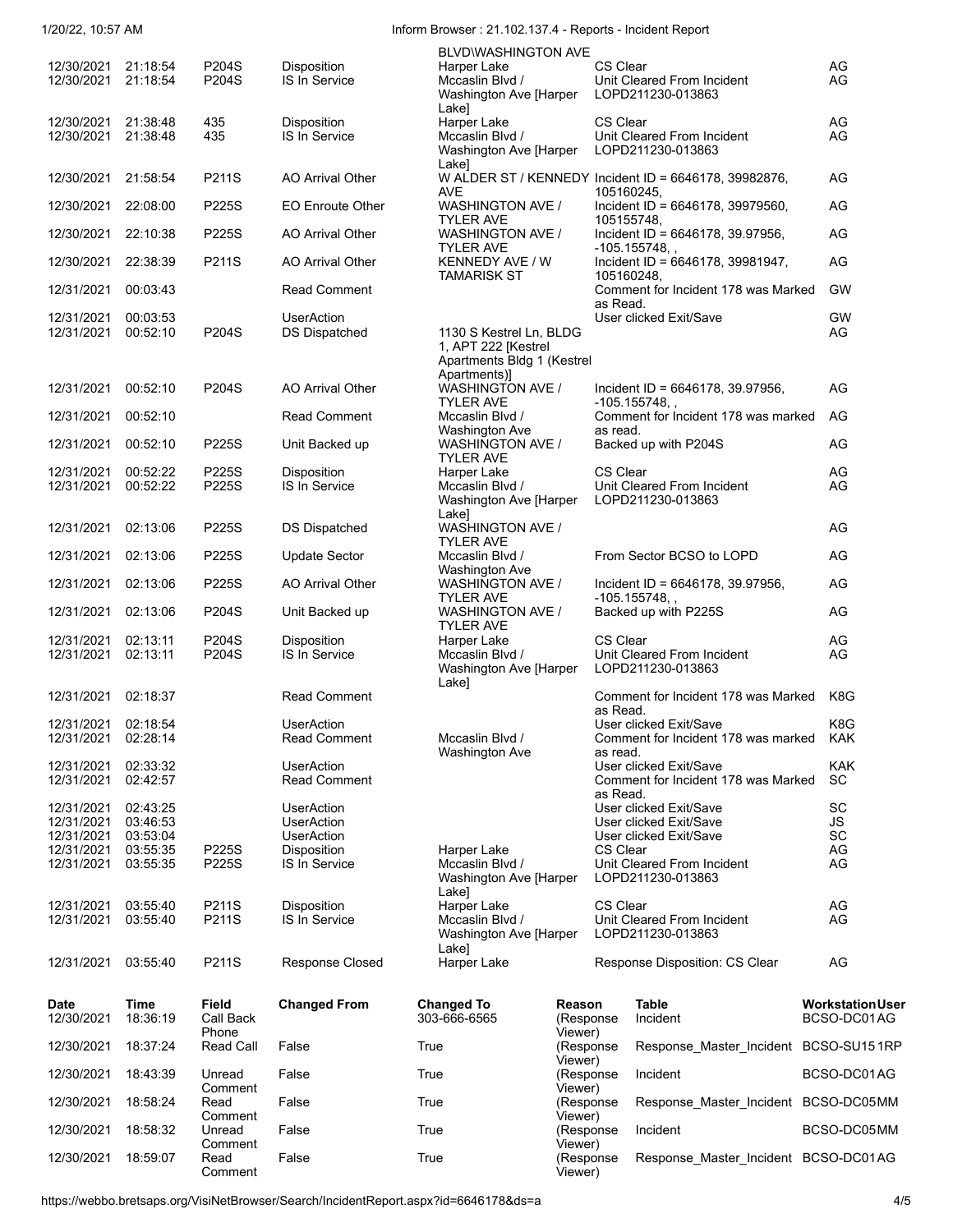| 1/20/22, 10:57 AM |          |                   |       | Inform Browser: 21.102.137.4 - Reports - Incident Report |                       |                                      |              |           |
|-------------------|----------|-------------------|-------|----------------------------------------------------------|-----------------------|--------------------------------------|--------------|-----------|
| 12/30/2021        | 19:01:57 | Unread<br>Comment | False | True                                                     | (Response<br>Viewer)  | Incident                             | BCSO-DC01AG  |           |
| 12/30/2021        | 19:04:10 | Read<br>Comment   | False | True                                                     | (Response<br>Viewer)  | Response Master Incident             | BCSO-DC02AV  |           |
| 12/30/2021        | 19:04:19 | Unread<br>Comment | False | True                                                     | (Response<br>Viewer)  | Incident                             | BCSO-DC01AG  |           |
| 12/30/2021        | 20:02:58 | Read<br>Comment   | False | True                                                     | (Response<br>Viewer)  | Response Master Incident             | BCSO-DC01AG  |           |
| 12/30/2021        | 20:43:55 | Unread<br>Comment | False | True                                                     | (Response<br>Viewer)  | Incident                             | BCSO-DC01AG  |           |
| 12/30/2021        | 21:09:15 | Read<br>Comment   | False | True                                                     | (Response<br>Viewer). | Response Master Incident BCSO-DC01AG |              |           |
| 12/30/2021        | 21:09:23 | Unread<br>Comment | False | True                                                     | (Response<br>Viewer)  | Incident                             | BCSO-DC01AG  |           |
| 12/31/2021        | 00:03:43 | Read<br>Comment   | False | True                                                     | (Response<br>Viewer)  | Response_Master_Incident BCSO-DC04GW |              |           |
| 12/31/2021        | 00:52:10 | Unread<br>Comment | False | True                                                     | (Response<br>Viewer)  | Incident                             | BCSO-DC01AG  |           |
| 12/31/2021        | 02:18:37 | Read<br>Comment   | False | True                                                     | (Response<br>Viewer)  | Response Master Incident COB09       |              | K8G       |
| 12/31/2021        | 02:28:14 | Unread<br>Comment | False | True                                                     | (Response<br>Viewer)  | Incident                             | BCSO-DC03KAK |           |
| 12/31/2021        | 02:42:57 | Read<br>Comment   | False | True                                                     | (Response<br>Viewer)  | Response Master Incident COB07       |              | <b>SC</b> |

## **No Custom Time Stamps**

## **No Custom Data Fields**

**No Attachment**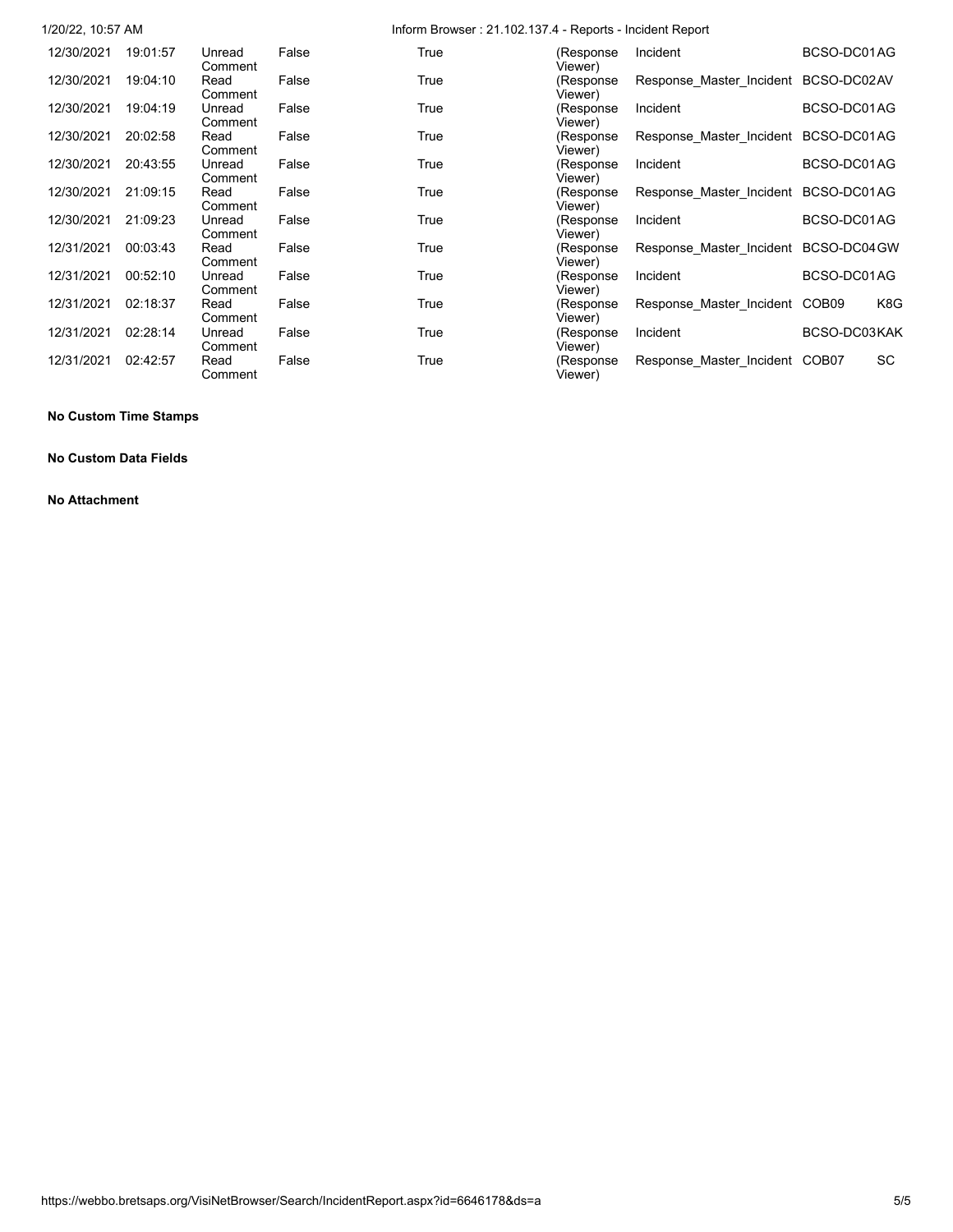Data Source: **Data Warehouse** Incident Status: **Closed** Incident number: **LOPD211230-013864** Case Numbers: Incident Date: **12/30/2021 18:50:22** Report Generated: **1/20/2022 10:57:33**

| <b>Incident Type:</b><br><b>Priority:</b><br>Determinant:<br><b>Base Response#:</b><br>Confirmation#:<br>Taken By:<br><b>Response Area:</b><br><b>Disposition:</b> | 1 Officer<br>In Progress<br>Cordova (1819), Jaysa<br>LO02A LOPD<br>CS Clear | <b>Alarm Level:</b><br>Problem:<br>Agency:<br>Jurisdiction:<br>Division:<br><b>Battalion:</b><br><b>Response Plan:</b><br><b>Command Ch:</b> | <b>FIWII S-Wildland/Grass Fire</b><br><b>BCSO</b><br>LOPD<br>LO <sub>2</sub><br>Louisville PD District 2<br>LO 1 Officer - D2 |
|--------------------------------------------------------------------------------------------------------------------------------------------------------------------|-----------------------------------------------------------------------------|----------------------------------------------------------------------------------------------------------------------------------------------|-------------------------------------------------------------------------------------------------------------------------------|
| <b>Cancel Reason:</b><br><b>Incident Status:</b><br><b>Certification:</b><br>Longitude:                                                                            | XDSS-Dispatch<br>Closed<br>105109264                                        | <b>Primary TAC:</b><br><b>Secondary TAC:</b><br>Delay Reason (if any):<br>Latitude:                                                          | 39972427                                                                                                                      |
| <b>Location Name:</b>                                                                                                                                              | Louisville Cemetery (Louisville Parks County:<br>and Recreation)            |                                                                                                                                              | <b>BOULDER</b>                                                                                                                |
| Address:<br><b>Apartment:</b><br><b>Building:</b><br>City, State, Zip:                                                                                             | 2105 Empire Dr<br>LOUISVILLE CO 80027                                       | <b>Location Type:</b><br><b>Cross Street:</b><br>Map Reference:                                                                              | Landmarks<br>Dead End/STATE HIGHWAY 42                                                                                        |
| <b>Caller Name:</b><br><b>Method Received:</b><br><b>Caller Type:</b><br><b>Caller Address:</b><br><b>Caller Building:</b>                                         |                                                                             | <b>Call Back Phone:</b><br><b>Caller Location:</b><br><b>Caller Location Phone:</b><br><b>Caller Apartment:</b>                              |                                                                                                                               |

| <b>Time Stamps</b>                                               |            |          |                            | <b>Elapsed Times</b>                                                                                  |          |
|------------------------------------------------------------------|------------|----------|----------------------------|-------------------------------------------------------------------------------------------------------|----------|
| <b>Description</b>                                               | Date       | Time     | User                       | <b>Description</b>                                                                                    | Time     |
| <b>Phone Pickup</b>                                              | 12/30/2021 | 18:50:20 |                            |                                                                                                       |          |
| 1st Key Stroke                                                   | 12/30/2021 | 18:50:22 |                            | <b>Received to In Queue</b>                                                                           | 00:00:39 |
| In Waiting Queue                                                 | 12/30/2021 | 18:51:01 |                            | <b>Call Taking</b>                                                                                    | 00:00:50 |
| <b>Call Taking Complete</b>                                      | 12/30/2021 | 18:51:12 | Cordova<br>(1819), Jaysa   | In Queue to 1st Assign                                                                                |          |
| 1st Unit Assigned<br><b>1st Unit Enroute</b><br>1st Unit Arrived |            |          |                            | <b>Call Received to 1st Assign</b><br><b>Assigned to 1st Enroute</b><br><b>Enroute to 1st Arrived</b> |          |
| <b>Closed</b>                                                    | 12/30/2021 | 19:01:14 | Windholz<br>(1805), Debbie | <b>Incident Duration</b>                                                                              | 00:10:54 |

#### **No Resources Assigned**

**No Personnel Assigned**

**No Caution Notes found**

**No Pre-Scheduled Information**

**No Transports Information**

#### **No Transports Information**

| <b>Date</b> | Time     | User | Tvpe     | Conf. | <b>Comments</b>                                          |
|-------------|----------|------|----------|-------|----------------------------------------------------------|
| 12/30/2021  | 18:51:01 | JС   | Response |       | [1] Multi-Agency BCFD Incident #: BCFD211230-014642      |
| 12/30/2021  | 18:51:14 | AG   | Response |       | [2] AIRED [Shared]                                       |
| 12/30/2021  | 18:52:26 | GW   | Response |       | [3] AIRED [Shared]                                       |
| 12/30/2021  | 18:56:32 | AG   | Response |       | [4] 524 DOESNT SEE SPOT FIRE AT CEMETARY [Shared]        |
| 12/30/2021  | 18:58:59 | GW   | Response |       | [5] [BCFD] has closed their incident [BCFD211230-014642] |

#### **No Address Changes**

**Caller City, State, Zip: Caller County:**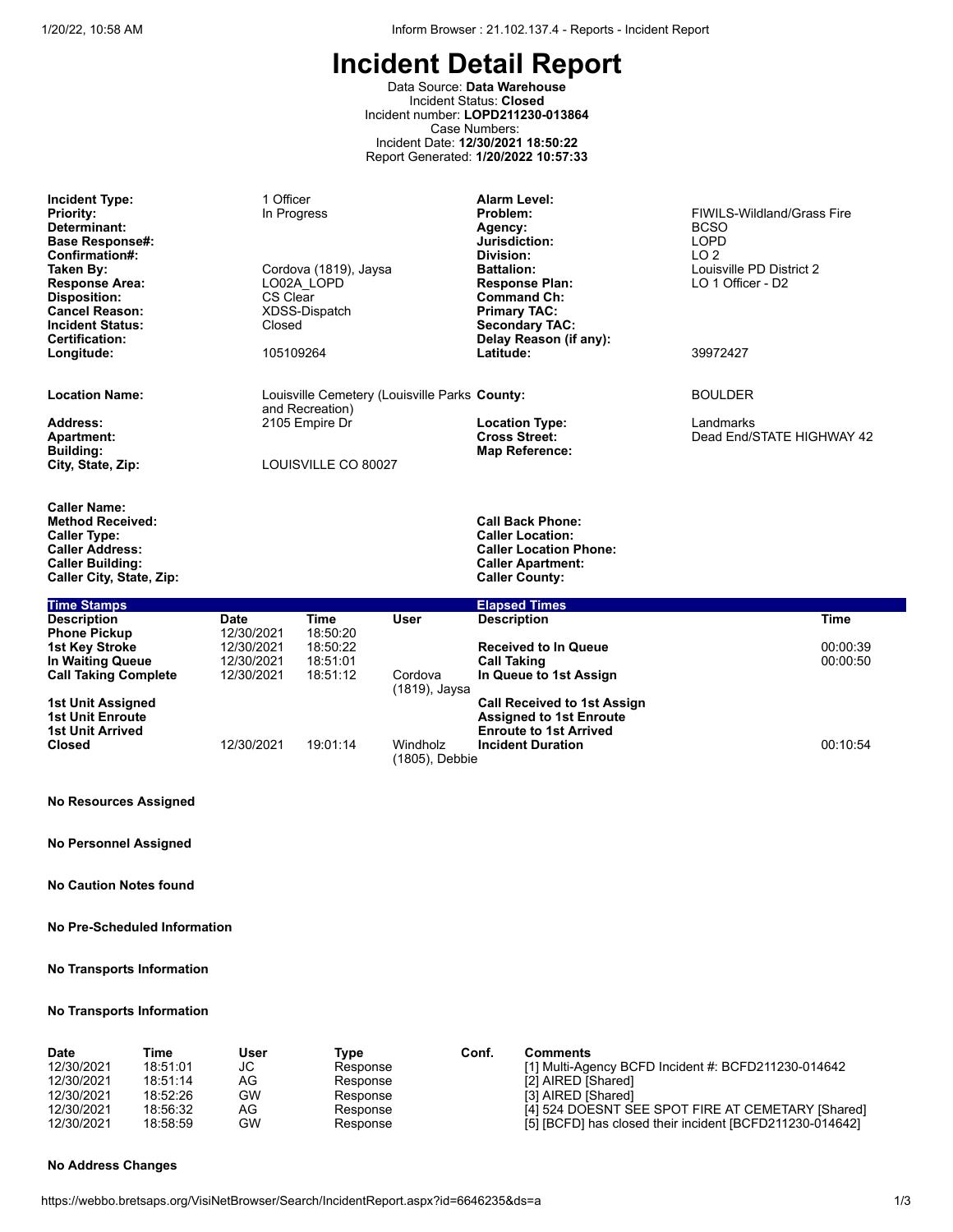### **No Priority Changes**

### **No Alarm Level Changes**

| <b>Date</b><br>12/30/2021 | Time<br>18:50:42 | Radio | <b>Activity</b><br><b>Problem Nature</b> | Location                                                    | <b>Log Entry</b><br>Incident problem nature changed from<br><blank> to FIWILS-Wildland/Grass<br/>Fire~BCSO</blank> | <b>User</b><br>JС |
|---------------------------|------------------|-------|------------------------------------------|-------------------------------------------------------------|--------------------------------------------------------------------------------------------------------------------|-------------------|
| 12/30/2021                | 18:51:01         |       | MultiAgencyResponse                      |                                                             | Generated Inc: BCFD Inc#BCFD211230-JC<br>014642                                                                    |                   |
| 12/30/2021                | 18:51:01         |       | <b>Read Comment</b>                      | 2105 Empire Dr                                              | Comment for Incident 235 was marked<br>as read.                                                                    | JC.               |
| 12/30/2021                | 18:51:05         |       | Read Incident                            |                                                             | Incident 235 was Marked as Read.                                                                                   | AG                |
| 12/30/2021                | 18:51:05         |       | <b>Read Comment</b>                      |                                                             | Comment for Incident 235 was Marked<br>as Read.                                                                    | AG                |
| 12/30/2021                | 18:51:12         |       | <b>UserAction</b>                        |                                                             | User clicked Exit/Save                                                                                             | JС                |
| 12/30/2021                | 18:51:14         |       | <b>Read Comment</b>                      |                                                             | Comment for Incident 235 was Marked<br>as Read.                                                                    | KB                |
| 12/30/2021                | 18:51:14         |       | <b>Read Comment</b>                      | 2105 Empire Dr                                              | Comment for Incident 235 was marked<br>as read.                                                                    | AG                |
| 12/30/2021                | 18:51:18         |       | <b>UserAction</b>                        |                                                             | User clicked Exit/Save                                                                                             | KВ                |
| 12/30/2021                | 18:51:40         |       | <b>UserAction</b>                        |                                                             | User clicked Exit/Save                                                                                             | AG                |
| 12/30/2021                | 18:52:26         |       | <b>Read Comment</b>                      | 2105 Empire Dr                                              | Comment for Incident 235 was marked<br>as read.                                                                    | <b>GW</b>         |
| 12/30/2021                | 18:52:45         |       | <b>Read Comment</b>                      |                                                             | Comment for Incident 235 was Marked<br>as Read.                                                                    | KB                |
| 12/30/2021                | 18:53:03         |       | <b>UserAction</b>                        |                                                             | User clicked Exit/Save                                                                                             | AG                |
| 12/30/2021                | 18:54:41         |       | <b>UserAction</b>                        |                                                             | User clicked Exit/Save                                                                                             | KB                |
| 12/30/2021                | 18:56:32         |       | <b>Read Comment</b>                      | 2105 Empire Dr                                              | Comment for Incident 235 was marked<br>as read.                                                                    | AG                |
| 12/30/2021                | 18:56:33         |       | <b>UserAction</b>                        |                                                             | User clicked Exit/Save                                                                                             | AG                |
| 12/30/2021                | 19:01:05         |       | <b>Read Comment</b>                      |                                                             | Comment for Incident 235 was Marked<br>as Read.                                                                    | <b>DW</b>         |
| 12/30/2021                | 19:01:11         |       | <b>UserAction</b>                        |                                                             | User clicked Cancel                                                                                                | <b>DW</b>         |
| 12/30/2021                | 19:01:14         |       | Cancel Response                          | Louisville Cemetery<br>(Louisville Parks and<br>Recreation) | Cancellation Reason: XDSS-Dispatch,<br>Response Disposition: CS Clear                                              | <b>DW</b>         |

| <b>Date</b><br>12/30/2021              | Time<br>18:50:20                 | <b>Field</b><br><b>Agency Name</b>                       | <b>Changed From</b>            | <b>Changed To</b><br><b>BCSO</b>                            | Reason<br>(Response                          | <b>Table</b><br>Incident                                                                               | <b>Workstation User</b><br>BCSO-DC08JC    |
|----------------------------------------|----------------------------------|----------------------------------------------------------|--------------------------------|-------------------------------------------------------------|----------------------------------------------|--------------------------------------------------------------------------------------------------------|-------------------------------------------|
| 12/30/2021<br>12/30/2021               | 18:50:33<br>18:50:36             | Address<br>Jurisdiction                                  | (Blank)                        | <b>LOUISVILLE CEME</b><br><b>LOPD</b>                       | Viewer)<br>New Entry<br>(Response<br>Viewer) | Response Master Incident<br>Response Master Incident                                                   | BCSO-DC08JC<br>BCSO-DC08JC                |
| 12/30/2021                             | 18:50:36                         | <b>Division</b>                                          |                                | LO <sub>2</sub>                                             | (Response<br>Viewer)                         | Response Master Incident                                                                               | BCSO-DC08JC                               |
| 12/30/2021                             | 18:50:36                         | <b>Battalion</b>                                         |                                | Louisville PD District 2 (Response                          | Viewer)                                      | Response Master Incident                                                                               | BCSO-DC08JC                               |
| 12/30/2021                             | 18:50:36                         | Response Area                                            |                                | LO02A LOPD                                                  | (Response<br>Viewer)                         | Response Master Incident                                                                               | BCSO-DC08JC                               |
| 12/30/2021                             | 18:50:36                         | ResponsePlanType0                                        |                                | 0                                                           | (Response<br>Viewer)                         | Response Master Incident                                                                               | BCSO-DC08JC                               |
| 12/30/2021                             | 18:50:36                         | Address                                                  | LOUISVILLE CEME 2105 EMPIRE DR |                                                             | Premise<br>Verified                          | Response Master Incident                                                                               | BCSO-DC08JC                               |
| 12/30/2021<br>12/30/2021               | 18:50:36<br>18:50:36             | City<br>Latitude                                         | 0                              | <b>LOUISVILLE</b><br>39972427                               | Premise<br>Verified                          | Updated CityResponse Master Incident<br>Response Master Incident                                       | BCSO-DC08JC<br>BCSO-DC08JC                |
| 12/30/2021                             | 18:50:36                         | Longitude                                                | 0                              | 105109264                                                   | Premise<br>Verified                          | Response Master Incident                                                                               | BCSO-DC08JC                               |
| 12/30/2021<br>12/30/2021               | 18:50:40<br>18:50:42             | Field Data<br>Problem                                    |                                | <b>JWO</b><br>FIWILS-<br><b>Wildland/Grass Fire</b>         | <b>DOT</b><br>(Response<br>Viewer)           | Response User Data Fields BCSO-DC08JC<br>Response Master Incident                                      | BCSO-DC08JC                               |
| 12/30/2021                             | 18:50:42                         | Response Plan                                            |                                | LO 1 Officer - D2                                           | (Response<br>Viewer)                         | Response Master Incident                                                                               | BCSO-DC08JC                               |
| 12/30/2021                             | 18:50:42                         | DispatchLevel                                            |                                | Default                                                     | (Response<br>Viewer)                         | Response Master Incident                                                                               | BCSO-DC08JC                               |
| 12/30/2021                             | 18:50:42                         | ResponsePlanType0                                        |                                | 1                                                           | (Response<br>Viewer)                         | Response Master Incident                                                                               | BCSO-DC08JC                               |
| 12/30/2021<br>12/30/2021<br>12/30/2021 | 18:50:42<br>18:50:42<br>18:50:42 | Priority_Description<br>Priority Number<br>Incident Type | $\mathbf 0$                    | In Progress<br>$\overline{2}$<br>1 Officer                  | (Response<br>Viewer)                         | Response Master Incident<br>Response Master Incident<br>Response Master Incident                       | BCSO-DC08JC<br>BCSO-DC08JC<br>BCSO-DC08JC |
| 12/30/2021                             | 18:50:42                         | Location Name                                            |                                | Louisville Cemetery<br>(Louisville Parks and<br>Recreation) | (Response<br>Viewer)                         | Response Master Incident                                                                               | BCSO-DC08JC                               |
| 12/30/2021<br>12/30/2021               | 18:50:50<br>18:50:55             | Field Data<br>Field Data                                 | <b>NEW SPOT FIRE</b>           | <b>NEW SPOT FIRE</b><br><b>NEW SPOT FIRE</b>                |                                              | Key Details Response User Data Fields BCSO-DC08JC<br>Key Details Response User Data Fields BCSO-DC08JC |                                           |
|                                        |                                  |                                                          |                                |                                                             |                                              |                                                                                                        |                                           |

https://webbo.bretsaps.org/VisiNetBrowser/Search/IncidentReport.aspx?id=6646235&ds=a 2/3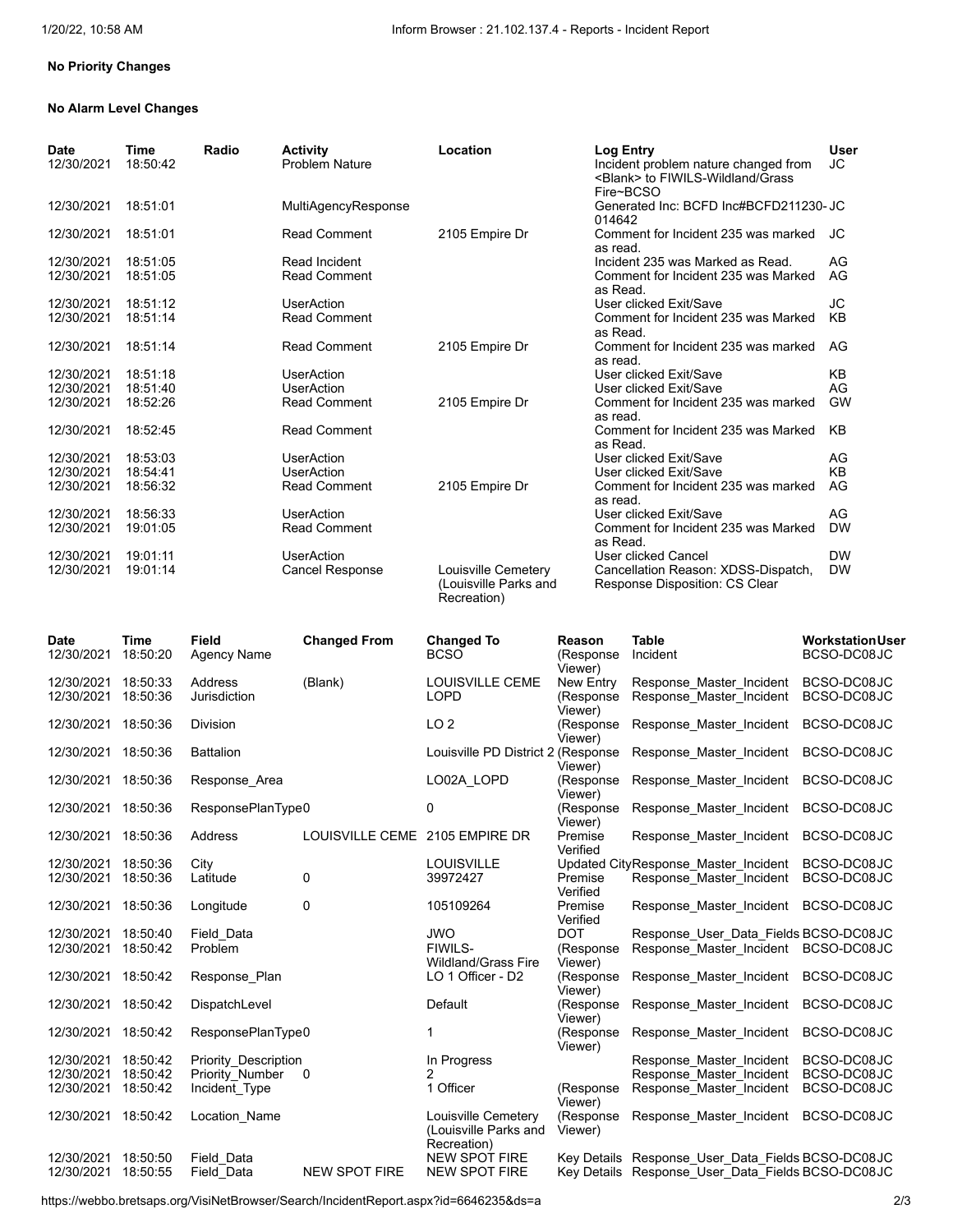|  |  | 1/20/22. 10:58 AM |
|--|--|-------------------|
|  |  |                   |

# Inform Browser : 21.102.137.4 - Reports - Incident Report

|            |          |                      |       | <b>POSSIBLE</b> |                       |                          |              |
|------------|----------|----------------------|-------|-----------------|-----------------------|--------------------------|--------------|
| 12/30/2021 | 18:51:01 | Unread Comment False |       | True            | (Response<br>Viewer)  | Incident                 | BCSO-DC08JC  |
| 12/30/2021 | 18:51:05 | Read Call            | False | True            | (Response<br>Viewer)  | Response Master Incident | BCSO-DC01AG  |
| 12/30/2021 | 18:51:05 | <b>Read Comment</b>  | False | True            | (Response<br>Viewer)  | Response Master Incident | BCSO-DC01AG  |
| 12/30/2021 | 18:51:14 | <b>Read Comment</b>  | False | True            | (Response<br>Viewer)  | Response Master Incident | BCSO-DC06KB  |
| 12/30/2021 | 18:51:14 | Unread Comment False |       | True            | (Response)<br>Viewer) | Incident                 | BCSO-DC01AG  |
| 12/30/2021 | 18:52:26 | Unread Comment False |       | True            | (Response)<br>Viewer) | Incident                 | BCSO-DC04 GW |
| 12/30/2021 | 18:52:45 | <b>Read Comment</b>  | False | True            | (Response<br>Viewer)  | Response Master Incident | BCSO-DC06KB  |
| 12/30/2021 | 18:56:32 | Unread Comment False |       | True            | (Response<br>Viewer)  | Incident                 | BCSO-DC01AG  |
| 12/30/2021 | 19:01:05 | <b>Read Comment</b>  | False | True            | (Response)<br>Viewer) | Response Master Incident | BCSO-DC07DW  |

### **No Custom Time Stamps**

**Description**<br>DOT<br>Key Details

**No Attachment**

**Description Data User** DOT JWO JC Key Details New Spot Transfer of the United States of the United States of the NEW SPOT FIRE POSSIBLE JC New Spot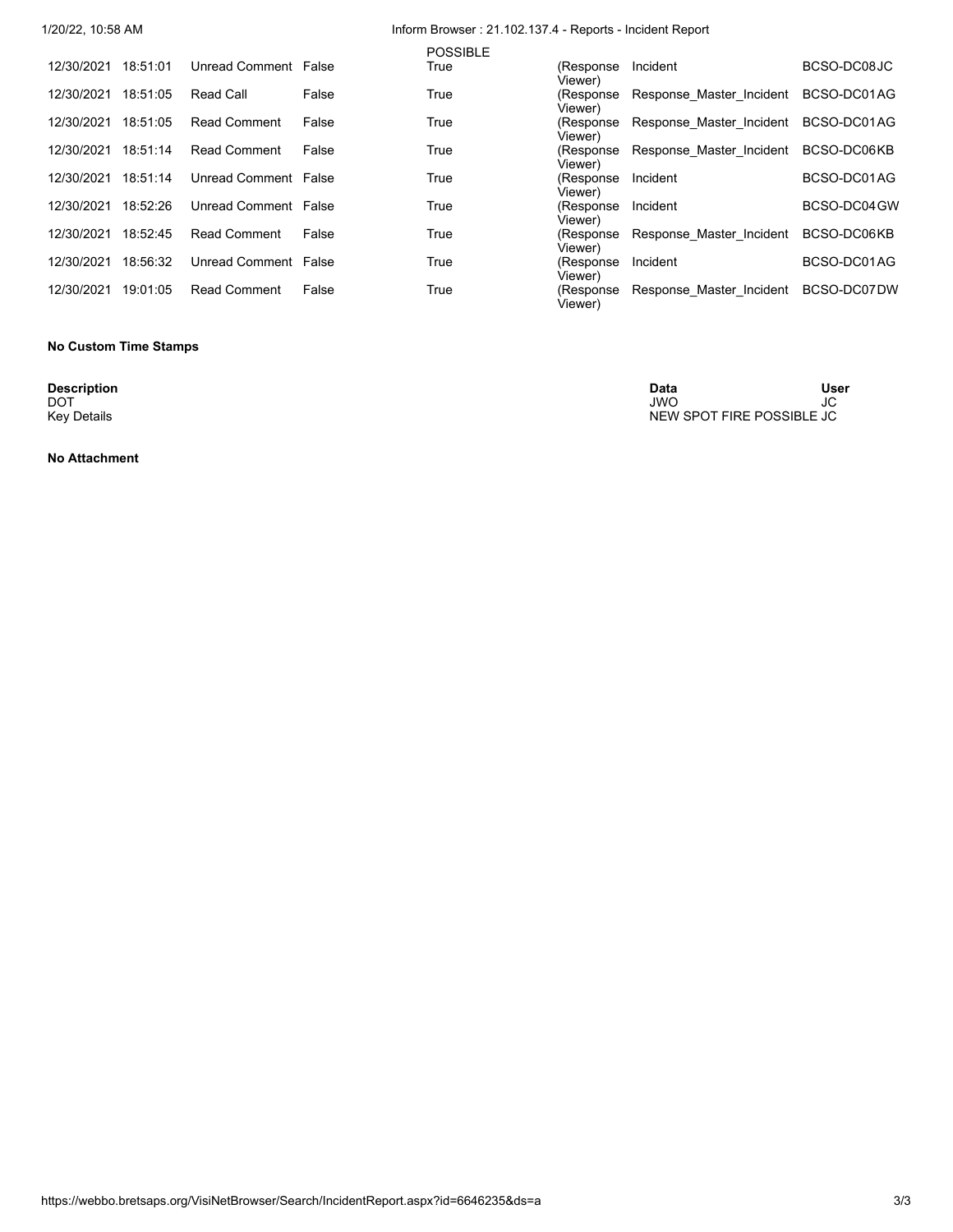**Assigned to 1st Enroute Enroute to 1st Arrived** 

**Incident Duration** 00:07:58

# **Incident Detail Report**

Data Source: **Data Warehouse** Incident Status: **Closed** Incident number: **BCFD211230-014642** Case Numbers: Incident Date: **12/30/2021 18:51:01** Report Generated: **1/20/2022 10:58:29**

| <b>Incident Type:</b><br><b>Priority:</b><br>Determinant:<br><b>Base Response#:</b><br>Confirmation#:<br>Taken By:<br><b>Response Area:</b><br><b>Disposition:</b><br><b>Cancel Reason:</b><br><b>Incident Status:</b><br><b>Certification:</b> | Wildland<br>Emergency<br>Closed                              | Cordova (1819), Jaysa<br>LO01B LOFD<br><b>XR-Cancelled</b><br><b>XDFR-Default</b> |                                               | <b>Alarm Level:</b><br>Problem:<br>Agency:<br>Jurisdiction:<br>Division:<br><b>Battalion:</b><br><b>Response Plan:</b><br><b>Command Ch:</b><br><b>Primary TAC:</b><br><b>Secondary TAC:</b><br>Delay Reason (if any): | FIWILR-Wildland/Grass Fire<br><b>BCFD</b><br><b>BCFD</b><br><b>LOFD</b><br>Louisville Fire<br>LO Wildland |
|-------------------------------------------------------------------------------------------------------------------------------------------------------------------------------------------------------------------------------------------------|--------------------------------------------------------------|-----------------------------------------------------------------------------------|-----------------------------------------------|------------------------------------------------------------------------------------------------------------------------------------------------------------------------------------------------------------------------|-----------------------------------------------------------------------------------------------------------|
| Longitude:                                                                                                                                                                                                                                      | 105109264                                                    |                                                                                   |                                               | Latitude:                                                                                                                                                                                                              | 39972427                                                                                                  |
| <b>Location Name:</b>                                                                                                                                                                                                                           |                                                              | and Recreation)                                                                   | Louisville Cemetery (Louisville Parks County: |                                                                                                                                                                                                                        | <b>BOULDER</b>                                                                                            |
| Address:<br><b>Apartment:</b><br><b>Building:</b>                                                                                                                                                                                               |                                                              | 2105 Empire Dr                                                                    |                                               | <b>Location Type:</b><br><b>Cross Street:</b><br><b>Map Reference:</b>                                                                                                                                                 | Landmarks<br>Dead End/STATE HIGHWAY 42                                                                    |
| City, State, Zip:                                                                                                                                                                                                                               |                                                              | LOUISVILLE CO 80027                                                               |                                               |                                                                                                                                                                                                                        |                                                                                                           |
| <b>Caller Name:</b><br><b>Method Received:</b><br><b>Caller Type:</b><br><b>Caller Address:</b><br><b>Caller Building:</b><br>Caller City, State, Zip:                                                                                          |                                                              |                                                                                   |                                               | <b>Call Back Phone:</b><br><b>Caller Location:</b><br><b>Caller Location Phone:</b><br><b>Caller Apartment:</b><br><b>Caller County:</b>                                                                               |                                                                                                           |
| <b>Time Stamps</b>                                                                                                                                                                                                                              |                                                              |                                                                                   |                                               | <b>Elapsed Times</b>                                                                                                                                                                                                   |                                                                                                           |
| <b>Description</b><br><b>Phone Pickup</b><br><b>1st Key Stroke</b><br>In Waiting Queue<br><b>Call Taking Complete</b>                                                                                                                           | Date<br>12/30/2021<br>12/30/2021<br>12/30/2021<br>12/30/2021 | <b>Time</b><br>18:51:01<br>18:51:01<br>18:51:01<br>18:51:01                       | User<br>Cordova                               | <b>Description</b><br><b>Received to In Queue</b><br><b>Call Taking</b><br>In Queue to 1st Assign                                                                                                                      | <b>Time</b><br>00:00:00                                                                                   |
| 1st Unit Assigned                                                                                                                                                                                                                               |                                                              |                                                                                   | (1819), Jaysa                                 | <b>Call Received to 1st Assign</b>                                                                                                                                                                                     |                                                                                                           |

|                         |            |          | (1819), Jaysa          |
|-------------------------|------------|----------|------------------------|
| 1st Unit Assigned       |            |          |                        |
| <b>1st Unit Enroute</b> |            |          |                        |
| <b>1st Unit Arrived</b> |            |          |                        |
| <b>Closed</b>           | 12/30/2021 | 18:58:59 | Watson<br>(1839), Greg |

# **No Resources Assigned**

**No Personnel Assigned**

**No Caution Notes found**

**No Pre-Scheduled Information**

**No Transports Information**

## **No Transports Information**

| <b>Date</b> | Time     | User | Tvpe     | Conf. | <b>Comments</b>                                          |
|-------------|----------|------|----------|-------|----------------------------------------------------------|
| 12/30/2021  | 18:51:01 | JC   | Response |       | [1] Multi-Agency BCSO Incident #: LOPD211230-013864      |
| 12/30/2021  | 18:51:14 | AG   | Response |       | [2] AIRED [Shared]                                       |
| 12/30/2021  | 18:52:26 | GW   | Response |       | [3] AIRED [Shared]                                       |
| 12/30/2021  | 18:56:32 | AG   | Response |       | [4] 524 DOESNT SEE SPOT FIRE AT CEMETARY [Shared]        |
| 12/30/2021  | 19:01:14 | DW   | Response |       | [5] [BCSO] has closed their incident [LOPD211230-013864] |

#### **No Address Changes**